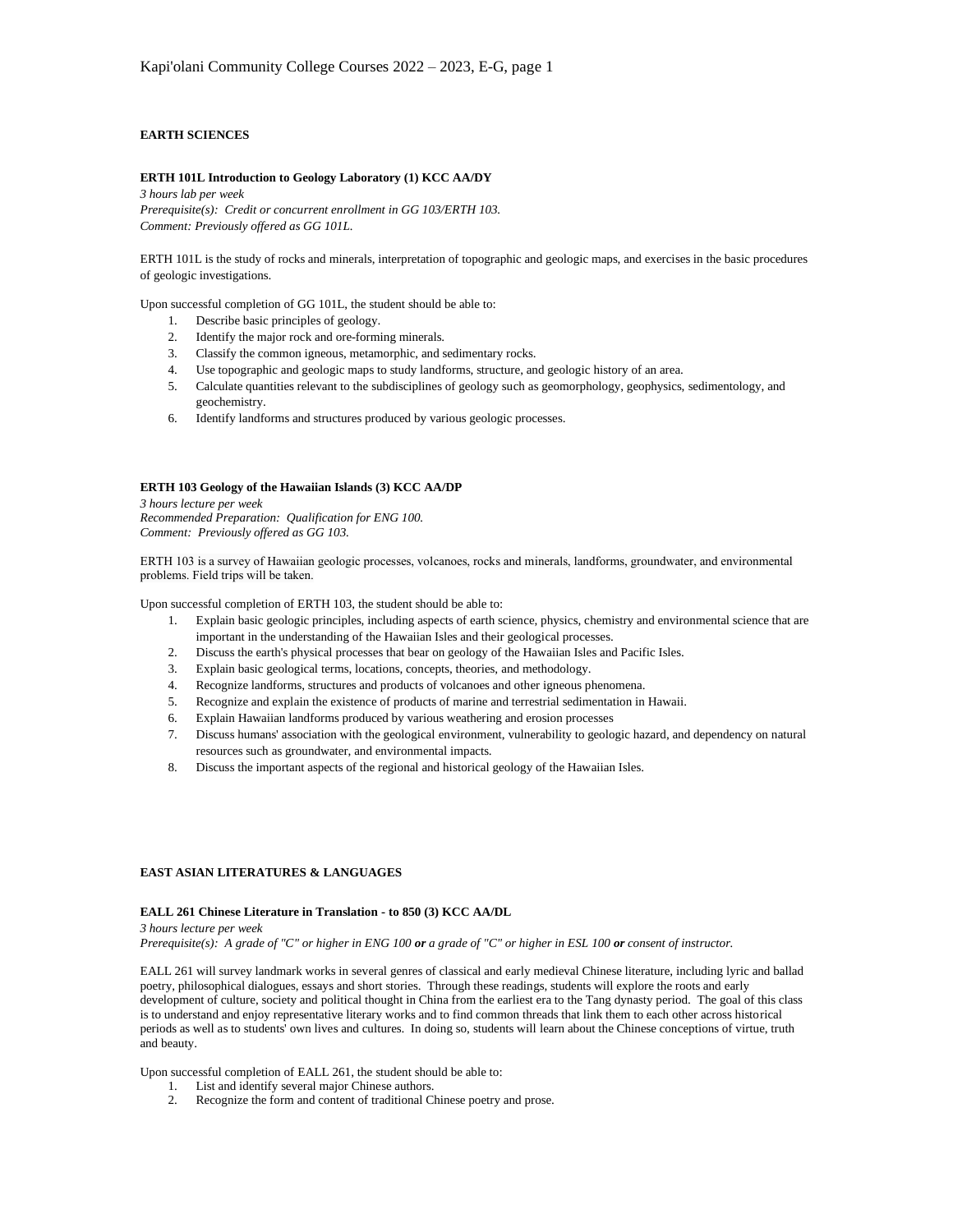- 
- 3. Recognize major themes in Chinese literature.<br>4. Use critical thinking to identify the implication Use critical thinking to identify the implications and basic assumptions of major themes in Chinese literature.
- 5. Describe how traditional Chinese values shape local, regional and global communities.
- 6. Exercise creative thinking to compare traditional Chinese values to those of your own culture.
- 7. Apply information literacy skills in finding online and offline resources relating to Chinese history and literature.
- 8. Demonstrate sensitivity to literary devices used by Chinese authors.
- 9. Compose and convey your ideas in writing clearly and effectively.

## **EALL 262 Chinese Literature in Translation - 850 to the Present (3) KCC AA/DL and KCC AS/AH**

### *3 hours lecture per week*

*Prerequisite(s): A grade of "C" or higher in ENG 100 or a grade of "C" or higher in ESL 100 or consent of instructor.*

EALL 262 will survey landmark works in several genres of medieval, late imperial, early modern and modern Chinese literature, including short stories, lyric poetry, essays, ghost stories, plays, and novels. Through these readings, students will explore different aspects of the changing politics, society and culture of China. The goal of this class is to understand and enjoy representative works of Chinese literature, and to find common threads that link them both across historical periods and to students' own lives and cultures. In doing so, students will learn about the Chinese concepts of reality and illusion, proper and improper behavior, and the interpersonal self.

Upon successful completion of EALL 262, the student should be able to:

- 1. List and identify several major Chinese authors.
- 2. Recognize the form and content of traditional Chinese poetry and prose.<br>3. Recognize major themes in Chinese literature.
- Recognize major themes in Chinese literature.
- 4. Use critical thinking to identify the implications and basic assumptions of major themes in Chinese literature.
- 5. Describe how traditional Chinese values shape local, regional and global communities.
- 6. Exercise creative thinking to compare traditional Chinese values to those of your own culture.
- 7. Apply information literacy skills in finding online and offline resources relating to Chinese history and literature.
- 8. Demonstrate sensitivity to literary devices used by Chinese authors.
- 9. Compose and convey your ideas in writing clearly and effectively.

## **EALL 269 (Alpha) Study Abroad (3) KCC AA/DL**

*90 hours per seminar*

*Prerequisite(s): Consent of instructor.*

*Recommended Preparation: Successful completion of a first-year college level language course (101 and 102).*

EALL 269 (Alpha) is a summer seminar tour of a country in East Asia, Southeast Asia, the Pacific or Europe. Students will study the language and culture of the country by participating in seminars/courses at a host university or institution and traveling to important cultural and historical cities.

Upon successful completion of EALL 269 (Alpha), the student should be able to:

- 1. Demonstrate, in a written examination and report, understanding of the people and culture of the country.
- 2. Demonstrate an awareness of internationalism and the interdependency of cultures.
- 3. Understand and appreciate the practical application of sociolinguistic theory in analyzing the culture.
- 4. Understand the nuances of typical non-verbal communication.
- 5. Demonstrate, in an examination, increased competence in aural and oral skills.

## **EALL 269J Study Abroad-Japan (3) KCC AA/DL**

*3-4 hours hands-on study per week for 13 weeks*

*Comment: Letter grade only. EALL 269J may not be audited. EALL 269J may not be taken credit/no credit.*

EALL 269J is a seminar tour of Japan. Students will study the language and culture of Japan by participating in seminars/courses at a host university or institution and traveling to important cultural and historical sites.

Upon successful completion of EALL 269J, the student should be able to:

- 1. Demonstrate, in a written report, understanding of the people and culture of Japan.
- 2. Demonstrate an awareness of internationalism and the interdependency of cultures.
- 3. Examine and appreciate the practical application of social linguistic theory in analyzing the culture.
- 4. Identify the nuances of typical, non-verbal communication.
- 5. Demonstrate in a capstone project increased competence in aural and oral skills.

# **EALL 271 Japanese Literature in Translation – Traditional (3)**

*3 hours lecture per week Prerequisite(s): A grade of "C" or higher in ENG 100 or a grade of "C" or higher in ESL 100 or consent of instructor.*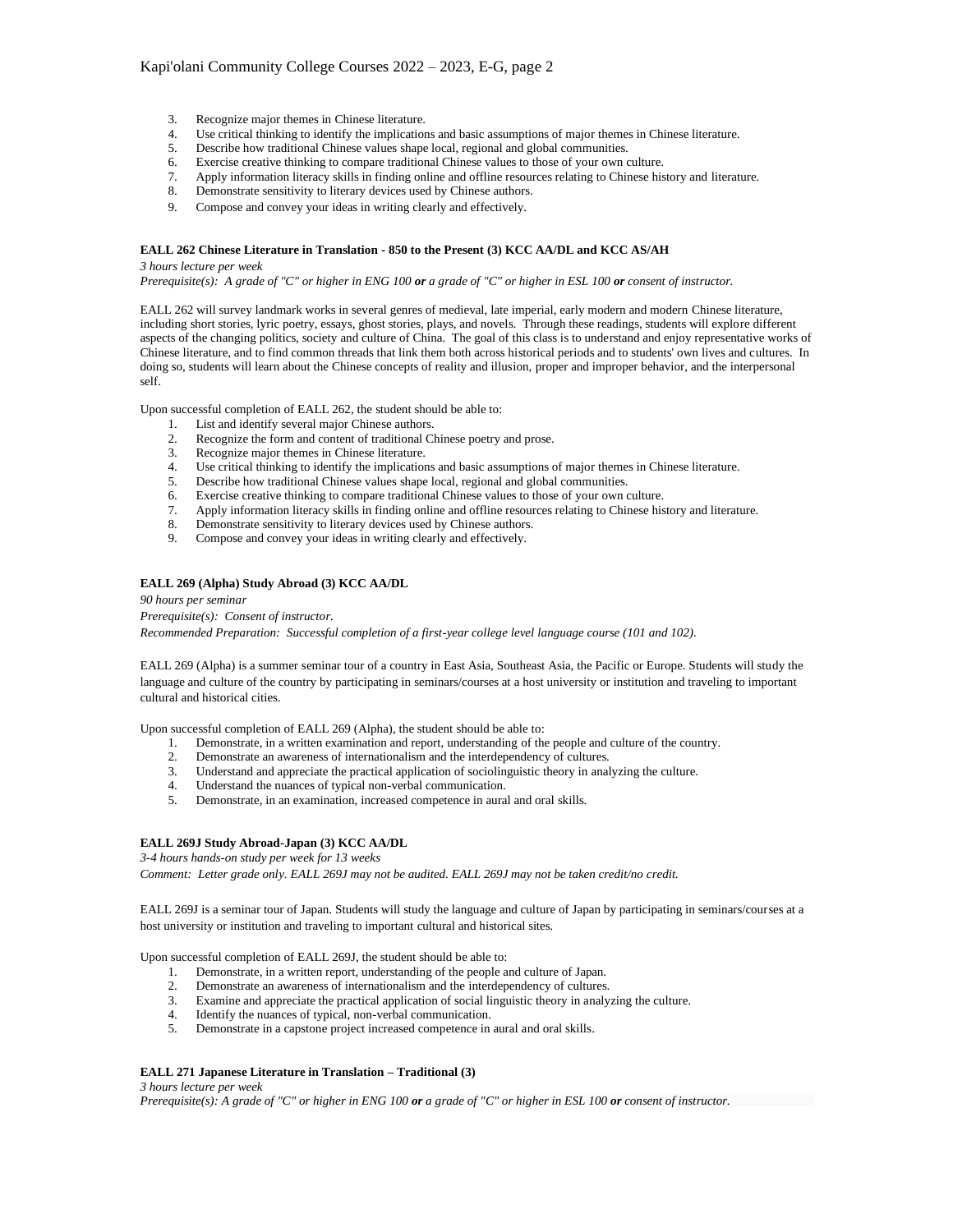EALL 271 is a survey of major Japanese literary forms from the earliest era to mid-19th century. Knowledge of Japanese not required.

Upon successful completion of EALL 271, the student should be able to:

- 1. List and identify the major Japanese authors before the mid-19th century.
- 2. Identify the development of Japanese literary history including all major forms of Japanese literature from the earliest era to the mid-19th century.
- 3. Identify major themes in traditional Japanese literature.
- 4. Critically analyze works of Japanese literature identifying the implications and basic assumptions of major themes in traditional Japanese literature.
- 5. Identify language and literary devices commonly used by Japanese authors.
- 6. Extricate Japanese moral and aesthetic values, thought, and culture from works of pre-modern Japanese literature and recognize the cultural underpinning of behavior, views, and opinions in the present day.
- 7. Compare traditional Japanese values to those of your own culture and recognize the importance of diverse cultural frames of reference in thinking critically and solving problems.
- 8. Effectively compose and convey your opinion and ideas on traditional Japanese literature, in papers and oral presentations.

# **EALL 272 Japanese Literature in Translation – Modern (3)**

*3 hours lecture per week*

*Prerequisite(s): A grade of "C" or higher in ENG 100 or a grade of "C" or higher in ESL 100 or consent of instructor.* 

EALL 272 is a survey of Japanese literature from the mid-19th century to the present; emphasis on fiction. Knowledge of Japanese not required.

Upon successful completion of EALL 272, the student should be able to:

- List and identify the major Japanese authors from the mid-19th century to the present.
- 2. Identify the development of Japanese literary history including all major forms of Japanese literature from the mid-19th century to the present.
- 3. Identify major themes in modern Japanese literature.
- 4. Critically analyze works of Japanese literature identifying the implications and basic assumptions of major themes in modern Japanese literature.
- 5. Identify language and literary devices commonly used by Japanese authors.
- 6. Compare Japanese values to those of your own culture and recognize the importance of diverse cultural frames of reference in thinking critically and solving problems.
- 7. Effectively compose and convey your opinion and ideas on modern Japanese literature, in papers and oral presentations.
- 8. Extricate Japanese moral and aesthetic values, thought, and culture from works of modern Japanese literature and recognize the cultural underpinning of behavior, views, and opinions in the present day.

## **ECONOMICS**

## **ECON 120 Introduction to Economics (3) KCC AA/DS and KCC AS/SS**

*3 hours lecture per week*

*Prerequisite(s): Qualification for MATH 82 and qualification for ENG 100.*

ECON 120 focuses on general understanding of the functions of economic systems, including various approaches to the organization of production and allocation of resources, and of policies to achieve national economic goals; these include the determination of national income, inflation, recession, unemployment, taxation, labor unions, environmental pollution, energy, and economic growth. Emphasis will be placed on writing, problem-solving, critical thinking and abstract reasoning.

Upon successful completion of ECON 120, the student should be able to:

- 1. Explain how the American Economic System works, including organization of production and the allocation of resources.
- 2. Explain how American Economic Policies are used to achieve national economic goals.
- 3. Specify tools of macroeconomic analysis in determining the level of national income and apply these tools to such problems as unemployment, recession, and inflation.
- 4. Analyze current events, government fiscal policies, and Federal Reserve policies using macroeconomic tools.
- 5. Specify tools of microeconomic analysis, e.g. demand and supply, diminishing returns, price and income elasticity, costbenefit analysis, and externalities, and apply these tools to such economic problems as energy, environmental pollution, market power of business and labor, the world food problem, and poverty.

**ECON 130 Principles of Economics (Microeconomics) (3)**

*3 hours lecture per week*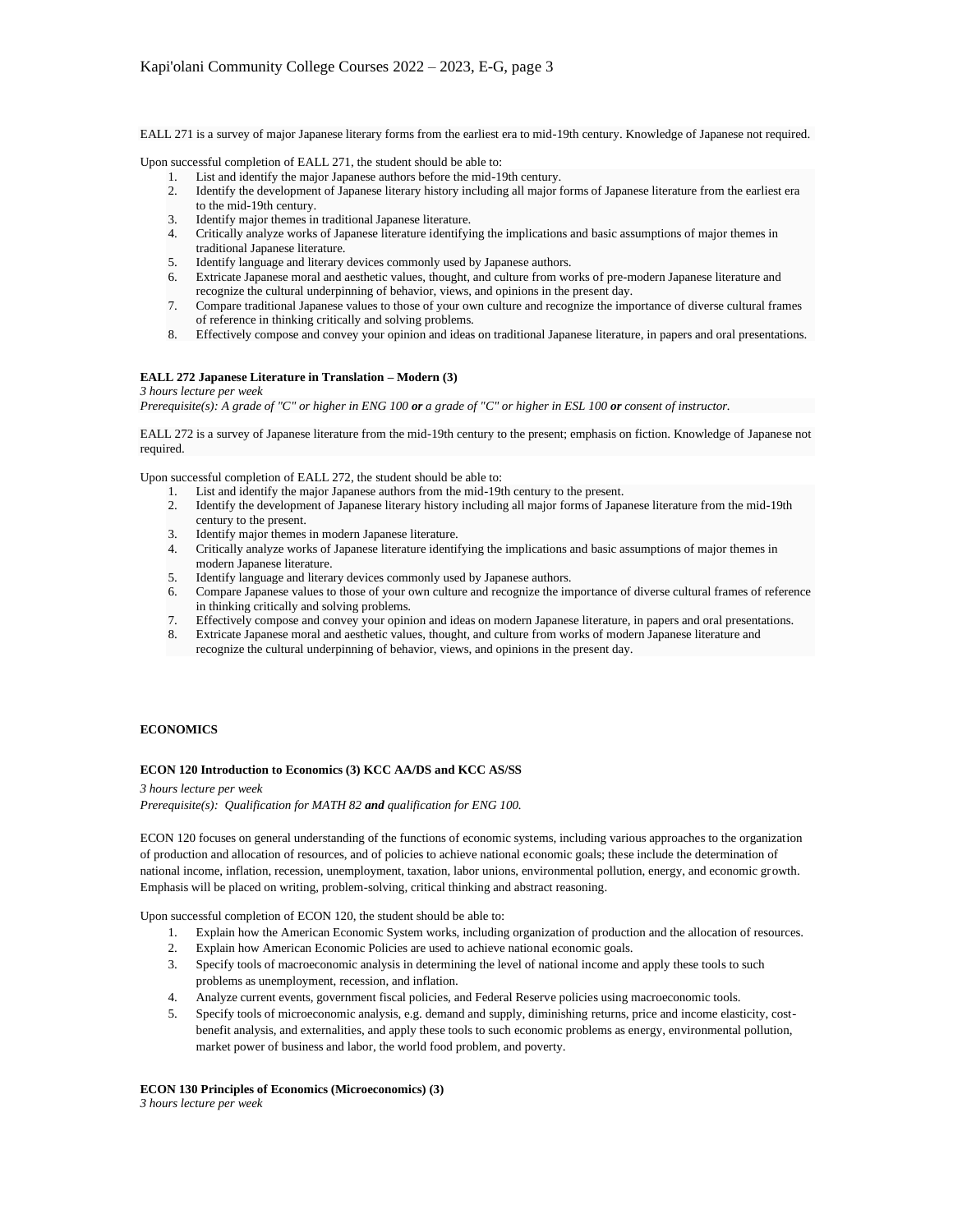#### *Prerequisite(s): MATH 82 and qualification for ENG 100.*

*Comment: Students will complete one hour of lab per week outside of class time.*

ECON 130 focuses on the price system and market structures; theory of consumer behavior and market demand; production costs and the theory of the firm under competition, monopoly, oligopoly, and monopolistic competition; social costs, ecology, and externalities; public policy and income distribution; conservation and energy; food and the agricultural sector; and fundamentals of international economics. Emphasis will be placed on writing, problem-solving, critical thinking, and abstract reasoning. Students must fulfill one hour of lab work per week.

Upon successful completion of ECON 130, the student should be able to:

- 1. Explain how the American Economic System works, including various approaches to the organization of production and the allocation of resources.
- 2. Explain how policies of microeconomics nature achieve national and specific goals of public policy.
- 3. Describe the tools of microeconomics analysis and use them to formulate and analyze possible solutions to contemporary economic and social issues such as agricultural production, world food problems, poverty and the distribution of income, the energy crisis, and environmental pollution.

## **ECON 131 Principles of Economics (Macroeconomics) (3)**

*3 hours lecture per week Prerequisite(s): Qualification for ENG 100 or ESL 100; and qualification for MATH 82 Comment: Students will complete one hour of lab per week outside of class time.*

ECON 131 focuses on macroeconomics with emphasis on modern theory of income determination indicating how and why income, production, employment and price levels fluctuate; on the structure of the banking system and its role in the economy; and on public policy questions arising from changes in these aggregates. Emphasis will be placed on writing, problem-solving, critical thinking and abstract reasoning. Student must fulfill one hour of lab work per week.

Upon successful completion of ECON 131, the student should be able to:

- 1. Demonstrate how the American Economic System works.
- 2. Describe the tools of classical, Keynesian, and macroeconomics analysis, e.g. demand and supply, the consumption function, the multiplier effect, the quantity theory of money, and the accelerator effect, all of which analyze the change in and determination of national income.
- 3. Explain government fiscal and Federal Reserve policies and apply these to current economic events.
- 4. Explain other economic topics, such as economic forecasting and government taxation.

# **EDUCATION**

#### **ED 275 \*\*\*\*\* insert**

#### **ED 276 Technology in Education (3)**

*3 hours lecture per week*

*Prerequisite(s): Qualification for MATH 82; and qualification for ENG 100 or qualification for ESL 100. Comment: ED 276 may require field assignments to be conducted at a preK-12 school/classroom setting.*

ED 276 introduces students to the effective integration of technology to enhance 21st century teaching and learning. This course provides hands-on experience with technologies and collaborative applications to enhance student learning and professional development. Technologies and applications may include productivity, blogs, social networking, presentation, digital storytelling, graphics, multimedia, and other educational tools and emerging technologies. Topics such as technology standards for teachers, learning frameworks, digital citizenship, copyright and fair use, universal design for learning principles, and assistive technologies will also be addressed.

Upon successful completion of ED 276, the student should be able to:

- 1. Integrate technology to enhance 21st century learning, community, communication, and collaboration, citing relevant technology standards and learning frameworks.
- 2. Create innovative samples of work demonstrating effective and ethical technology integration.
- 3. Use technology to enhance professional development and continuous learning related to technology integration in education.
- 4. Apply awareness of universal design for learning principles in designing learning experiences for diverse learners.
- 5. Create a comprehensive electronic portfolio of work produced for the course.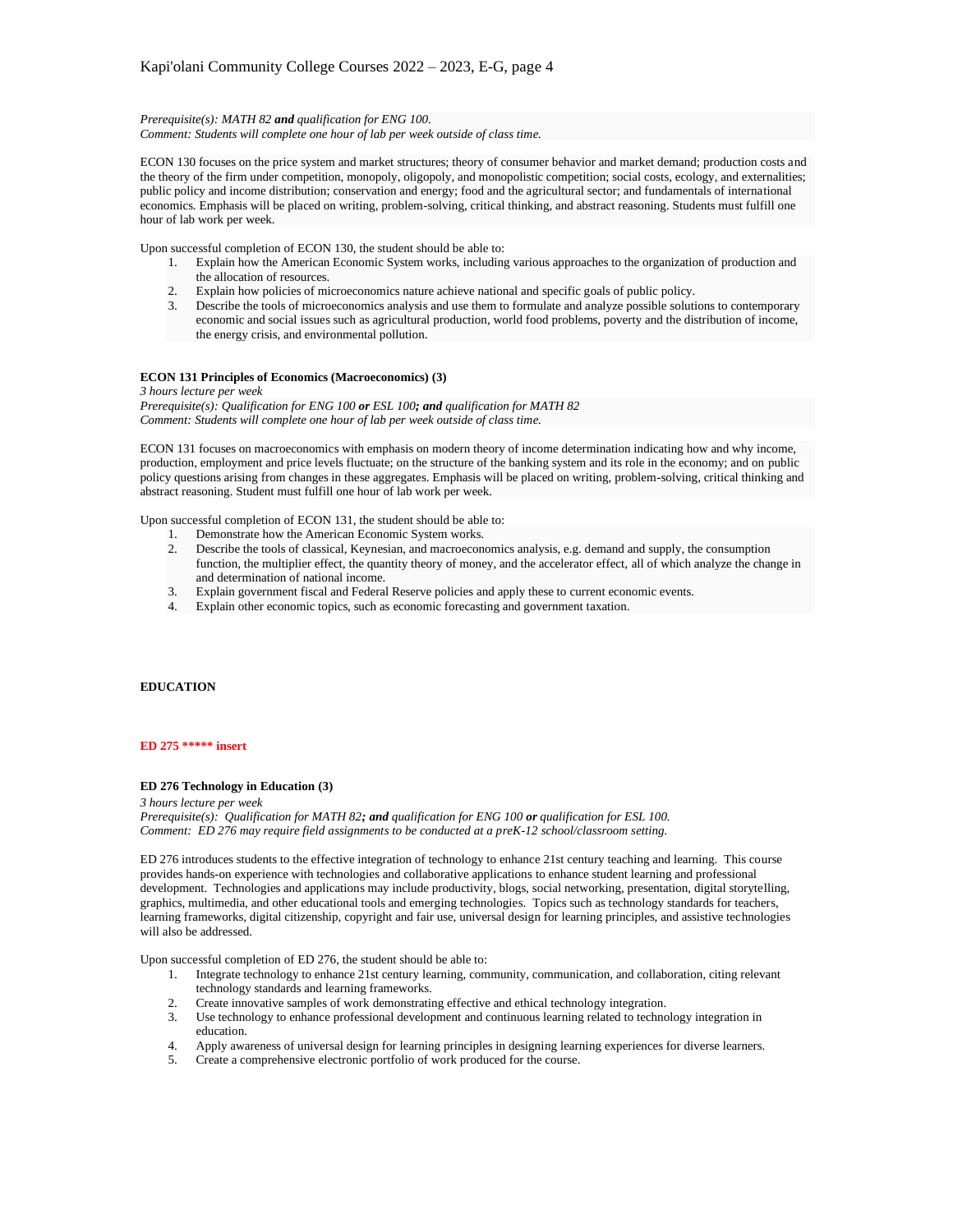## **ED 277 Introduction to Multicultural Education (3)**

*3 hours lecture per week*

*Prerequisite(s): Qualification for ENG 100 or qualification for ESL 100; and qualification for MATH 82. Comment: ED 277 may require field assignments to be conducted at a preK-12 school/classroom setting. ED 277 may not be taken for credit/no credit.*

ED 277 provides an examination of multicultural perspectives, principles, and practices to prepare students in becoming culturally competent educators and communicators. The significance of advocating for diversity, and understanding students' cultural backgrounds, assets, and strengths will be emphasized. Students will learn to create positive and inclusive learning environments and experiences for all learners. They will acquire strategies to develop and deliver culturally responsive teaching and instruction. Students will learn to utilize authentic assessments as a primary tool to guide instructional decision making. Students will conduct research on issues and challenges facing students and educators in today's culturally diverse classrooms.

Upon successful completion of  $ED$  277, the student should be able to:

- 1. Develop an educational philosophy reflecting culturally responsive perspectives, principles, and practices.
- 2. Create positive and inclusive learning environments and experiences for all learners.
- 3. Interact and communicate with students, families, professionals, and community members in culturally respectful ways.
- 4. Develop and deliver culturally responsive teaching and instruction.
- 5. Use authentic assessments that represent present levels of performance.
- 6. Advocate for diversity within and beyond the classroom walls.
- 7. Investigate multicultural issues in education using quantitative and/or qualitative research methods.

## **ED 278 (Alpha) Special Topics in Education (2)**

*2 hours lecture per week*

*Prerequisite(s): Qualification for ENG 100 or qualification for ESL 100; and qualification for MATH 82. Comment: ED 278 may require field assignments to be conducted at a preK-12 school/classroom setting.*

ED 278 (Alpha) investigates current and controversial issues in the field of Education.

Upon successful completion of ED 278, the student should be able to:

- 1. Critically examine current and controversial issues in the field of Education.<br>2. Devise and systematically conduct a research study on issues in the field of F
- 2. Devise and systematically conduct a research study on issues in the field of Education.
- 3. Disseminate research information to key stakeholders in the field of Education.
- 4. Advocate for a quality education system for students, teachers, and schools.

## **ED 278B Special Topics in Education - Standardized Testing in Education (1)**

*1 hour lecture per week*

*.*

*Prerequisite(s): Qualification for ENG 100 or qualification for ESL 100; and qualification for MATH 82 or higher level courses in the same area/field (or areas/fields) of study*

*Comment: ED 278B may require field assignments to be conducted at a preK-12 school/classroom setting. ED 278B may not be taken credit/no credit.*

ED 278B investigates teacher accountability and high-stakes testing in the field of Education.

Upon successful completion of ED 278B, the student should be able to:

- 1. Examine current and controversial issues in the field of Education.
- 2. Investigate issues in the field of Education using quantitative and/or qualitative research methods
- 3. Recommend solutions to alleviate issues in the field of Education.
- 4. Disseminate research information to key stakeholders in the field of Education.
- 5. Advocate for a quality education system for students, teachers, and schools.
- 6. Examine the impact of standardized testing on students, teachers, and schools

## **ED 278C Special Topics in Education - Issues in Second Language Hawaiian Immersion Instruction (1)**

*2 hours lecture per week for 8 weeks*

*Prerequisite(s): Qualification for ENG 100 or qualification for ESL 100; and qualification for MATH 82. Comment: ED 278C may require field assignments to be conducted at a preK-12 school/classroom setting. ED 278C may not be taken for credit/no credit.*

ED 278C investigates the issues in second language Hawaiian immersion instruction in the field of Education.

Upon successful completion of ED 278C, the student should be able to:

- 1. Examine current and controversial issues in the field of Education.
- Investigate issues in Education using quantitative and/or qualitative research methods.
- 3. Recommend solutions to alleviate issues in the field of Education.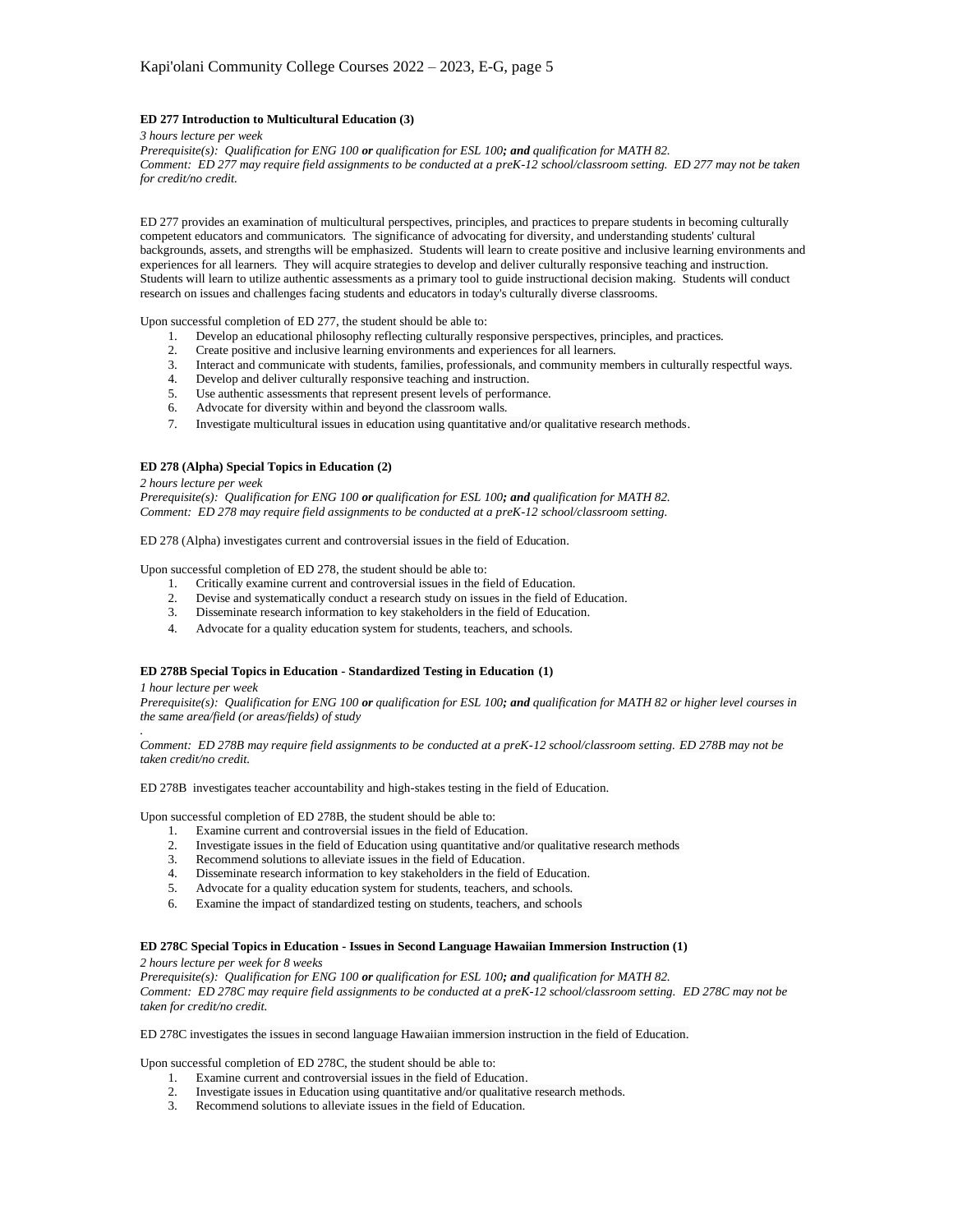- 4. Disseminate research information to key stakeholders in the field of Education.
- 5. Advocate for a quality education system for students, teachers, and schools.
- 6. Examine the impact of second language Hawaiiian immersion instruction on students, teacher pedagogy, and schools.

## **\*\*\*\*\*ED 278D Special Topics in Education - Mental Health in Schools (1)**

*2 hours lecture per week for 8 weeks*

*Prerequisite(s): Qualification for ENG 100 or qualification for ESL 100; and qualification for MATH 82. Comment: ED 278D may require field assignments to be conducted at a preK-12 school/classroom setting. ED 278D may not be taken credit/no credit .*

ED 278D investigates mental health issues in the field of Education.

Upon successful completion of ED 278B, the student should be able to:

- 1. Examine current and controversial issues in the field of Education.
- 2. Investigate issues in the field of Education using quantitative and/or qualitative research methods<br>Pecommond solutions to all with the state of the state of the state of the state of the state of the state of
- 3. Recommend solutions to alleviate the on issues in the field of Education.
- 4. Disseminate research information to key stakeholders in the field of Education.
- 5. Advocate for a quality education system for students, teachers, and schools.

# **ED 283 Family-Professional Partnerships in Education (3)**

#### *3 hours lecture per week*

*Prerequisite(s): Qualification for ENG 100 or qualification for ESL 100; and qualification for MATH 82. Comment: ED 283 may require field assignments to be conducted at a preK-12 school/classroom setting.*

ED 283 focuses on collaboration and communication strategies for building partnerships with culturally and linguistically diverse families, including families of learners with disabilities. Students will explore family system theories, models of family engagement, and the changes in today's society influencing family-school dynamics. The differences in the value and belief systems of families, schools, and communities, and their impact on students' learning and the family-professional partnership will be examined. The laws and rights of families, and advocacy for all families will also be addressed.

Upon successful completion of ED 283, the student should be able to:

- 1. Apply appropriate theories, models, and effective family-professional principles and practices to various scenarios and situations.
- 2. Communicate and collaborate with families, school personnel, community members, and other professionals in a respectful, professional, ethical, and culturally responsive manner.
- 3. Explain how the changes in families, schools, and communities and the differences between their value and belief systems influence students' learning and the family-professional partnership.
- 4. Problem-solve issues and their impact on family-professional interactions.
- 5. Advocate for students' and families' rights for quality education.

## **ED 284 Foundations of Inclusion in Teaching (3) KCC AA/DS**

*3 hours lecture per week*

*Prerequisite(s): Qualification for ENG 100 or qualification for ESL 100; and qualification for MATH 82. Comment: ED 284 may require field assignments to be conducted at a preK-12 school/classroom setting. ED 284 may not be taken crediy/no credit.*

ED 284 surveys the field of special education; related philosophies, perspectives, and practices; and learners with disabilities within an inclusive framework. Students will learn about relevant laws and rights, the special education process, types of disabilities, and advocacy. Learning environments, partnerships, approaches, strategies, interventions, assessments, and services to support learners with disabilities will be covered. Students will examine various forms of media to understand the culture of disability and will also conduct research on inclusion and disability issues in education.

Upon successful completion of ED 284, the student should be able to:

- 1. Articulate the importance of an inclusion framework when working with learners with disabilities.
- 2. Explain the disabilities classified under the state and federal guidelines, the special education laws and rights, and the special education process.
- 3. Implement appropriate approaches, strategies, interventions, assessments, services, partnerships, and learning environments to support learners with disabilities.
- 4. Examine media from varying viewpoints to understand the culture of disability.
- 5. Investigate inclusion and disability issues in education using quantitative and/or qualitative methods.
- 6. Advocate for learners with disabilities and their families.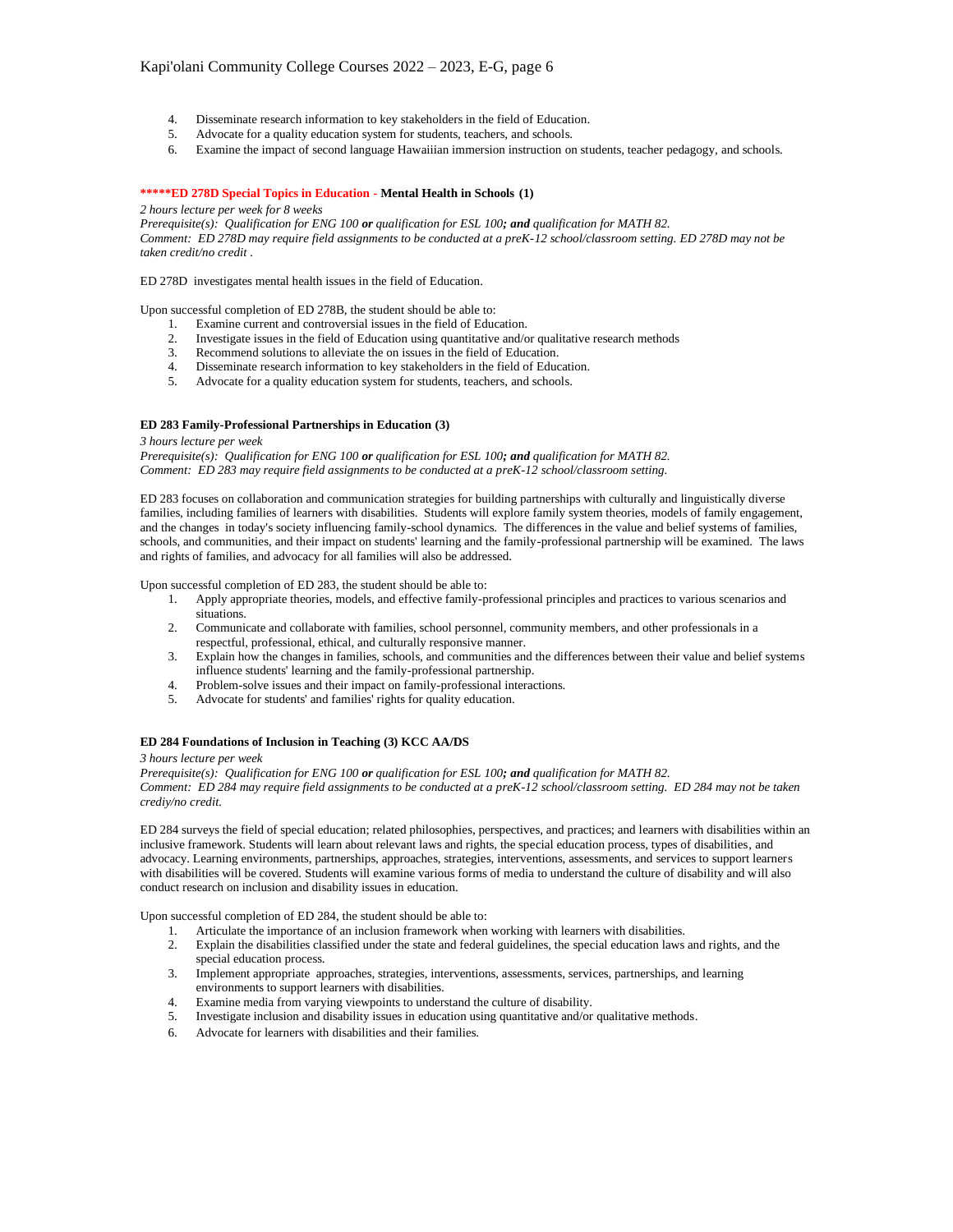## **ED 285 Classroom Management within the Instructional Process (3)**

*3 hours lecture per week*

*Prerequisite(s): Qualification for ENG 100 or qualification for ESL 100; and qualification for MATH 82. Comment: ED 285 may require field assignments to be conducted at a preK-12 school/classroom setting.*

E ED 285 introduces principles and practices to classroom management. Creating positive and inclusive classroom environments, using proactive approaches to student behaviors, and providing positive behavior supports (PBS) will be examined. Learning styles and ways to keep students motivated and involved in their learning will be explored. Instructional planning, strategies, responses, approaches, and assessments to classroom and behavior management will be addressed. Students will discuss relevant issues and learn how to develop classroom discipline plans and individualized behavior plans.

Upon successful completion of ED 285, the student should be able to:

- 
- 1. Create positive and inclusive learning environments.<br>2. Generate effective responses and proactive approach Generate effective responses and proactive approaches to student behaviors.
- 3. Problem-solve classroom management, behavior, and instructional issues.
- 4. Develop classroom discipline and individualized behavior plans, integrating positive behavior supports (PBS).
- 5. Apply relevant instructional strategies to maintain students' motivation and involvement in their learning.
- 6. Create, conduct, and assess lesson plans for individual and group instruction.

# **ED 289 Educational Psychology (3) KCC AA/DS**

#### *3 hours lecture per week*

*Prerequisite(s): Qualification for ENG 100 or qualification for ESL 100; and qualification for MATH 82. Comment: ED 289 may require field assignments to be conducted at a preK-12 school/classroom setting.*

ED 289 focuses on the application of major learning theories, concepts, principles, and practices in the field of education. Students will acquire a wide array of strategies and methodologies to motivate learners, deliver effective instruction, conduct appropriate teaching practices, and use relevant assessments. Students will understand the importance of understanding learners' diverse backgrounds and needs and how these factors influence their learning and classroom/school experiences. The importance of creating equitable learning environments will be explored, and research regarding current issues in educational psychology will be conducted.

Upon successful completion of ED 289, the student should be able to:

- 1. Apply relevant learning theories, concepts, principles, and practices, when working with diverse students in the classroom.<br>2. Examine how schooling influences and is influenced by students' cognitive, personal, physica
- 2. Examine how schooling influences and is influenced by students' cognitive, personal, physical, social, and behavioral development.
- 3. Assess how students' diverse backgrounds and needs influence their learning and classroom/school experiences.
- 4. Devise and systematically conduct research on issues in educational psychology, using quantitative and qualitative methods.
- 5. Foster equity in the classroom and other learning environments.
- 6. Explain, use, and interpret various forms of classroom assessments and explain the advantages and disadvantages of using such measurements.

## **ED 290 Foundations of Education (3)**

#### *3 hours lecture per week*

*Prerequisite(s): Qualification for ENG 100 or qualification for ESL 100; and qualification for MATH 82. Comment: ED 290 may require field assignments to be conducted at a preK-12 school/classroom setting.*

ED 290 introduces students to past, current, and future contexts, conditions, and perspectives of education in Hawaii and the U.S. The teaching profession, rights of students and teachers, professional and ethical considerations, and relevant contemporary issues will be examined. Establishing equal educational opportunities, creating inclusive environments, and utilizing appropriate curriculum, instruction, technologies, and assessments for all learners will be addressed. Influences on student learning and achievement will be examined.

Upon successful completion of ED 290, the student should be able to:

- 1. Create a teaching philosophy.
- 2. Articulate past, current, and future contexts, conditions, and perspectives of education and the teaching profession in Hawaii and the U.S.
- 3. Examine the factors, challenges, and issues of education, and evaluate its impact on student learning and success.
- 4. Develop and implement inclusive learning environments, curriculum, instructional and technological approaches, and assessments for all learners.
- 5. Advocate for the rights of students and teachers to promote equal educational opportunities for all learners.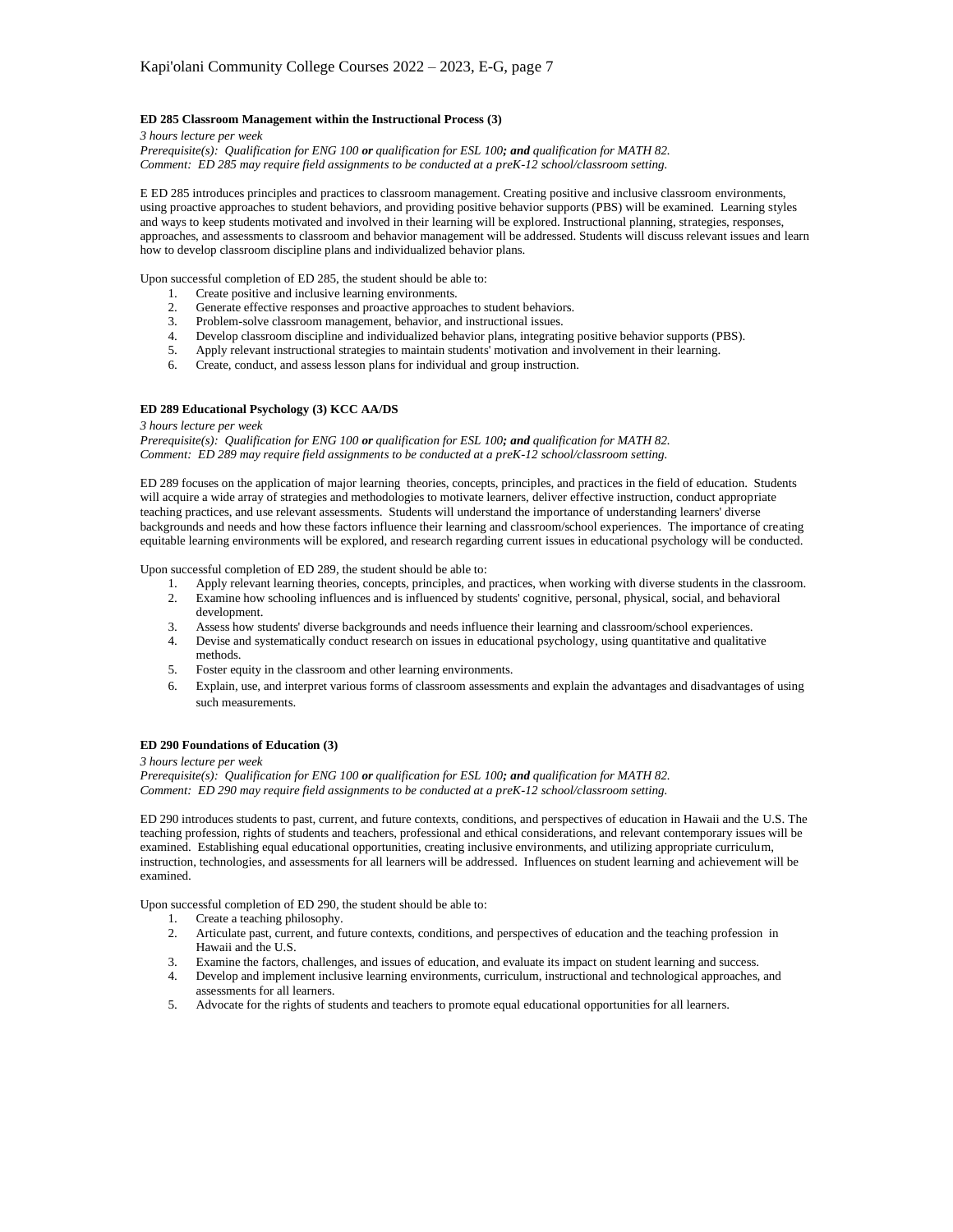## **ED 294 Education Capstone Seminar and Practicum (3)**

*75 hours practicum, 20 hours seminar per semester*

*Prerequisite(s): A grade of "C" or higher or concurrent enrollment in ED 276; and a grade of "C" or higher in ED 277 and a grade of "C" or higher in ED 283 and a grade of "C" or higher in ED 284 and a grade of "C" or higher in ED 285 and a grade of "C" or higher in ED 289 and a grade of "C" or higher in ED 290. Prerequisites may be waived by the consent of instructor. Comment: Letter grade only. ED 294 may not be audited. ED 294 may not be taken credit no credit. ED 294 is offered in the Spring semester only. Students may be required to obtain fingerprint, background check, and TB test clearances, as required by their practicum site. Students will also be required to obtain liability insurance. In addition to completing practicum and seminar requirements, students must achieve target levels on their practicum evaluations and suitability ratings. A breach of confidentiality during the practicum experience will result in immediate failure of this class. This course requires students to fulfill their assignments at a practicum site.*

ED 294 provides a culminating experience for students to effectively apply their knowledge, skills, and dispositions gained in the Education Program. Under the direction of a mentor teacher, students will be expected to use appropriate teaching methods and learning principles, conduct classroom instruction and activities, and manage behaviors in small and large groups, Students will also be expected to demonstrate effective communication and collaboration skills in all interactions and situations. In seminar sessions, students will be expected to problem-solve relevant issues, share pivotal learning incidents, and appraise their personal and professional growth. Students will create a comprehensive professional portfolio.

Upon successful completion of ED 294, the student should be able to:

- 1. Effectively apply knowledge, skills, and dispositions gained in the Education Program to their practicum setting.
- 
- 2. Use appropriate teaching methods and learning principles.<br>3. Conduct classroom instruction and activities and manage b Conduct classroom instruction and activities and manage behaviors in small and/or large groups.
- 4. Apply critical thinking, reflection, and problem-solving skills to relevant issues.
- 5. Reflect on and appraise experiences in terms of personal and professional growth.
- 6. Demonstrate professional disposition and conduct, ethical behaviors, and effective communication and collaboration skills in all interactions and situations.
- 7. Complete a Professional Portfolio.

# **ELECTRICAL ENGINEERING**

# **EE 160 Programming for Engineers (4)**

*3 hours lecture, 3 hours lab per week Prerequisite(s): Completion of MATH 135 or higher level mathematics course or placement into MATH 140 or higher level mathematics course. Recommended Preparation: MATH 140.*

EE 160, a course for prospective engineers, is an introductory course on computer programming and modern computing environments with an emphasis on algorithm and program design, implementation, and debugging. A hands-on laboratory to develop and practice programming skills is included.

Upon successful completion of EE 160, the student should be able to:

- 1. Use the fundamental techniques of selection, looping, assignment, input, and output to describe the steps a computer takes to solve a problem.
- 2. Utilize mathematical techniques to solve simple problems and express those solutions as algorithms.
- 3. Write, test, and debug small programs for inquiry-based laboratory investigations.
- 4. Compile, troubleshoot, and debug programs with sufficient documentation and commenting.

# **EE 211 Basic Circuit Analysis I (4) KCC AA/DP**

*3 hours lecture, 3 hours lab per week*

*Prerequisite(s): Credit in MATH 231 or credit or concurrent enrollment in MATH 243; and credit or concurrent enrollment in PHYS 272.*

EE 211 is the study of linear circuits, time domain analysis, transient and steady state response; phasors impedance, and admittance; network of system functions, frequency responses and filtering, and resonance.

Upon successful completion of EE 211, the student should be able to:

- 1. Utilize scientific knowledge and critical thinking to solve problems in electricity.
- 2. Utilize mathematical transforms to describe and analyze electric circuits.
- 3. Conduct inquiry-based laboratory investigations of resistive and energy storage elements.
- 4. Document test circuit results via written technical reports.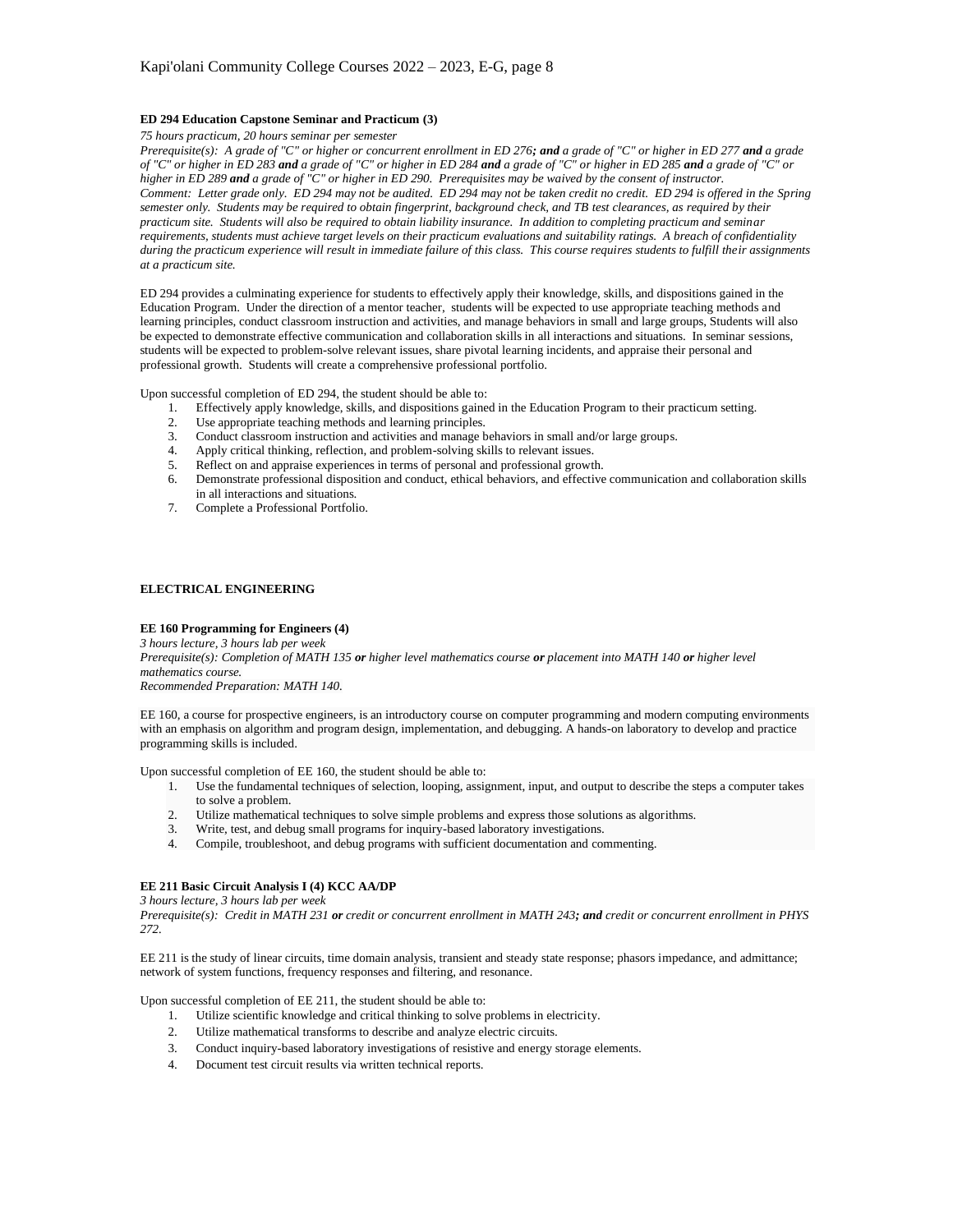# **EE 260 Introduction to Digital Design (4)**

*3 hours lecture, 3 hours lab per week Prerequisite(s): EE 160.*

EE 260 is an introduction to digital/logic design process using combinational and sequential logical circuits. Computer architecture, microprocessors and microcomputers are covered.

Upon successful completion of EE 260, the student should be able to:

- 1. Apply knowledge of logic gates, programmable logic, MSI, and CMOS to build digital circuits.
- 2. Use state diagrams, ASM charts, truth tables, and Boolean expressions to describe digital circuits.
- 3. Utilize CAD tools for simulation and optimization as part of the engineering design review process.
- 4. Work in groups to perform laboratory experiments and document the results with written reports.

# **EE 296 Sophomore Project (3)**

*2 hours lecture, 3 hours lab per week Prerequisite(s): A grade of "C" or higher in PHYS 170 or consent of instructor. Comment: Letter grade only. EE 296 may not be audited. EE 296 may not be taken credit/no credit.*

EE 296 is a sophomore level individual or team project undertaken with pre-engineering faculty who give direction and guidance. The project provides design experience and develops practical skills for pre-engineering students intending to transfer to a four-year engineering program and major in Electrical Engineering.

Upon successful completion of EE 296, the student should be able to:

- 1. Utilize scientific knowledge to establish design parameters with respect to engineering standards and practical constraints.
- 2. Employ analytical reasoning to identify and define engineering design problems or needs.
- 3. Implement engineering design reviews to evaluate outcomes against requirements.
- 4. Communicate design and engineering concepts effectively via oral presentations and written reports.

## **EMERGENCY MEDICAL TECHNICIAN**

# **EMT 110 EMT Internship (1-6)**

*45 internship hours per credit Prerequisite(s): Current Hawai'i Emergency Medical Technician (EMT) license. Comment: Credit/no credit grading only.*

EMT 110 is a supervised ambulance internship experience for EMT program graduates. EMT 110 is a work-study internship course designed to provide the supervised application of Kapi'olani Community College's EMT program knowledge and skill on an ambulance.

Upon successful completion of EMT 110, the student should be able to:

- 1. Demonstrate skill at an entry-level Emergency Medical Technician.
- 2. Demonstrate safe and accurate performance of all basic and advanced life support procedures as listed by the Department of Health and the Board of Medical Examiners rules for Emergency Ambulance Personnel.
- 3. Demonstrate ability to participate as a team member with another Emergency Medical Technician, or under the direction of a Mobile Intensive Care Technician (Paramedic) to ensure the safety and care of the patient.
- 4. Demonstrate the following skills safely and accurately in a non-patient care situation: cardiopulmonary resuscitation; basic patient history and physical examination; assessment and monitoring of vital signs; establish and maintain patent airway (basic and advanced); administer free-flow 100% oxygen safely; ventilate with bag-mask; correctly apply and use mechanical automatic heart/lung resuscitators; control hemorrhage; apply bandages; immobilize or splint fractures, dislocations, or sprains; immobilize or extricate motor vehicle accident victims; perform light rescue and triage; perform emergency delivery of baby and provide newborn care; initiate intervention with behavioral disorders; apply pneumatic anti-shock garment; correctly operate medical communication systems; operate emergency vehicle; perform 12-lead electrocardiogram and 3-lead electrocardiogram; provide necessary pharmacological interventions; and perform intravenous cannulation.
- 5. Demonstrate the process to obtain a basic history and physical examination, including assessment of the patient's condition.
- 6. Explain and demonstrate the initiation and continuation of emergency medical care, including the recognition of presenting conditions and initiation of appropriate noninvasive and invasive treatments for: respiratory emergencies, cardiovascular emergencies, neurological emergencies, musculoskeletal emergencies, obstetrical emergencies, pediatric emergencies, medical emergencies, trauma and shock.
- 7. Demonstrate rapport with the patient and others to decrease their anxiety and fear in the crisis.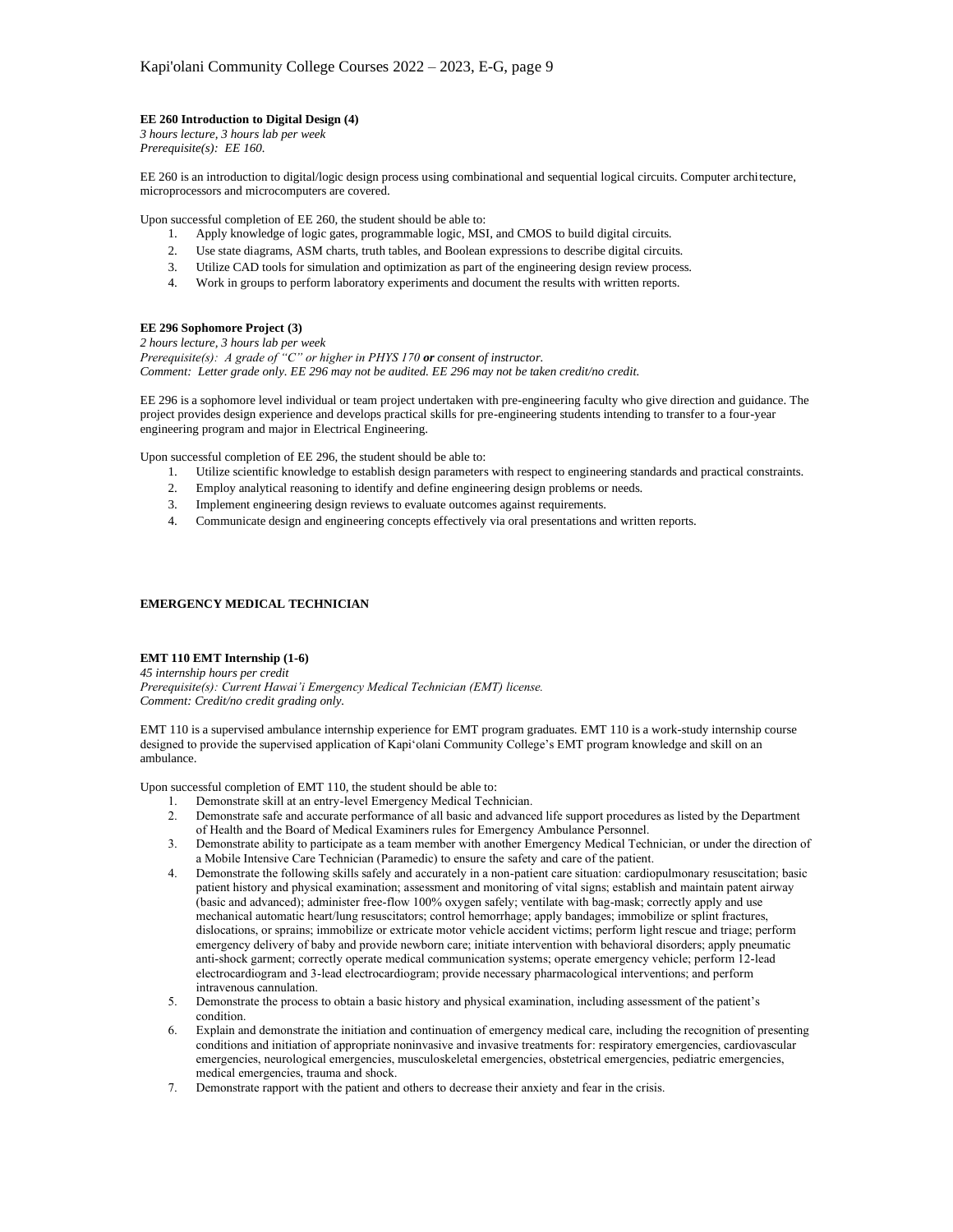- 8. Explain how an EMT would participate as a team member with another EMT, or under the direction of a Paramedic, to ensure the safety and care of the patient.
- 9. Explain the assignment of priorities of emergency treatment to a patient or group of patients.
- 10. Demonstrate the pre-check and preparation of the ambulance, including its equipment and supplies.
- 11. Demonstrate accurate communication with the medical care facility receiving the patient about the patient's condition, status, and estimated arrival time.
- 12. Demonstrate appropriate and accurate documentation related to the emergency situation and care of the patient.
- 13. Explain the coordination of transport of the patient by selecting the best available method(s) in conjunction with medical authority / protocol.
- 14. Demonstrate the use of the critical thinking process to gather the appropriate data, appraise its significance, take action, and evaluate the effects of that action upon the patient.

## **EMT 111 Emergency Medical Technician (10.5)**

*A total of 132.5 hours of lecture, 48 hours of lecture/lab per semester. Due to the irregularity of class start and stop dates, the total length of time per week will vary between the the islands of O'ahu, Kaua'i, Maui, and Hawai'i Island. However, all hours will be contained within a traditional semester.*

*Prerequisite(s): Department Chair approval.*

*Comment: Students may be required to purchase and/or obtain: uniforms (shirts, pants, and shoes), stethoscope, trauma shears, pen light, glove pouch/pocket mask, Bryan's Map (O'ahu, Hawai'i, Maui, Kaua'i), background check, drug screen, TB skin test within last 6 months, and MMR/Varicella/Hepatitis B/Influenza vaccination/titers or boosters if needed. EMS 111 may not be taken credit/no credit. EMT 111 may be audited with Department Chair approval. Students will be required to have Internet access and will participate in service learning activities when offered.* 

EMT 111 provides students with the didactic component needed for the National Registry certification as an EMT (Emergency Medical Technician). This includes both cognitive and psychomotor activities as required in the National Education Standards for Emergency Medical Technicians (EMTs). This course meets the curriculum standards set forth by the National Highway Traffic Safety Administration (NHTSA).

Upon successful completion of EMT 111, the student should be able to:

- 1. Define the role and scope of an Emergency Medical Technician (EMT), Advanced Emergency Medical Technician (AEMT), and a paramedic in the State of Hawai`i and nationally and define a medical, trauma, and pediatric emergencies.
- 2. Explain and demonstrate assessing the emergency situation, which includes obtaining a basic history and physical examination, establishing rapport with the patient and others, and managing emergency care, including extricating the patient.
- 3. Explain and demonstrate the initiation and continuation of emergency medical care including the recognition of presenting conditions and initiation of appropriate non-invasive treatment for: respiratory emergencies, cardiovascular emergencies, neurological emergencies, musculoskeletal emergencies, obstetrical emergencies, trauma, shock, and psychiatric emergencies.
- 4. Safely and accurately perform basic life support procedures as prescribed by the current EMT National Education Standard as well as the following skills: cardiopulmonary resuscitation, obtain patient history and perform physical examination, obtain and monitor vital signs, establish and maintain airways (basic), administer free-flow 100% oxygen, ventilate with bag-mask, control hemorrhage, apply bandages, immobilize or splint fractures and dislocations/sprains, immobilize suspected and known spinal injury patients, light rescue and triage, emergency delivery of a baby, provide newborn care, operate medical communication systems, operate an emergency vehicle, and provide necessary basic pharmacological interventions.
- 5. Establish rapport with the patient in a manner designed to decrease their state of crisis and explain the assignment of priorities of emergency treatment to a patient or group of patients.
- 6. Explain how an Emergency Medical Technician would participate as a team member with another EMT, under the direction of an Advanced Emergency Medical Technician or Paramedic to ensure the safety and care of a patient.
- 7. Communicate with the medical care facility about the patient's condition, status, and arrival and document the details related to the patient's emergency care and the incident.
- 8. Explain the coordination of transport of the patient by selecting the best available method(s) in conjunction with standard practices.
- 9. Use a sequential and critical thinking process to gather the appropriate data, appraise its significance, take action, and evaluate the effects of that action upon the patient.

## **EMT 115 Practicum for Emergency Medical Technician 111 (1.6)**

*A total of 40 clinical hours, 8 hours assessment per semester*

*Corequisite(s): EMS 111.*

*Comment: Letter grade. EMT 115 may be audited with Department Chair approval. EMT 115 may not be taken credit/no credit. Students may be required to purchase and/or obtain: uniforms (shirts, pants, and shoes), stethoscope, trauma shears, pen light, glove pouch/pocket mask, Bryan's Map (O'ahu, Hawai'i, Maui, Kaua'i), background check, drug screen, TB skin test within last 6 months, and MMR/Varicella/Hepatitis B/Influenza vaccination/titers or boosters if needed. Students may be required to purchase and/or obtain liability insurance. Due to the irregularity of class start and stop dates, the total length of time per week will vary between the the islands of O'ahu, Kaua'i, Maui, and Hawai'i Island. However, all hours will be contained within a traditional semester.*

EMT 115 provides students with opportunities to apply EMT knowledge and skills in ambulances, hospitals, and/or clinics settings.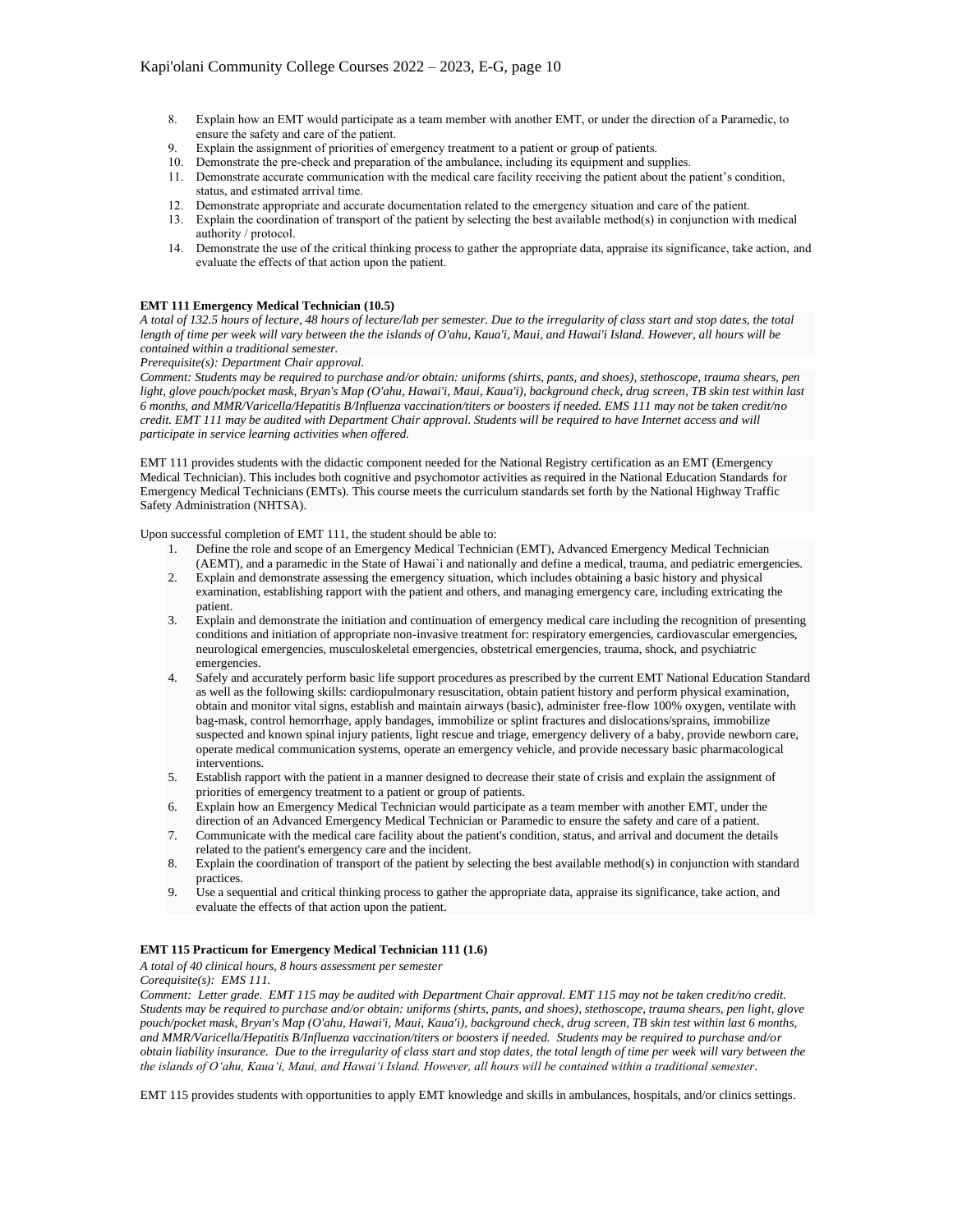Upon successful completion of EMT 115, the student should be able to:

- 1. Perform within the national scope of practice for an Emergency Medical Technician.
- 2. Define medical, trauma, behavioral, pediatric, obstetric, and geriatric emergencies in the clinical environment.
- 3. Assess the emergency situation, which includes obtaining a basic history and physical examination, establishing rapport with the patient and others, and managing emergency care, including extricating and transporting the patient.
- 4. Initiate and continue emergency medical care including the recognition of presenting conditions and initiation of appropriate treatments for all medical and traumatic conditions including but not necessarily limited to: respiratory emergencies, cardiovascular emergencies, neurological emergencies, endocrine emergencies, infectious disease, allergic reaction, poisoning/overdose, obstetrical and/or gynecologic emergencies, traumatic injuries, shock, and psychiatric emergencies.
- 5. Safely and accurately perform basic life support procedures as prescribed by the National EMS Education Standards for an Emergency Medical Technician.
- 6. Safely and accurately perform skills including the following: cardiopulmonary resuscitation, obtain patient history and perform physical examination, obtain and monitor vital signs, establish and maintain basic airway adjuncts, administer free-flow 100% oxygen, ventilate with BVM, control hemorrhage, apply bandages, immobilize or splint fractures and dislocations/sprains, externally stabilize pelvic fractures, immobilize suspected and known spinal injury patients, light rescue and triage, emergency delivery of a baby, provide newborn care, operate medical communication systems, operate an emergency vehicle, assist with necessary pharmacological interventions in the scope of an EMT.
- 7. Establish rapport with the patient in a manner designed to decrease their state of crisis.
- 8. Participate as a team member with another EMT or under the direction of a Paramedic to ensure the safety and care of a patient.
- Explain the assignment of priorities of emergency treatment to a patient or group of patients in the clinical environment.
- 9. Explain the assignment of priorities of emergency treatment to a patient or group or patients  $\mu_1$  10. Conduct the pre-check and preparation of the ambulance, including its equipment and supplies.
- 11. Communicate with the medical care facility about the patient's condition status and arrival.
- 12. Document the details related to the patient's emergency care.
- 13. Explain the coordination of transport of the patient by selecting the best available method(s) in conjunction with standard practices in the clinical environment.
- 14. Use a sequential and critical thinking process to gather the appropriate data, appraise its significance, take action, and evaluate the effects of that action upon the patient.

# **EMT 120 Emergency Medical Technician - ALS Assist (1.3)**

*A total of 38 hours lecture/lab per semester*

*Prerequisite(s): Acceptance into the Certificate of Competence in Emergency Medical Technician program and a grade "C" or higher in ENG 100 and a grade "C" or higher in HLTH 125; and qualification for MATH 32 or qualification for MATH 82 or qualification for a higher-level mathematics course or credit in MATH 32 or credit in a higher-level mathematics course. Prerequisites may be waived by the National Registry of Emergency Medical Technicians (NR-EMT) certification and sponsorship by a recognized Hawai'i public safety agency (fire departments, ocean safety/water safety departments, law enforcement, or as deemed appropriate by Emergency Medical Services Department Chairperson).*

*Corequisite(s): EMT 111 (May be waived by Emergency Medical Services Department Chairperson upon proof of NR-EMT certification and assessment) and EMT 125.*

*Comment: Students may be required to purchase and/or obtain: uniforms (shirts, pants, and shoes), stethoscope, trauma shears, pen light, glove pouch/pocket mask, Bryan's Map (O'ahu, Hawai'i, Maui, Kaua'i), background check, drug screen, TB skin test within last 6 months, and MMR/Varicella/Hepatitis B/Influenza vaccination/titer or boosters if needed. EMT 120 may not be taken credit/no*  credit. EMT 120 may be audited with Department Chair approval. Students will be required to have Internet access and will *participate in service learning activities when offered. Due to the irregularity of class start and stop dates, the total length of time per week will vary between the the islands of O'ahu, Kaua'i, Maui, and Hawai'i Island. However, all hours will be contained within a traditional semester.*

EMT 120 focuses on providing the cognitive knowledge and psychomotor skills necessary to become a licensed Emergency Medical Technician (EMT) in the state of Hawaii. Emergency Medical Technicians provide out of hospital emergency medical care and transportation for critical and emergent patients who access the emergency medical services (EMS) system. EMTs also provide assistance in other healthcare arenas. EMTs have the basic knowledge and skills necessary to stabilize and safely transport patients ranging from non-emergency and routine medical transports to life threatening emergencies. Emergency Medical Technicians function as part of a comprehensive EMS response system, under medical oversight. Emergency Medical Technicians perform basic and limited advanced life support (including, but not limited to, intravenous access, 12-lead EKG application, manual defibrillation) typically performed on an ambulance in Hawai'i. State licensed EMTs also assist Paramedics in the performance of their duties. Emergency Medical Technicians are a critical link between the scene of an emergency and the health care system. This course meets the curriculum standards set forth by the National Highway Traffic Safety Administration (NHTSA).

Upon successful completion of EMT 120, the student should be able to:

- 1. Define the role and scope of an EMT, AEMT, and a paramedic in the State of Hawai`i and nationally and define a medical, trauma, and pediatric emergencies.
- 2. Explain and demonstrate assessing the emergency situation, which includes obtaining a basic history and physical examination, establishing rapport with the patient and others, and managing emergency care, including extricating the patient.
- 3. Explain and demonstrate the initiation and continuation of emergency medical care including the recognition of presenting conditions and initiation of appropriate non-invasive for: respiratory emergencies, cardiovascular emergencies, neurological emergencies, musculoskeletal emergencies, obstetrical emergencies, trauma, shock, and psychiatric emergencies.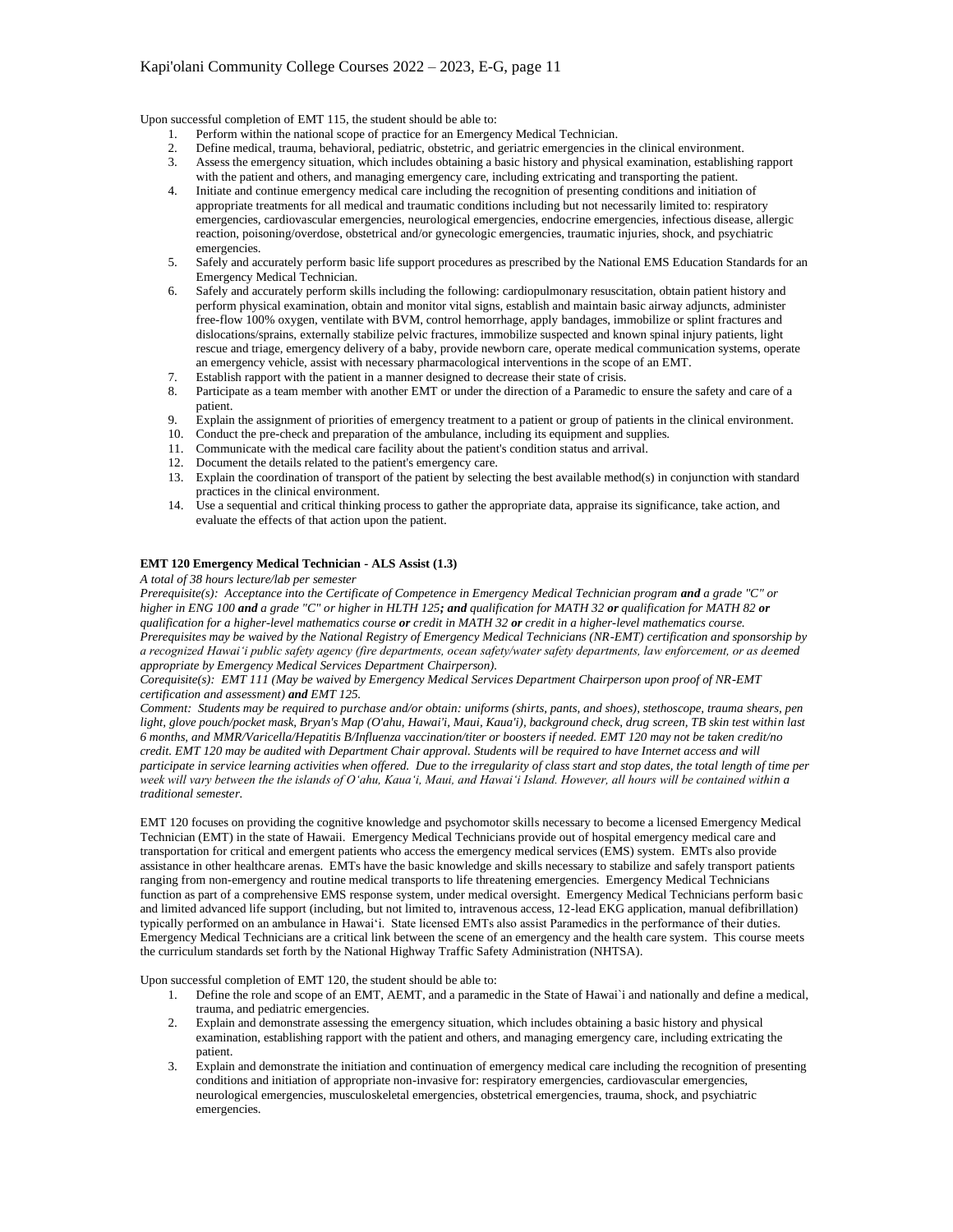- 4. Safely and accurately perform basic and limited advanced life support procedures as prescribed by the state Department of Health and current EMT National Education Standard as well as the following skills: cardiopulmonary resuscitation, obtain patient history and perform physical examination, obtain and monitor vital signs, establish and maintain airways (basic), administer free-flow 100% oxygen, ventilate with bag-mask, control hemorrhage, apply bandages, immobilize or splint fractures and dislocations/sprains, immobilize suspected and known spinal injury patients, light rescue and triage, emergency delivery of a baby, provide newborn care, operate medical communication systems, operate an emergency vehicle, application of a 12-lead electrocardiogram, perform peripheral intravenous cannulation, perform manual defibrillation, provide necessary basic pharmacological interventions, and assist the Paramedic with their endeavors.
- 5. Establish rapport with the patient in a manner designed to decrease their state of crisis and explain the assignment of priorities of emergency treatment to a patient or group of patients.
- 6. Explain how an Emergency Medical Technician would participate as a team member with another EMT, under the direction of an Advanced Emergency Medical Technician or Paramedic to ensure the safety and care of a patient.
- 7. Communicate with the medical care facility about the patient's condition status and arrival and document the details related to the patient's emergency care and the incident.
- 8. Explain the coordination of transport of the patient by selecting the best available method(s) in conjunction with standard practices.
- 9. Use a sequential and critical thinking process to gather the appropriate data, appraise its significance, take action, and evaluate the effects of that action upon the patient.

## **EMT 125 Emergency Medical Technician - ALS Assist Practicum (3.8)**

*A total of 164 clinical hours, 8 hours assessment per semester*

*Corequisite(s): EMT 120.*

*Comment: Letter grade. EMT 125 may be audited with Department Chair approval. EMT 125 may not be taken credit/no credit. Students may be required to purchase liability insurance. Students may be required to purchase and/or obtain: uniforms (shirts, pants, and shoes), stethoscope, trauma shears, pen light, glove pouch/pocket mask, Bryan's Map (O'ahu, Hawai'i, Maui, Kaua'i), background check, drug screen, TB skin test within last 6 months, and MMR/Varicella/Hepatitis B/Influenza vaccination/titers or boosters if needed. Due to the irregularity of class start and stop dates, the total length of time per week will vary between the the islands of O'ahu, Kaua'i, Maui, and Hawai'i Island. However, all hours will be contained within a traditional semester.*

EMT 125 provides students with opportunities to apply EMT knowledge, basic and limited advanced life support skills in ambulances, hospitals, and/or clinic settings.

Upon successful completion of EMT 125, the student should be able to:

- 1. Perform within the national scope of practice for an Emergency Medical Technician.
- 2. Define medical, trauma, behavioral, pediatric, obstetric, and geriatric emergencies in the clinical environment.
- 3. Assess the emergency situation, which includes obtaining a basic history and physical examination, establishing rapport with the patient and others, and managing emergency care, including extricating and transporting the patient.
- 4. Initiate and continue emergency medical care including the recognition of presenting conditions and initiation of appropriate treatments for all medical and traumatic conditions including but not necessarily limited to: respiratory emergencies, cardiovascular emergencies, neurological emergencies, endocrine emergencies, infectious disease, allergic reaction, poisoning/overdose, obstetrical and/or gynecologic emergencies, traumatic injuries, shock, and psychiatric emergencies.
- 5. Safely and accurately perform basic life support procedures as prescribed by the National EMS Education Standards for an Emergency Medical Technician.
- 6. Safely and accurately perform basic and limited advanced life support procedures as prescribed by the state Department of Health and current EMT National Education Standard as well as the following skills: cardiopulmonary resuscitation, obtain patient history and perform physical examination, obtain and monitor vital signs, establish and maintain airways (basic), administer free-flow 100% oxygen, ventilate with bag-mask, control hemorrhage, apply bandages, immobilize or splint fractures and dislocations/sprains, immobilize suspected and known spinal injury patients, light rescue and triage, emergency delivery of a baby, provide newborn care, operate medical communication systems, operate an emergency vehicle, application of a 12-lead electrocardiogram, perform peripheral intravenous cannulation, perform manual defibrillation, provide necessary basic pharmacological interventions, and assist the Paramedic with their endeavors..
- 7. Establish rapport with the patient in a manner designed to decrease their state of crisis.
- 8. Participate as a team member with another EMT or under the direction of a Paramedic to ensure the safety and care of a patient.
- 9. Explain the assignment of priorities of emergency treatment to a patient or group of patients in the clinical environment.
- 10. Conduct the pre-check and preparation of the ambulance, including its equipment and supplies.
- 11. Communicate with the medical care facility about the patient's condition status and arrival.
- 12. Document the details related to the patient's emergency care.
- 13. Explain the coordination of transport of the patient by selecting the best available method(s) in conjunction with standard practices in the clinical environment.
- 14. Use a sequential and critical thinking process to gather the appropriate data, appraise its significance, take action, and evaluate the effects of that action upon the patient.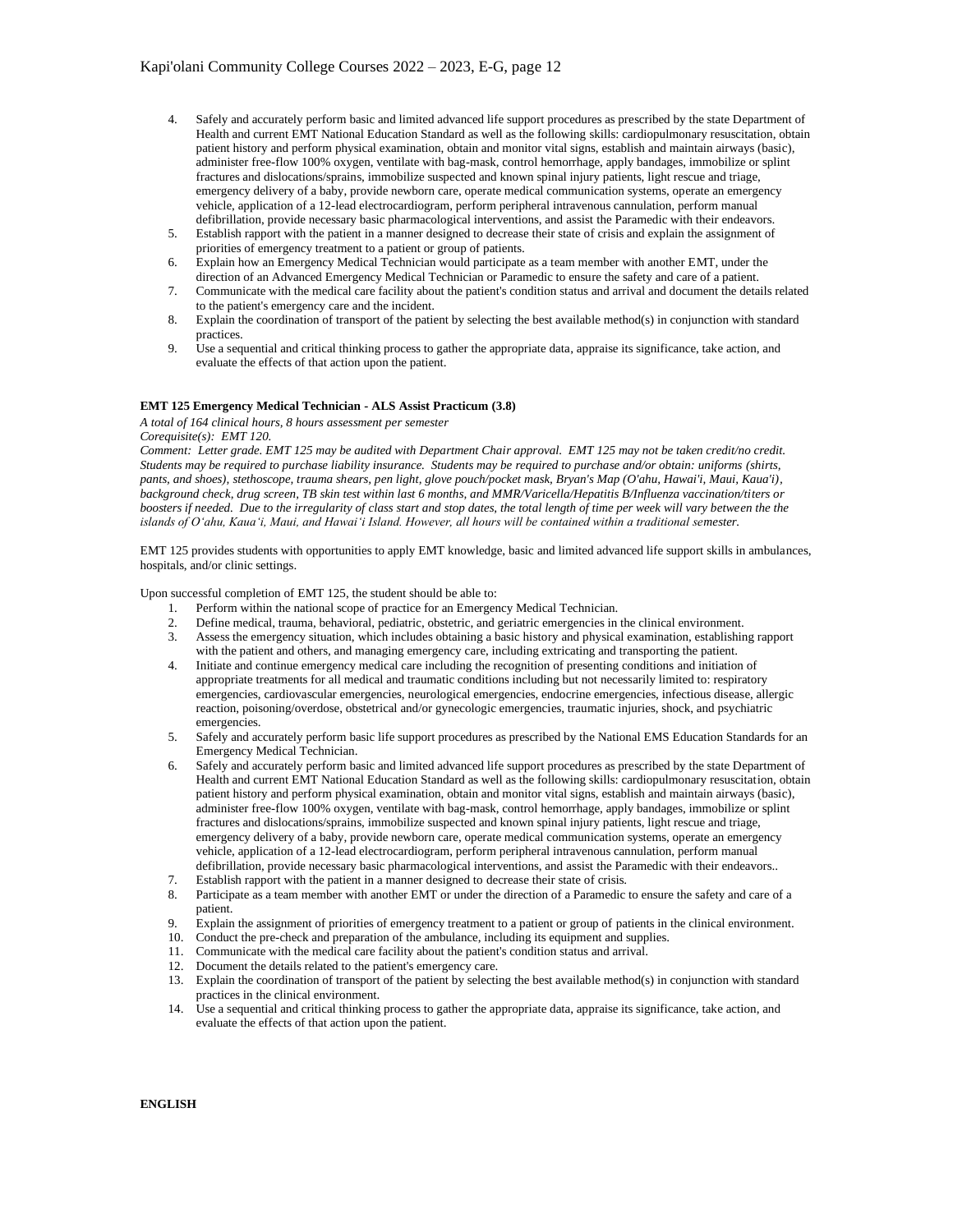## **ENG 22 Introduction to Composition (3)**

*3 hours lecture per week Prerequisite(s): A grade of "C" or higher in ENG 21 or qualification for ENG 22 or consent of instructor. Comment: Credit/no credit grading only.*

ENG 22 assists students in understanding the writing process and the appropriate use of grammar, word choice, punctuation and spelling. ENG 22 also assists students in shaping their ideas into effective essays according to academic conventions. All students in English 22 will complete a portfolio containing 12-15 pages of polished writing that demonstrates the learning outcomes.

Upon successful completion of ENG 22, the student should be able to:

- 1. Effectively use a multi-step writing process that includes drafting, revising, and editing; respond constructively to written and oral feedback.
- 2. Write compositions that have a main point and supporting ideas developed with specific, logically organized details.
- 3. Integrate source material according to academic conventions. Use ideas and information from source material accurately, without plagiarism, and according to academic conventions.
- 4. Proofread for effective grammar, word choice, punctuation, and spelling.

## **ENG 100 Composition I (3) KCC AA/FW**

*3 hours lecture per week Prerequisite(s): ENG 22 with a grade of "C" or higher or qualification for ENG 100 on the KCC placement instrument.*

ENG 100 students will develop strategies for effective college writing, with an emphasis on critical reading and thinking. This course includes instruction in the composing process and practice in various kinds of writing, including analysis, interpretation, and research writing from sources. By the end of the course, students will complete a minimum of 5000 words of finished prose, roughly equivalent to 20 typewritten pages.

Upon successful completion of ENG 100, the student should be able to:

- 1. Use a writing process (planning, drafting, revising, editing) and apply feedback (instructor, peer, tutor, mentor) to produce college-level writing.
- 2. Produce different forms of college-level writing for various writing situations, purposes, and audiences.
- 3. Analyze and evaluate the logic, evidence, and strategies of an argument (written and/or presented in a visual or digital medium).
- 4. Analyze and interpret a literary work (nonfiction, fiction, poetry, or drama) or other textual material.
- 5. Find and evaluate information from a library, from the Internet, or from other sources; synthesize relevant findings in his/her own writing without plagiarizing.

## **ENG 100S Composition Supplement (3)**

*3 hours lecture per week Prerequisite(s): ENG 21 with a "C" or higher or qualification for ENG 22 on the KCC placement instrument. Corequisite(s): ENG 100 Comment: ENG 100S may only be taken credit/no credit.*

ENG 100S students will develop a writing process that results in focused and coherent paragraphs, and skills to identify and address patterns of errors in writing. They will learn reading and interpretative skills, and college success strategies such as time management, effective note-taking, and using technology. Students will also experience various college resources to support their continued success.

Upon successful completion of ENG 100, the student should be able to:

- 1. Employ a variety of reading and interpretive strategies that foster reflection, summary and the evaluation of sources.
- 2. Practice learning strategies such as note-taking, journaling, using technology, avoiding plagiarism, and managing time to foster student success.
- 3. Identify and access relevant college resources that promote student success including mentoring, tutoring and advising.
- 4. Employ a writing process that results in focused and coherent paragraphs free of major error.

# **ENG 108G Editing (1)**

*3 hours lecture/lab per week for 5 weeks Prerequisite(s): Qualification for ENG 100 or qualification for ENG 160 or qualification for ESL 100.*

ENG 108G offers the student intensive practice in identifying and correcting common problems in grammar, punctuation, and style.

Upon successful completion of ENG 108G, the student should be able to:

- 1. Recognize parts of speech and identify basic sentence structures.
- 2. Edit sentences to correct errors in grammar and punctuation.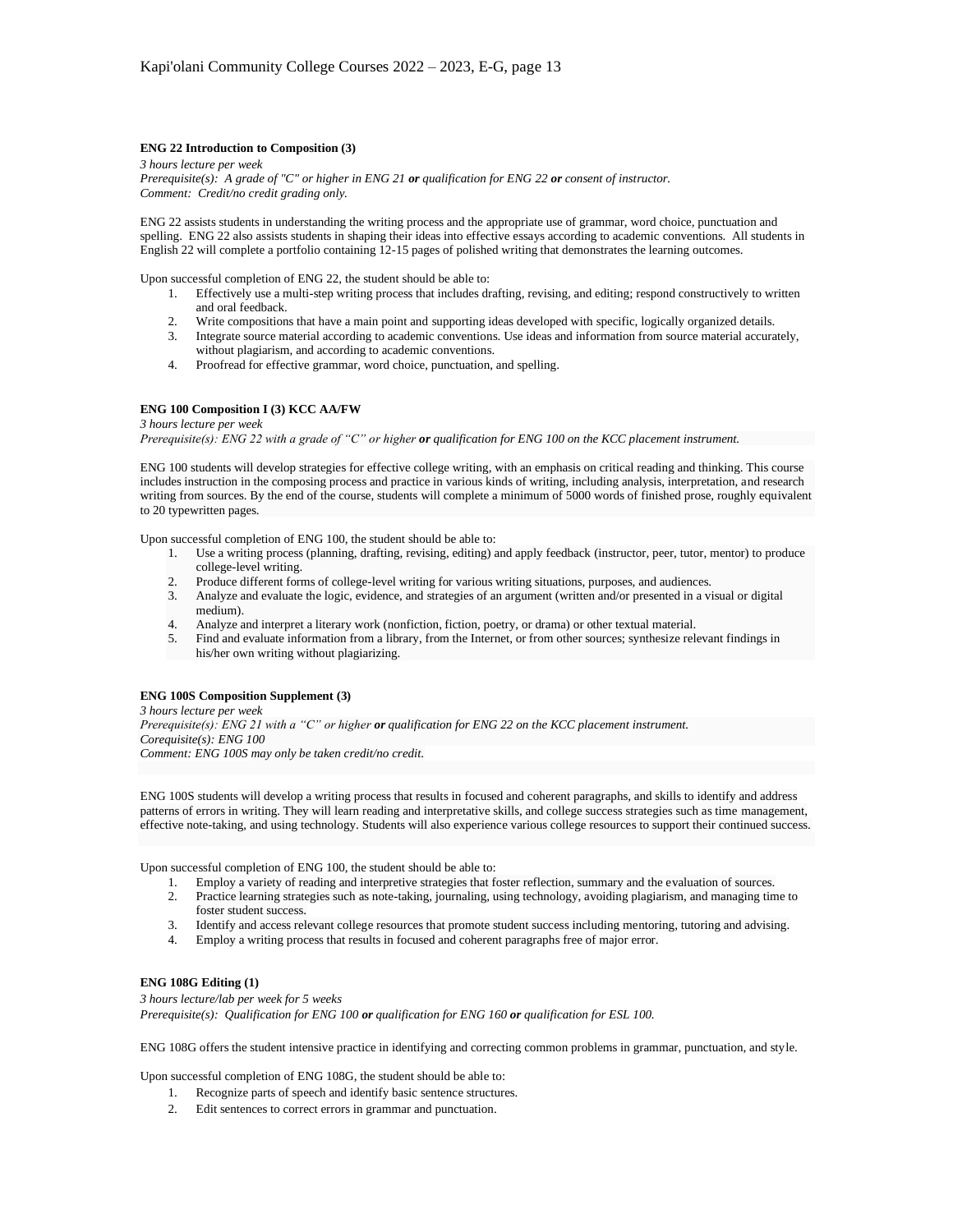3. Edit to eliminate redundancy and wordiness.

# **ENG 200 Composition II (3)**

## *3 hours lecture per week*

*Prerequisite(s): A grade of "C" or higher in ENG 100 or ESL 100 or consent of instructor.*

ENG 200 students practice sustained argumentative and analytical writing with an emphasis on further developing the processes and skills acquired in ENG 100 or ESL 100. Analysis will focus on a range of texts (non-fiction, fiction, and other literary forms). Emphasis will be on rhetorical and literary principles, strategies, and techniques; stylistic concerns; and research methods and use of secondary source materials.

Upon successful completion of ENG 200, the student should be able to:

- Write sustained thesis-driven argument and analysis for an academic audience.
- 2. Practice a multi-step writing process that includes idea-generation, thesis development, organization, drafting, revision, peer review and revision.
- 3. Select and evaluate the relevance and reliability of primary and/or secondary sources in a research project.
- 4. Demonstrate proficient use of direct quoting, paraphrasing, and summarizing in a research project using a standard form of documentation (MLA, APA for example).
- 5. Demonstrate a critical comprehension of rhetorical contexts, strategies and techniques in a variety of literary genres.
- 6. Produce biographical writing based on identity to explore one's own heritage in relation to other cultures.

## **ENG 209 Business and Managerial Writing (3)**

*3 hours lecture per week*

*Prerequisite(s): A grade of "C" or higher in ENG 100 or a grade of "C" or higher in ESL 100. Comment: Letter grade only. ENG 209 may not be audited. ENG 209 may not be taken credit/ no credit.*

ENG 209 students master the principles of business communications through analyzing various kinds of business messages and writing informatively, analytically, and persuasively for business purposes. They consider multiple audiences and the implications for clear and complete communication. They produce letters and memos, a research project, and an in-depth analysis of an organization and its culture.

Upon successful completion of ENG 209, the student should be able to:

- 1. Describe the nature and functions of business communications.
- 2. Analyze business writing situations with regard to purpose, audience, and other factors, such as legal implications, organizational culture, and the wider culture.
- 3. Research and compose business messages as appropriate to specific purposes, audiences, and communication channels.
- 4. Design and format a variety of business documents, including memoranda, letters, reports, and electronic communications.
- 5. Revise, edit and proofread business documents for accuracy and effect.

## **ENG 225 Technical Writing (3)**

## *3 hours lecture per week*

*Prerequisite(s): A grade of "C" or higher in ENG 100 or a grade of "C" or higher in ENG 160 or a grade of "C" or higher in ESL 100.*

*Comment: ENG 225 may not be audited. ENG 225 may not be taken credit/ no credit.*

ENG 225 emphasizes the principles and techniques used in technical communication, both written and oral. The course covers strategies for transmitting technical information in reader-friendly, well-written and -designed documents. Students will analyze rhetorical concepts as they apply to organizing and presenting technical information to specific audiences for specific purposes. The development of technical communication skills is promoted through the analysis of selected documents, by the discussion of the writing and editing process, and by the composition of solutions to practical problems. Students will conduct an intensive semesterlong research project and report findings both verbally and graphically. Students will write memos, letters, technical descriptions, procedures, proposals, reports, and make oral presentations.

Upon successful completion of ENG 225, the student should be able to:

- 1. Write clear, concise, consistent, and correct prose for technical purposes.
- 2. Write technical documents that demonstrate stylistic awareness and grammatical correctness.
- 3. Apply the basic format and design standards used in the technical writing community.
- 4. Analyze audiences and respond accordingly by adapting form, content, and language to suit both technical and nontechnical audiences.
- 5. Evaluate documents for usability and readability for various audiences.
- 6. Conduct primary research and present findings.
- 7. Conduct library and electronic research and summarize findings.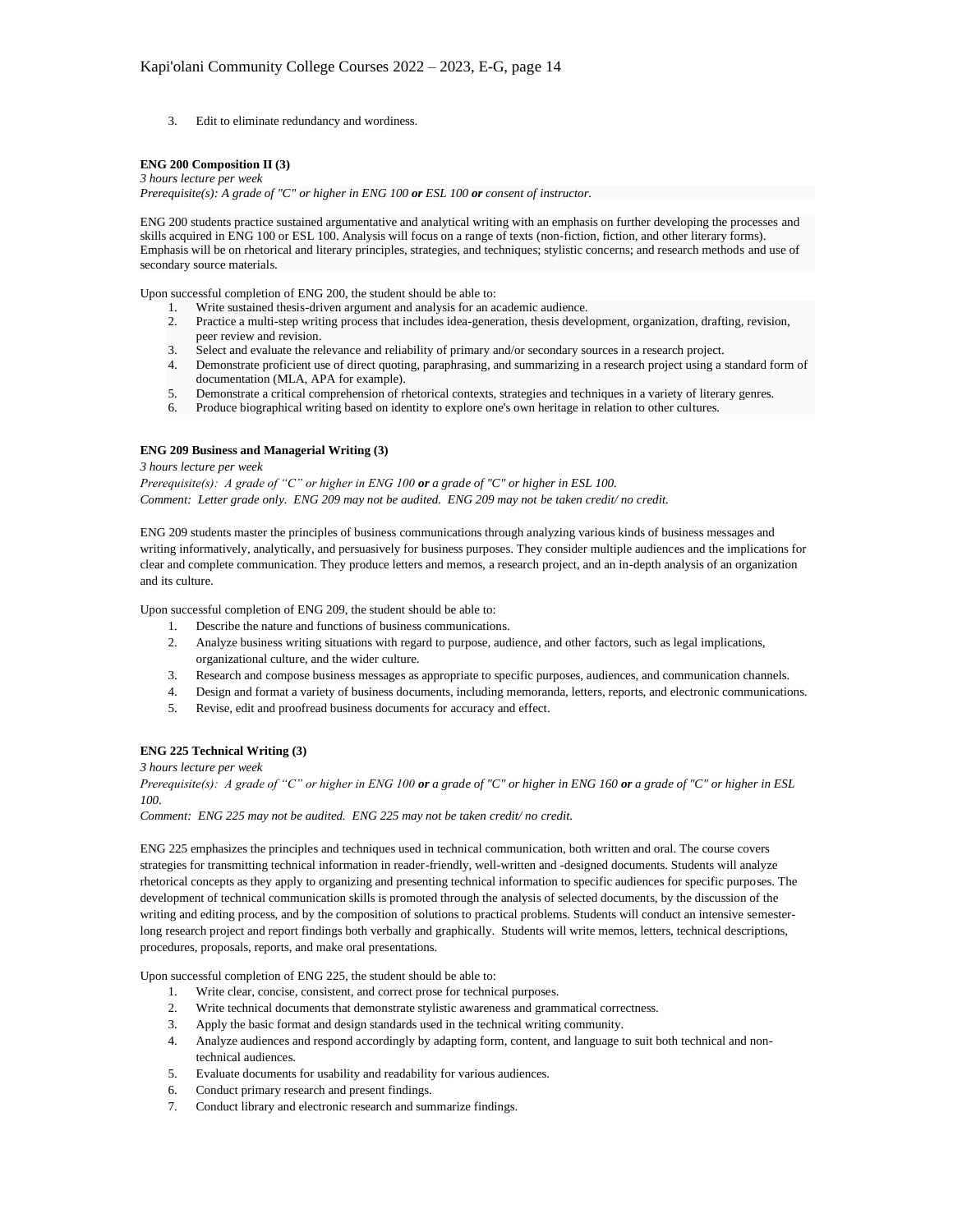8. Use word processing and graphics software to prepare professional reports, manuals, and correspondence.

# **200 LEVEL LITERATURE COURSES**

Upon successful completion of any 200 level literature course, the student should be able to:

- 1. Consider a work of literature as a reflection of its cultural milieu and compare that milieu with his or her own.
- 2. Examine a work of literature from various vantage points.
- 3. Examine and analyze the various elements of a literary work.
- 4. Use basic concepts and terminology particular to literary analysis.
- 5. Recognize major themes in a work of literature, explore their implications, and identify their basic assumptions.
- 6. Analyze structure; understand how form contributes to meaning.
- 7. Show greater sensitivity to language and literary devices that authors use in literature.
- 8. Appreciate the artistry of literary works and become better acquainted with writers as artists.
- 9. Recognize the need for literary evidence to support opinions and ideas regarding literary work.
- 10. Express opinions and responses to literature clearly and effectively in writing.

## **ENG 270 (Alpha) Introduction to Literature: Literary History (3) KCC AA/DL and KCC AS/AH**

## *3 hours lecture per week*

*Prerequisite(s): A grade of "C" or higher in ENG 100 or a grade of "C" or higher in ESL 100 or consent of instructor. Comment: A maximum of 6 credits of ENG 270 (Alpha) may be used as electives in the AA degree in Liberal Arts.*

ENG 270 (Alpha) focuses on significant literary texts from various historical periods. Course work includes critical thinking skills related to interpreting the significance of the action, characters, themes, and literary devices used by the author. Emphasis is placed on writing, both as a way of discovering ideas and as a way of expressing knowledge of the reading material. Students are expected to be actively engaged in responding to the literature. As students read, discuss, and write about the literature, they should gain a better understanding of themselves and the world they live in. The content may vary from topic to topic, depending on the particular works selected for study.

Upon successful completion of ENG 270 (Alpha), the student should be able to:

- 1. Analyze a work of literature as a reflection of its cultural and historical context.
- 2. Identify major themes in a work of literature and explore their implications.
- 3. Analyze structure; explain how form contributes to meaning.
- 4. Evaluate the artistic merits of literary works and the artistic achievements of writers.
- 5. Use literary evidence to support interpretations and analysis of literary works.
- 6. Produce clear and effective written responses to literature.
- 7. Describe the significance of the literature of a selected historical period.

#### **ENG 270B Introduction to Literature: Literary History: American Literature (3) KCC AA/DL and KCC AS/AH** *3 hours lecture per week*

*Prerequisite(s): A grade of "C" or higher in ENG 100 or a grade of "C" or higher in ESL 100 or consent of instructor.*

ENG 270B is a historical study of selected major authors in American Literature from the 19th, 20th, and 21st centuries. Course work includes critical thinking skills related to interpreting the significance of the action, characters, themes, and literary devices used by the author. Emphasis is placed on writing, both as a way of discovering ideas and as a way of expressing knowledge of the reading material. Students are expected to be actively engaged in responding to the literature. As students read, discuss, and write about the literature, they should gain a better understanding of themselves and the world they live in.

Upon successful completion of ENG 270B, the student should be able to:

- 1. Analyze a work of literature as a reflection of its cultural and historical context.
- 2. Identify major themes in a work of literature and explore their implications.
- 3. Analyze structure; explain how form contributes to meaning.
- 4. Evaluate the artistic merits of literary works and the artistic achievements of writers.
- 5. Use literary evidence to support interpretations and analysis of literary works.
- 6. Produce clear and effective written responses to literature.
- 7. Describe the significance of the literature of a selected historical period.
- 8. Write papers on different literary problems in American literature.

# **ENG 270E Introduction to Literature: Literary History: World Literature: Classical Times to 1600 (3) KCC AA/DL and KCC AS/AH**

*3 hours lecture per week*

*Prerequisite(s): A grade of "C" or higher in ENG 100 or a grade of "C" or higher in ESL 100 or consent of instructor.*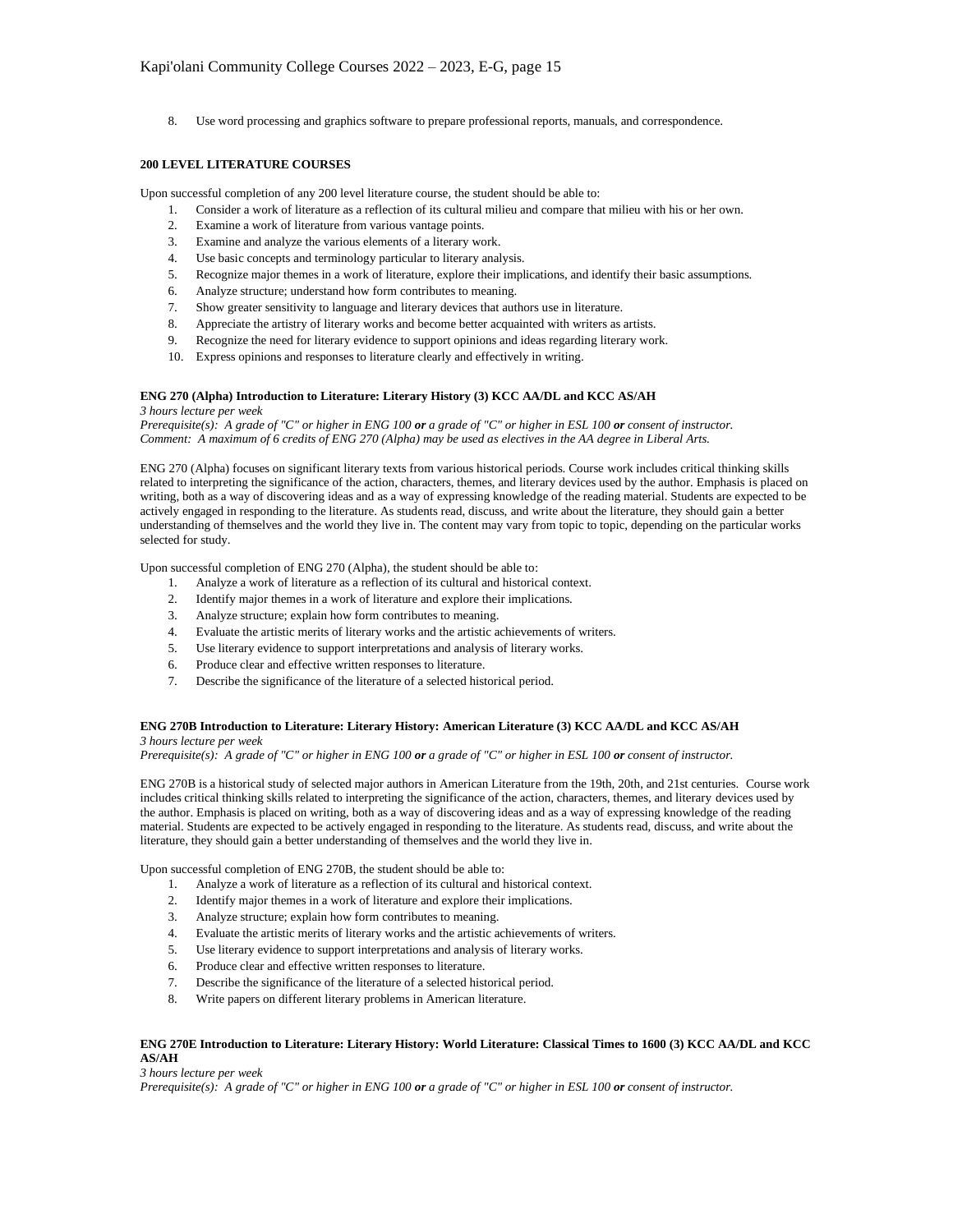ENG 270E is a study of selected major authors from classical, medieval, renaissance, and non-western cultures. Course work includes critical thinking skills related to interpreting the significance of the action, characters, themes, and literary devices used by the author. Emphasis is placed on writing, both as a way of discovering ideas and as a way of expressing knowledge of the reading material. Students are expected to be actively engaged in responding to the literature. As students read, discuss, and write about the literature, they should gain a better understanding of themselves and the world they live in.

Upon successful completion of ENG 270E, the student should be able to:

- 1. Analyze a work of literature as a reflection of its cultural and historical context.
- 2. Identify major themes in a work of literature and explore their implications.
- 3. Analyze structure; explain how form contributes to meaning.
- 4. Evaluate the artistic merits of literary works and the artistic achievements of writers.
- 5. Use literary evidence to support interpretation and analysis of literary works.
- 6. Produce clear and effective written responses to literature.
- 7. Describe the significance of the literature of a selected historical period.
- 8. Evaluate the works of some major world literature authors from classical times to 1600.
- 9. Write papers on different literary periods in world literature from classical times to 1600.

## **ENG 270F Introduction to Literature: Literary History: World Literature: 1600 to the Present (3) KCC AA/DL and KCC AS/AH**

*3 hours lecture per week*

*Prerequisite(s): A grade of "C" or higher in ENG 100 or a grade of "C" or higher in ESL 100 or consent of instructor.*

ENG 270F is a historical study of significant works of World Literature from 1600 to the present. Course work includes critical thinking skills related to interpreting the significance of the action, characters, themes, and literary devices used by the author. Emphasis is placed on writing, both as a way of discovering ideas and as a way of expressing knowledge of the reading material. Students are expected to be actively engaged in responding to the literature. As students read, discuss, and write about the literature, they should gain a better understanding of themselves and the world they live in.

Upon successful completion of ENG 270F, the student should be able to:

- 1. Analyze a work of literature as a reflection of its cultural and historical context.
- 2. Identify major themes in a work of literature and explore their implications.
- 3. Analyze structure; explain how form contributes to meaning.
- 4. Evaluate the artistic merits of literary works and the artistic achievements of writers.
- 5. Use literary evidence to support interpretation and analysis of literary works.
- 6. Produce clear and effective written responses to literature.
- 7. Describe the significance of the literature of a selected historical period.
- 8. Evaluate the works of some major world literature authors from 1600 to the present.
- 9. Write papers on different literary periods in world literature from 1600 to the present.

## **ENG 270M Introduction to Literature: Literary History: British Literature to 1800 (3) KCC AA/DL and KCC AS/AH** *3 hours lecture per week*

*Prerequisite(s): A grade of "C" or higher in ENG 100 or a grade of "C" or higher in ESL 100 or consent of instructor.*

ENG 270M is a study of selected major authors from the Old English, Medieval, Renaissance, and Neoclassical Periods. Course work includes critical thinking skills related to interpreting the significance of the action, characters, themes, and literary devices used by the author. Emphasis is placed on writing, both as a way of discovering ideas and as a way of expressing knowledge of the reading material. Students are expected to be actively engaged in responding to the literature. As students read, discuss, and write about the literature, they should gain a better understanding of themselves and the world they live in.

Upon successful completion of ENG 270M, the student should be able to:

- 1. Analyze a work of literature as a reflection of its cultural and historical context.
- 2. Identify major themes in a work of literature and explore their implications.
- 3. Analyze structure; explain how form contributes to meaning.
- 4. Evaluate the artistic merits of literary works and the artistic achievements of writers.
- 5. Use literary evidence to support interpretations and analysis of literary works.
- 6. Produce clear and effective written responses to literature.
- 7. Describe the significance of the literature of a selected historical period.
- 8. Write papers on different literary problems in British literature up to 1800.

## **ENG 270N Introduction to Literature: Literary History: British Literature after 1800 (3) KCC AA/DL and KCC AS/AH** *3 hours lecture per week*

*Prerequisite(s): A grade of "C" or higher in ENG 100 or a grade of "C" or higher in ESL 100 or consent of instructor.*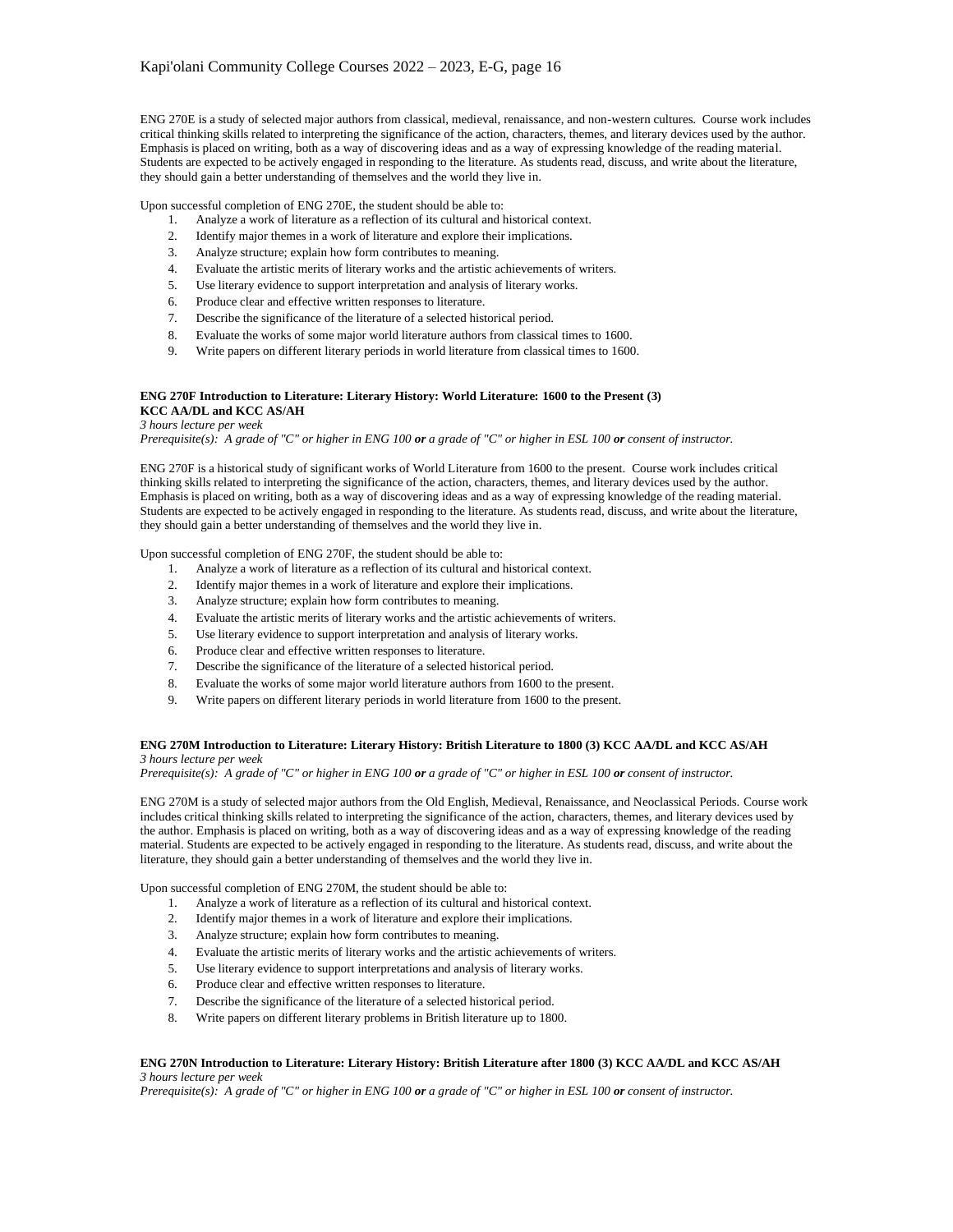ENG 270N is a study of selected British short stories, major British plays, and major British poetry since 1800. Course work includes critical thinking skills related to interpreting the significance of the action, characters, themes, and literary devices used by the author. Emphasis is placed on writing, both as a way of discovering ideas and as a way of expressing knowledge of the reading material. Students are expected to be actively engaged in responding to the literature. As students read, discuss, and write about the literature, they should gain a better understanding of themselves and the world they live in.

Upon successful completion of ENG 270N, the student should be able to:

- 1. Analyze a work of literature as a reflection of its cultural and historical context.
- 2. Identify major themes in a work of literature and explore their implications.
- 3. Analyze structure; explain how form contributes to meaning.
- 4. Evaluate the artistic merits of literary works and the artistic achievements of writers.
- 5. Use literary evidence to support interpretations and analysis of literary works.
- 6. Produce clear and effective written responses to literature.
- 7. Describe the significance of the literature of a selected historical period.
- 8. Write papers on different literary problems in British literature after 1800.

## **ENG 271 (Alpha) Introduction to Literature: Genre (3)**

*3 hours lecture per week*

*Prerequisite(s): A grade of "C" or higher in ENG 100 or a grade of "C" or higher in ESL 100 or consent of instructor. Comment: A maximum of 6 credits of ENG 271 (Alpha) may be used as electives in the AA degree in Liberal Arts and the AA degree in Liberal Arts with a Concentration in English.*

ENG 271 (Alpha) focuses on the formal aspects of selected genres. Coursework includes critical thinking skills related to interpreting the significance of the action, characters, themes, and literary devices used by the author. Emphasis is placed on writing, both as a way of discovering ideas and as a way of expressing knowledge of the reading material. Students are expected to be actively engaged in responding to the literature. As students read, discuss, and write about the literature, they should gain a better understanding of themselves and the world they live in. The content may vary from topic to topic, depending on the particular works selected for study.

Upon successful completion of ENG 271, the student should be able to:

- 1. Analyze a work of literature as a reflection of its literary genre
- 2. Identify major themes in a work of literature and explore their implications.
- 3. Analyze structure; explain how form contributes to meaning.
- 4. Evaluate the artistic achievement of literary works and writers.
- 5. Use literary evidence to support interpretations and ideas regarding literary works.
- 6. Produce clear and effective written responses using literary terms to analyze literary work.

#### **ENG 271D Introduction to Literature: Genre: Drama (3) KCC AA/DL and KCC AS/AH**

*3 hours lecture per week*

*Prerequisite(s): A grade of "C" or higher in ENG 100 or a grade of "C" or higher in ESL 100 or consent of instructor.*

ENG 271D is an introduction to the genre of drama. Using dramatic structure and theory, students will critically analyze selected major works of drama. Course work includes critical thinking skills related to interpreting the significance of the action, characters, themes, and literary devices used by the author. Emphasis is placed on writing, both as a way of discovering ideas and as a way of expressing knowledge of the reading material. Students are expected to be actively engaged in responding to the literature. As students read, discuss, and write about the literature, they should gain a better understanding of themselves and the world they live in.

Upon successful completion of ENG 271D, the student should be able to:

- 1. Analyze a work of literature as a reflection of its cultural and historical context.
- 2. Identify major themes in a work of literature and explore their implications.
- 3. Analyze structure; explain how form contributes to meaning.
- 4. Evaluate the artistic merits of literary works and the artistic achievements of writers.
- 5. Use literary evidence to support interpretations and ideas regarding literary works.
- 6. Produce clear and effective written responses using literary terms to analyze literary work.
- 7. Describe the distinctive features of a literary genre.
- 8. Write papers on different literary problems related to the study of drama.

# **ENG 271N Short Story and Novel (3)**

*3 hours lecture per week Prerequisite (s): A grade of "C" or higher in ENG 100 or a grade of "C" or higher in ESL 100 or consent of instructor.*

ENG 271N is a study of the form and content of selected short stories and novels. Course work includes critical thinking skills related to interpreting the significance of the action, characters, themes, and literary devices used by the author. Emphasis is placed on writing, both as a way of discovering ideas and as a way of expressing knowledge of the reading material. Students are expected to be actively engaged in responding to the literature. As students read, discuss, and write about the literature, they should gain a better understanding of themselves and the world they live in.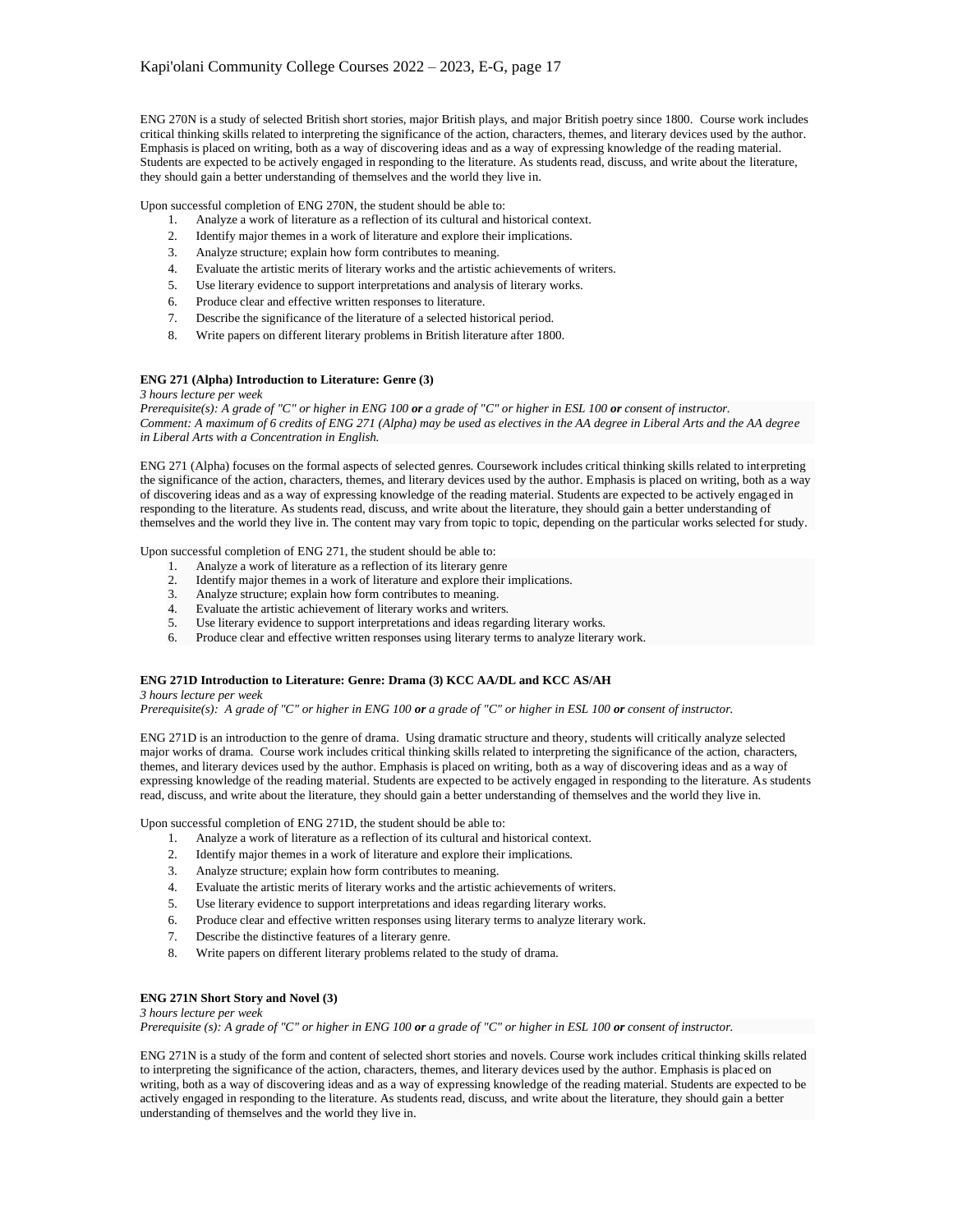Upon successful completion of ENG 271N, the student should be able to:

- 1. Analyze a work of literature as a reflection of its literary genre.
- 2. Identify major themes in a work of literature and explore their implications.
- 3. Analyze structure; explain how form contributes to meaning.
- 4. Evaluate the artistic achievement of literary works and writers.
- 5. Use literary evidence to support interpretations and ideas regarding literary works.
- 6. Produce clear and effective written responses using literary terms to analyze literary work.
- 7. Identify the distinctive features of the short story and novel.

# **ENG 271P Introduction to Literature: Genre: Poetry (3)**

*3 hours lecture per week*

*Prerequisite(s): A grade of "C" or higher in ENG 100 or a grade of "C" or higher in ESL 100 or consent of instructor.*

ENG 271P is an introduction to the genre of poetry. Students will critically analyze selected major works of poetry. Coursework includes critical thinking skills related to interpreting the significance of the action, characters, themes, and literary devices used by the author. Emphasis is placed on writing, both as a way of discovering ideas and as a way of expressing knowledge of the reading material. Students are expected to be actively engaged in responding to the literature. As students read, discuss, and write about the literature, they should gain a better understanding of themselves and the world they live in.

Upon successful completion of ENG 271P, the student should be able to:

- 1. Analyze a work of literature as a reflection of its literary genre.
- 2. Identify major themes in a work of literature and explore their implications.
- 3. Analyze structure; explain how form contributes to meaning.
- 4. Evaluate the artistic achievement of literary works and writers.
- 5. Use literary evidence to support interpretations and ideas regarding literary works.
- 6. Produce clear and effective written responses using literary terms to analyze literary work.
- 7. Identify the distinctive features of different poetry styles.

## **ENG 272 (Alpha) Introduction to Literature: Culture and Literature (3) KCC AA/DL and KCC AS/AH**

#### *3 hours lecture per week*

*Prerequisite(s): A grade of "C" or higher in ENG 100 or a grade of "C" or higher in ESL 100 or consent of instructor.*

ENG 272 (Alpha) studies the theme of Literature and Culture though significant works of selected cultures and cultural formations focusing on the cultural contexts of literary texts. Course work includes critical thinking skills related to interpreting the significance of the action, characters, themes, and literary devices used by the author. Emphasis is placed on writing, both as a way of discovering ideas and as a way of expressing knowledge of the reading material. Students are expected to be actively engaged in responding to the literature. As students read, discuss, and write about the literature, they should gain a better understanding of themselves and the world they live in. The content may vary from topic to topic, depending on the particular works selected for study.

Upon successful completion of ENG 272, the student should be able to:

- 1. Analyze a work of literature as a reflection of its cultural and historical context.
- 2. Identify major themes in a work of literature, explore their implications.
- 3. Use literary evidence to support interpretations and analysis of literary works.
- 4. Produce clear and effective written responses using literary terms to analyze literary work.<br>5. Describe culturally diverse world views expressed in literary works.
- Describe culturally diverse world views expressed in literary works.

### **ENG 272B Introduction to Literature: Culture and Literature: Multiethnic Literatures of Hawai`i (3) KCC AA/DL and KCC AS/AH**

*3 hours lecture per week*

*Prerequisite(s): A grade of "C" or higher in ENG 100 or a grade of "C" or higher in ESL 100 or consent of instructor.*

ENG 272B explores selected works of multiethnic literatures of Hawai'i focusing on the interaction between and among cultures as reflected in literature from the 20th century to the present, dealing with such themes as cultural knowledge and values, identity, place, responses to change - assimilation and alienation - and postcolonial perspectives and the revival of Native Hawaiian culture. Course work includes critical thinking skills related to interpreting the significance of the action, characters, themes, and literary devices used by the author. Emphasis is placed on writing, both as a way of discovering ideas and as a way of expressing knowledge of the reading material. Students are expected to be actively engaged in responding to the literature. As students read, discuss, and write about the literature, they should gain a better understanding of themselves and the world they live in.

Upon successful completion of ENG 272B, the student should be able to:

- 1. Analyze a work of literature as a reflection of its cultural and historical context.
- 2. Identify major themes in a work of literature, explore their implications.<br>
2. Use literary evidence to support interpretations and analysis of literary w
- Use literary evidence to support interpretations and analysis of literary works.
- 2. Exercisely evidence to support interpretations and analyzes of netary works.<br>4. Produce clear and effective written responses using literary terms to analyze literary work.
- 5. Describe culturally diverse world views expressed in literary works.
- 6. Write papers on different literary problems related to cross-cultural perspectives.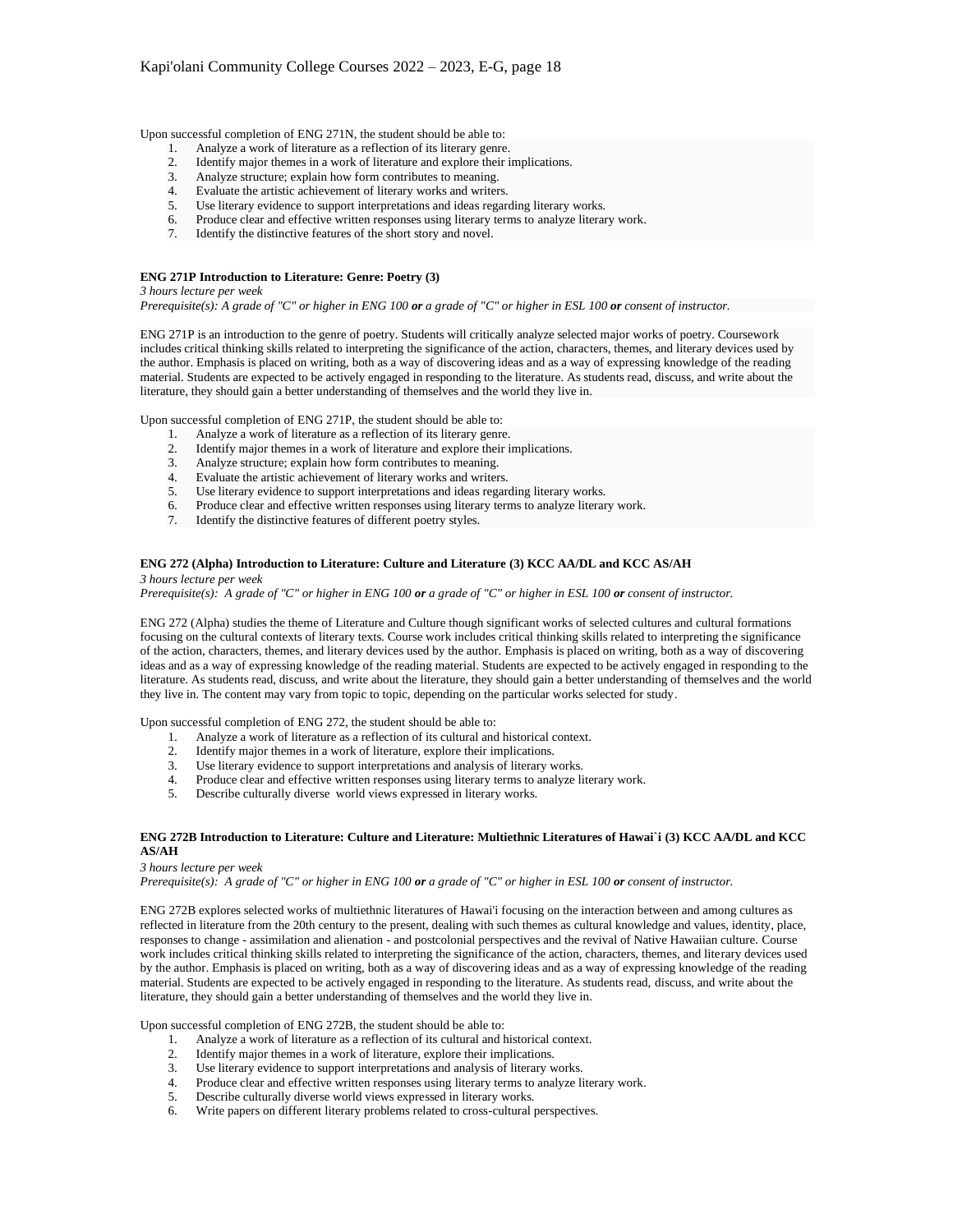## **ENG 272F Introduction to Literature: Culture and Literature: Women Writers on Women (3) KCC AA/DL and KCC AS/AH** *3 hours lecture per week*

*Prerequisite(s): A grade of "C" or higher in ENG 100 or a grade of "C" or higher in ESL 100 or consent of instructor.*

ENG 272F is a study of the images of women as reflected in the works of selected women writers with a focus on women's issues such as domesticity, autonomy, ethnicity, and psychological and physical constraints. Course work includes critical thinking skills related to interpreting the significance of the action, characters, themes, and literary devices used by the author. Emphasis is placed on writing, both as a way of discovering ideas and as a way of expressing knowledge of the reading material. Students are expected to be actively engaged in responding to the literature. As students read, discuss, and write about the literature, they should gain a better understanding of themselves and the world they live in.

Upon successful completion of ENG 272F, the student should be able to:

- 1. Analyze a work of literature as a reflection of its cultural and historical context.
- 2. Identify major themes in a work of literature, explore their implications.
- 3. Use literary evidence to support interpretations and analysis of literary works.
- 4. Produce clear and effective written responses using literary terms to analyze literary work.<br>5. Describe culturally diverse world views expressed in literary works.
- 5. Describe culturally diverse world views expressed in literary works.
- 6. Identify some of the major women writers of the 19th, 20th, and 21st centuries.
- 7. Examine the major issues and motifs regarding women in literature.
- 8. Write papers on different literary problems related to women in literature.

## **ENG 272G Introduction to Literature: Culture and Literature: Myths, Dreams, and Symbols (3) KCC AA/DL and KCC AS/AH**

*3 hours lecture per week*

*Prerequisite(s): A grade of "C" or higher in ENG 100 or a grade of "C" or higher in ESL 100 or consent of instructor.*

ENG 272G explores the major archetypal patterns across cultures that appear in literature such as patterns that relate to character: the earth mother, the temptress, the divine feminine, the scapegoat, the double, the outcast, the Other; and patterns that relate to actions and themes: initiation, the quest, death and rebirth, transformation, and the return to the womb. The course also focuses upon archetypal patterns that may appear in dream-based and symbolic investigations. Course work includes critical thinking skills related to interpreting the significance of the action, characters, themes, and literary devices used by the author. Emphasis is placed on writing, both as a way of discovering ideas and as a way of expressing knowledge of the reading material. Students are expected to be actively engaged in responding to the literature. As students read, discuss, and write about the literature, they should gain a better understanding of themselves and the world they live in.

Upon successful completion of ENG 272G, the student should be able to:

- 1. Analyze a work of literature as a reflection of its cultural and historical context.
- 2. Identify major themes in a work of literature, explore their implications.
- 3. Use literary evidence to support interpretations and analysis of literary works.
- 4. Produce clear and effective written responses using literary terms to analyze literary work.
- 5. Describe culturally diverse world views expressed in literary works.
- 6. Identify some of the major archetypal patterns in literature.
- 7. Write papers on archetypal patterns in literature.

## **ENG 272M Introduction to Literature: Culture and Literature: Literature of Hawai'i, Oceania, and Asia (3) KCC AA/DL and KCC AS/AH**

### *3 hours lecture per week*

*Prerequisite(s): A grade of "C" or higher in ENG 100 or a grade of "C" or higher in ESL 100 or consent of instructor.*

ENG 272M engages students in the study and interpretation of selected literary works of Hawai'i, Oceania, and Asia, focusing on the interaction between and among peoples and cultures as reflected in literature and exploring such themes as place and identity, migration and colonization, conflicts among cultural norms and ideals, and responses to change (resistance, assimilation, alienation, transformation). Course work includes critical thinking skills related to interpreting the significance of the action, characters, themes, and literary devices used by the author. Emphasis is placed on writing, both as a way of discovering ideas and as a way of expressing knowledge of the reading material. Students are expected to be actively engaged in responding to the literature. As students read, discuss, and write about the literature, they should gain a better understanding of themselves and the world they live in.

Upon successful completion of ENG 272M, the student should be able to:

- 1. Analyze a work of literature as a reflection of its cultural and historical context.
- 2. Identify major themes in a work of literature and explore their implications.
- 3. Use literary evidence to support interpretations and analysis of literary works.
- 4. Produce clear and effective written responses using literary terms to analyze literary work.
- 5. Describe culturally diverse world views expressed in literary works.
- 6. Write papers on different literary problems related to cross-cultural perspectives.
- 7. Identify the literary achievements of selected writers and storytellers of Hawai'i, Oceania, and Asia.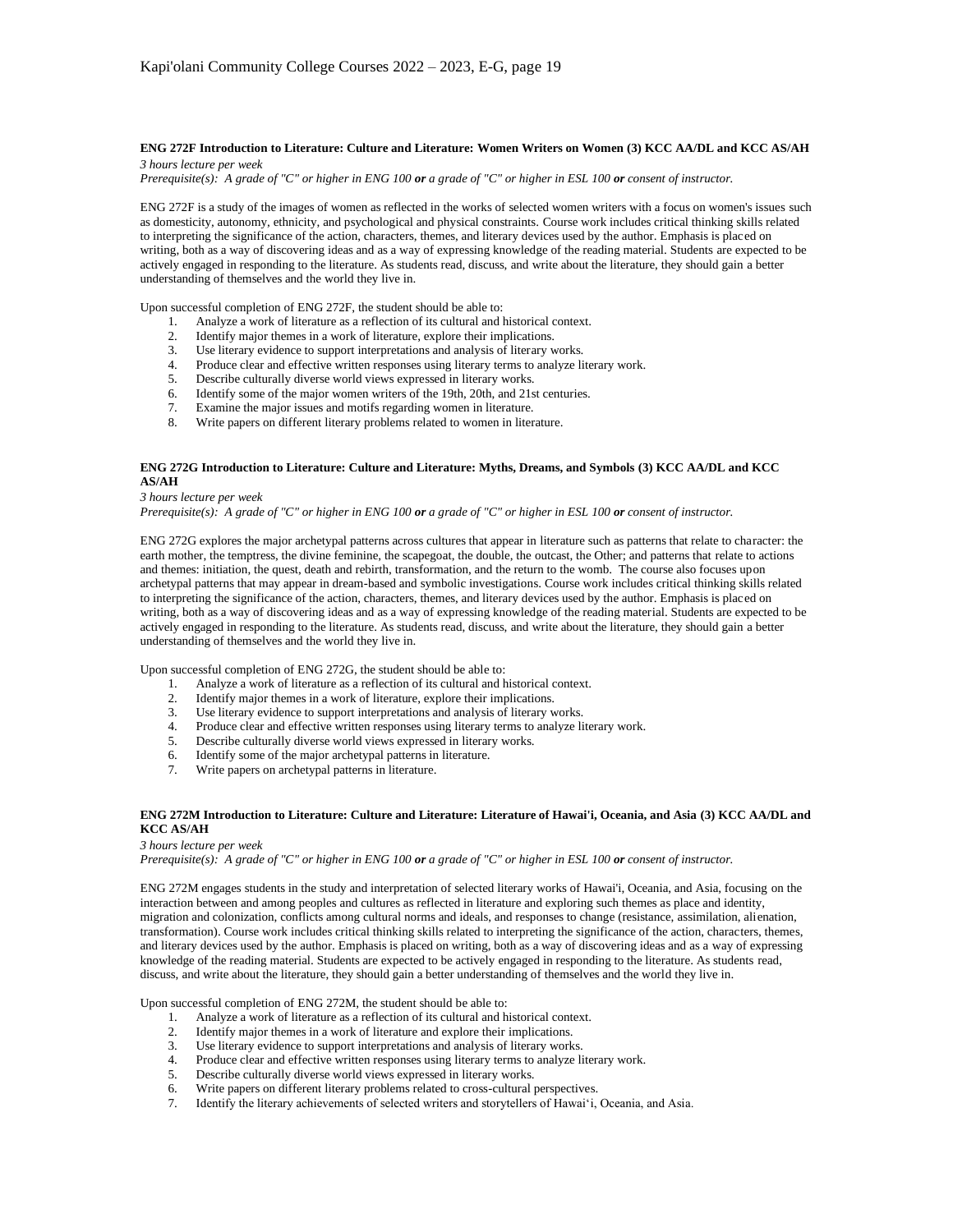#### **ENG 272N Introduction to Literature: Culture and Literature: Literature and Film (3) KCC AA/DL and KCC AS/AH** *3 hours lecture per week*

*Prerequisite(s): A grade of "C" or higher in ENG 100 or a grade of "C" or higher in ESL 100 or consent of instructor.*

ENG 272N examines the relationships between literature and cinematic adaptations of literature. Course work includes critical thinking skills related to interpreting the significance of the action, characters, themes, and literary devices used by the author. Emphasis is placed on writing, both as a way of discovering ideas and as a way of expressing knowledge of the reading material. Students are expected to be actively engaged in responding to the literature. As students read, discuss, and write about the literature, they should gain a better understanding of themselves and the world they live in.

Upon successful completion of ENG 272N, the student should be able to:

- 1. Analyze a work of literature as a reflection of its cultural and historical context.<br>2. Identify maior themes in a work of literature, explore their implications.
- Identify major themes in a work of literature, explore their implications.
- 3. Use literary evidence to support interpretations and analysis of literary works.
- 4. Produce clear and effective written responses using literary terms to analyze literary work.
- 5. Describe cultural diversity of world views expressed in literary works.
- 6. Analyze a film with respect to the cultural contexts that have informed its production and both current and past reception.
- 7. Analyze significant literary works and their film adaptations and themes and techniques.
- 8. Use basic terminology particular to film analysis.

## **ENG 272P Introduction to Literature: Culture and Literature: Landscapes in Literature (3) KCC AA/DL and KCC AS/AH** *3 hours lecture per week*

*Prerequisite(s): A grade of "C" or higher in ENG 100 or a grade of "C" or higher in ESL 100 or consent of instructor.*

ENG 272P is a study of the relationship between humans and the natural environment as reflected in selected literature on themes such as portrayal of landscapes, sense of place, sustainability, and the changing environment and its effects on human experience. Course work includes critical thinking skills related to interpreting the significance of the action, characters, themes, and literary devices used by the author. Emphasis is placed on writing, both as a way of discovering ideas and as a way of expressing knowledge of the reading material. Students are expected to be actively engaged in responding to the literature. As students read, discuss, and write about the literature, they should gain a better understanding of themselves and the world they live in.

Upon successful completion of ENG 272P, the student should be able to:

- 1. Analyze a work of literature as a reflection of its cultural and historical context.
- 2. Identify major themes in a work of literature and explore their implications.
- 2. Identity inajor urefus in a work of interpretations and analysis of literary works.<br>3. Use literary evidence to support interpretations and analysis of literary works.
- 4. Produce clear and effective written responses using literary terms to analyze literary work.
- 5. Describe culturally diverse world views expressed in literary works.
- 6. Write papers on different literary problems related to landscapes in literature.

## **ENG 272Q Introduction to Literature: Culture and Literature: The Heroic Journey (3) KCC AA/DL and KCC AS/AH** *3 hours lecture per week*

*Prerequisite(s): A grade of "C" or higher in ENG 100 or a grade of "C" or higher in ESL 100 or consent of instructor.*

ENG 272Q is a study of heroes, heroines, antiheroes, and villains as treated in selected works of world literature and is deeply rooted in the discourse of archetypal and mythological investigations and critiques of these character types. Course work includes critical thinking skills related to interpreting the significance of the action, characters, themes, and literary devices used by the author. Emphasis is placed on writing, both as a way of discovering ideas and as a way of expressing knowledge of the reading material. Students are expected to be actively engaged in responding to the literature. As students read, discuss, and write about the literature, they should gain a better understanding of themselves and the world they live in.

Upon successful completion of ENG 272Q, the student should be able to:

- 1. Analyze a work of literature as a reflection of its cultural and historical context.
- 2. Identify major themes in a work of literature and explore their implications.
- 
- 3. Use literary evidence to support interpretations and analysis of literary works. 4. Produce clear and effective written responses using literary terms to analyze literary work.<br>5. Describe culturally diverse world views expressed in literary works.
- 5. Describe culturally diverse world views expressed in literary works.
- 6. Write papers on different literary problems related to the study of the hero in literature.

## **ENG 273 (Alpha) Introduction to Literature: Creative Writing and Literature (3) KCC AA/DL and AS/AH** *3 hours lecture per week*

*Prerequisite(s): A grade of "C" or higher in ENG 100 or a grade of "C" or higher in ESL 100 or consent of instructor. Comment: A maximum of 6 credits of ENG 273 (Alpha) may be used as electives in the AA degree in Liberal Arts.*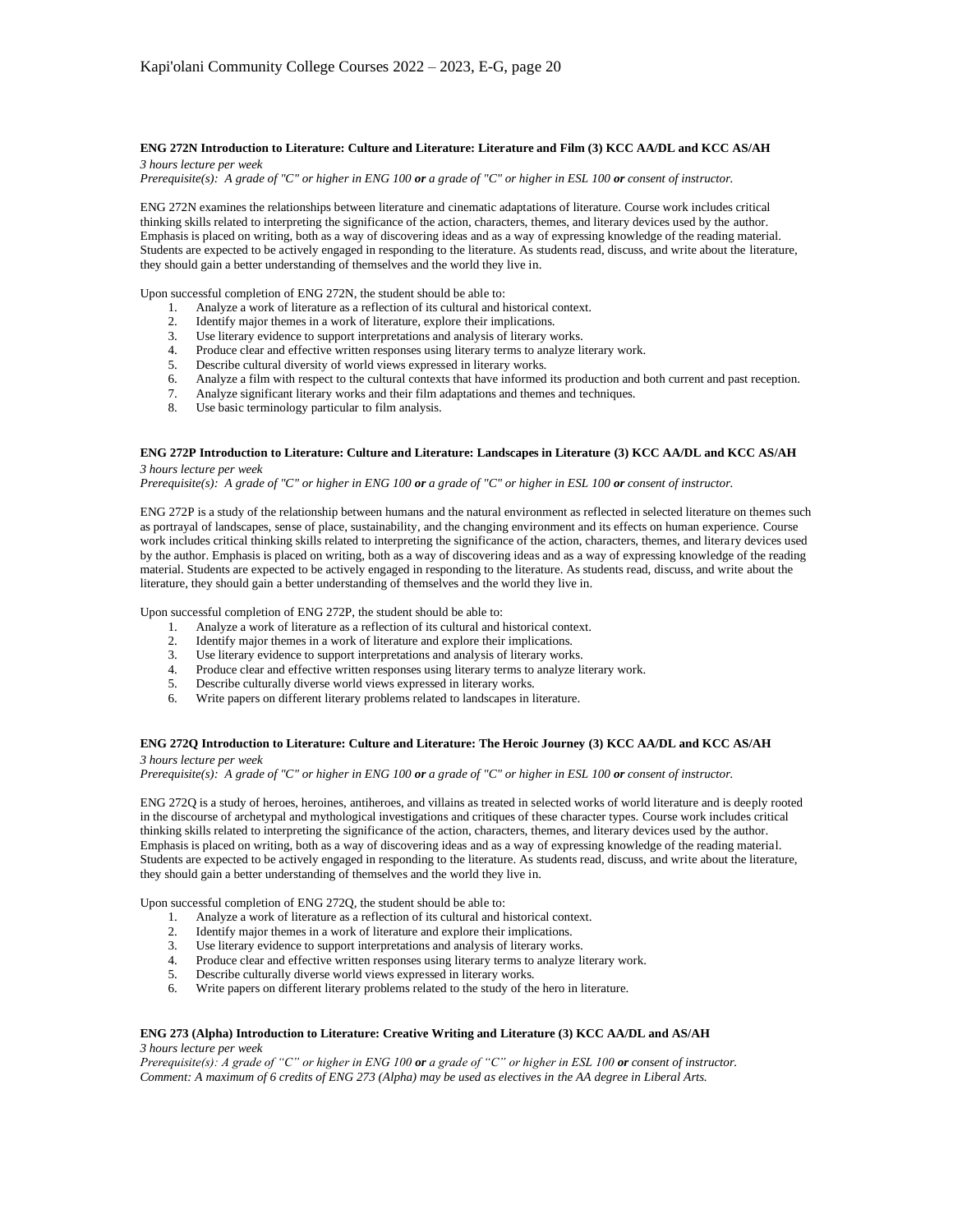ENG 273 (Alpha) studies significant works of selected genres through analytical and creative writing to improve student ability to understand and respond to such works, and to develop their analytic and interpretive skills. Course work includes both critical analysis and creative writing. Students will practice critical thinking skills related to interpreting literary devices used by creative writers and become involved in the process of creating literary genres such as fiction, poetry, and creative nonfiction.

Upon successful completion of ENG 273, the student should be able to:

- 1. Identify and analyze the basic elements of imaginative writing in one's own work and in the creative works of others.
- 2. Produce creative writing of recognizable form and acceptable quality.
- 3. Produce clear and effective responses to literature, well-written creative work, and the artistic achievements of writers.
- 4. Identify and use writing processes, planning, drafting, critiquing, revising, and editing.
- 5. Provide critiques and editorial advice to other writers.

## **ENG 273C Creative Writing and Literature: Fiction and Poetry (3)**

*3 hours lecture per week*

*Prerequisite(s): A grade of "C" or higher in ENG 100 or grade of "C" or higher in ESL 100 or consent of instructor.*

ENG 273C introduces students to the basic principles and practices of the literary arts through the analysis and interpretation of fiction and poetry, and then through their own creative writing. Students will read and discuss works of published authors and will focus on creating and developing their own stories and poems.

Upon successful completion of ENG 273C, the student should be able to:

- 1. Identify and analyze the basic elements of imaginative writing in one's own work and in the creative works of others.
- 2. Produce creative writing of recognizable form and acceptable quality.
- 3. Produce clear and effective responses to literature, well-written creative work, and the artistic achievements of writers.
- 4. Identify and use writing processes -- planning, drafting, critiquing, revising, and editing.
- 5. Provide critiques and editorial advice to other writers.
- 6. Identify and analyze the basic elements of fiction and poetry.

### **ENG 273N Introduction to Literature: Creative Writing & Literature: Creative Nonfiction (3) KCC AA/DL and AS/AH** *3 hours lecture per week*

*Prerequisite(s): A grade of "C" or higher in ENG 100 or a grade of "C" or higher in ESL 100 or consent of instructor.*

ENG 273N focuses on introducing creative nonfiction as a literary genre, critical analysis and writing of various kinds of creative nonfiction, such as autobiography, biography, nature and travel writing, writing on historical and scientific subjects, and cultural criticism. Emphasis will be on logical, rhetorical, stylistic, and aesthetic concerns of the genre. Course work includes both critical analysis and creative writing. Students will practice critical thinking skills related to interpreting literary devices used by creative writers and become involved in the process of creation of literary genres such as fiction, poetry, and creative nonfiction.

Upon successful completion of ENG 273N, the student should be able to:

- 1. Identify and analyze the basic elements of imaginative writing in one's own work and in the creative work of others.<br>2. Produce creative writing of recognizable form and acceptable quality.
- Produce creative writing of recognizable form and acceptable quality.
- 3. Produce clear and effective responses to literature, well-written creative work, and the artistic achievements of writers.
- 4. Identify and use writing processes -- planning, drafting, critiquing, revising, and editing.
- 5. Provide critiques and editorial advice to other writers.
- 6. Distinguish the characteristics of various sub-genres of creative nonfiction.
- 7. Analyze language, point-of-view, and style in various texts and in own writing.
- 8. Analyze ways in which background, values, and beliefs may affect the composition of and reaction to a text.

## **ETHNIC STUDIES**

#### **ES 101 Introduction to Ethnic Studies (3) KCC AA/DS**

*3 hours lecture per week Prerequisite(s): ENG 100. Recommended preparation: MATH 82.*

ES 101 will explore basic concepts and theories for analyzing dynamics of ethnic group experiences, particularly those represented in Hawai'i, and their relation to colonization, immigration, gender, problems of identity, racism, and social class.

Upon successful completion of ES 101 the student should be able to:

- 1. Define race and ethnicity, incorporating theoretical and contextual approaches.
- 2. Explain basic concepts and theories for analyzing dynamics of ethnic group experiences, particularly those represented in Hawai'i, and their relation to colonization, immigration, gender, problems of identity, and social class.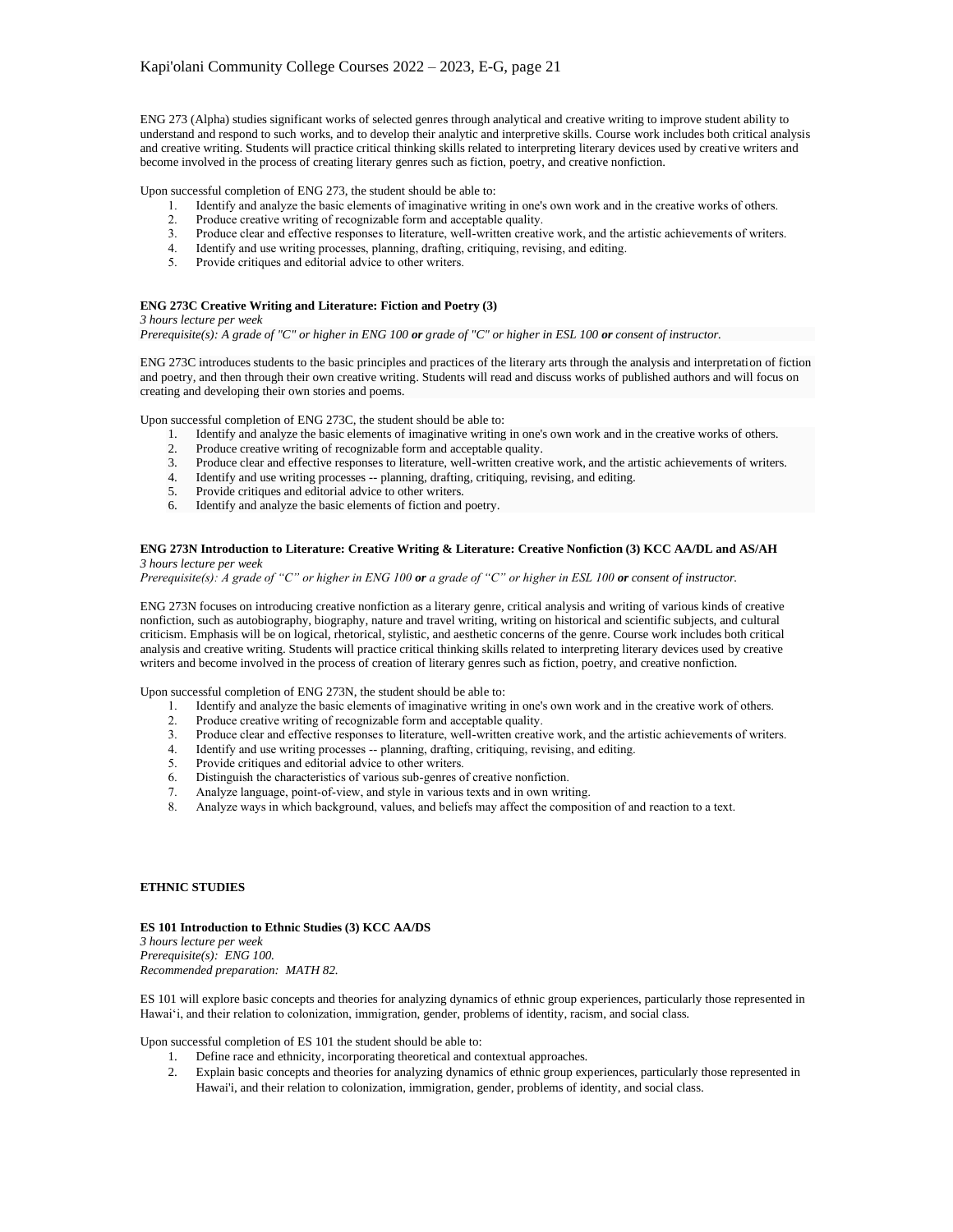## **ENGLISH AS A SECOND LANGUAGE**

#### **ESL 100 Composition I (3) KCC AA/FW**

*3 hours lecture per week Prerequisite(s): Qualification for ESL 100 on the KCC placement instrument or a grade of "CR+" in ESOL 94F/S or instructor recommendation.*

*Comment: ESL 100 satisfies ENG 100 requirements at Kapi'olani Community College.*

ESL 100 focuses on critical reading and expository college-level writing within a framework designed for non-native speakers of English. This course provides extensive practice in the writing process through the composition and revision of essays and other forms of expository writing including analysis, interpretation and research writing based on sources. In this course, students practice identifying and applying linguistic devices used in effective written communication. In addition, students will receive instruction and feedback on English grammar structure and use. By the end of the course, students will complete a minimum of 5000 words of finished prose, roughly equivalent to 20 typewritten pages.

Upon successful completion of ESL 100, the student should be able to:

- 1. Use a writing process (planning, drafting, revising, editing) and apply feedback (instructor, peer, tutor, mentor) to produce college-level writing.
- 2. Produce different forms of college-level writing for various writing situations, purposes, and audiences.
- 3. Analyze and evaluate the logic, evidence and strategies of an argument (written and/or presented in a visual or digital medium).
- 4. Analyze and interpret a literary work (non-fiction, fiction, poetry, or drama) or other textual material.
- 5. Find and evaluate information from a library, from the Internet, or from other sources; synthesize relevant findings in his/her own writing without plagiarizing.
- 6. Produce substantially error free and cogent evidence-based writing.

## **ENGLISH FOR SPEAKERS OF OTHER LANGUAGES**

#### **ESOL 50 Intensive ESOL 1 (0)**

*10 hours lecture/lecture-lab per week*

*Prerequisite(s): A Test of English as a Foreign Language Internet-based Test (TOEFL iBT) score 32-60 or equivalent level. Corequisite(s): ESOL 52 and IS 54.*

*Comment: ESOL 50 is part of a three-course, one semester, intensive English program designed for international students holding the F1 visa, who are non-native speakers of English with an admissions test score of TOEFL iBT 32-60 or equivalent level, and who are interested in pursuing a degree program. Students in the Intensive Program in ESOL have been provisionally admitted to the College and must enroll in ESOL 50, ESOL 52, and IS 54 concurrently. ESOL 50 is a 0-credit course. Tuition for the Intensive Program in ESOL, consisting of ESOL 50, ESOL 52, and IS 54 is calculated at full-time (12 cr.) enrollment.*

ESOL 50 follows a content-based syllabus designed to accelerate vocabulary and grammar development in order to improve students' academic writing. Students will participate in a variety of academic tasks organized around the content, such as essay writing, oral presentations, academic lectures, and group work. These activities serve to strengthen students' language skills. ESOL 50 and its corequisite ESOL 52 serve the same cohort of students, covering similar content from different perspectives. ESOL 50 explores the content from the perspective of the individual, whereas ESOL 52 explores the content from the perspective of the group. Instructors of ESOL 50 and ESOL 52 collaborate extensively to better serve the students. The goal of both ESOL 50 and ESOL 52 is to prepare students to be successful in college-level courses.

Upon successful completion of ESOL 50, the student should be able to:

1. Independently write substantially error-free, well-organized, and coherent academic papers, totaling 4000 words of revised text.

## **ESOL 52 Intensive ESOL 2 (0)**

*10 hours lecture/lecture-lab per week*

*Prerequisite(s): A Test of English as a Foreign Language Internet-based Test (TOEFL iBT) score 32-60 or equivalent level. Corequisite(s): ESOL 50 and IS 54.*

*Comment: ESOL 52 is part of a three-course, one semester, intensive English program designed for international students holding the F1 visa, who are non-native speakers of English with an admissions test score of TOEFL 32-60 (IBT) or equivalent level, and who are interested in pursuing a degree program. Student in the Intensive Program in ESOL have been provisionally admitted to the College and must enroll in ESOL 50, ESOL 52, and IS 50 concurrently. ESOL 52 is a 0-credit course. Tuition for the Intensive Program in ESOL, consisting of ESOL 50, ESOL 52, and IS 50 is calculated at full-time (12 cr.) enrollment.*

ESOL 52 follows a content-based syllabus designed to accelerate vocabulary and grammar development in order to improve students'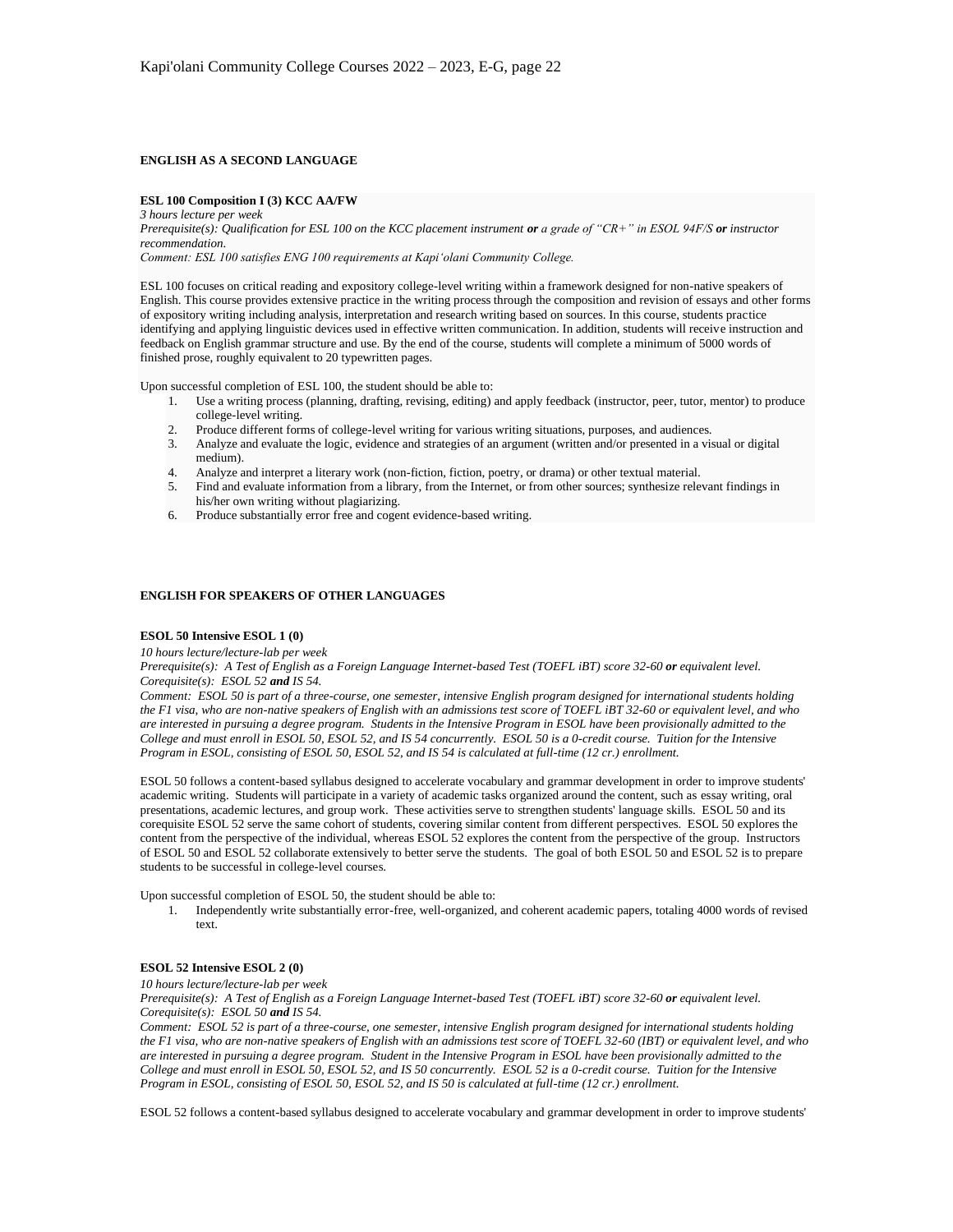academic writing. Students will participate in a variety of academic tasks organized around the content, such as essay writing, oral presentations, academic lectures, and group work. These activities serve to strengthen students' language skills. ESOL 52 and its corequisite ESOL 50 serve the same cohort of students, covering similar content from different perspectives. ESOL 50 explores the content from the perspective of the individual, whereas ESOL 52 explores the content from the perspective of the group. Instructors of ESOL 50 and ESOL 52 collaborate extensively to better serve the students. The goal of both ESOL 50 and ESOL 52 is to prepare students to be successful in college-level courses.

Upon successful completion of ESOL 52, the student should be able to:

1. Independently write substantially error-free, well-organized, and coherent academic papers, totaling 4000 words of revised text.

## **ESOL 90F Beginning English for Speakers of Other Languages (7) Fall**

*4 hours lecture, 6 hours lecture/lab per week*

*Prerequisite(s): Placement in ESOL 90F or placement in ESOL 90S or a grade of "CR" in ESOL 90F or a grade of "CR" in ESOL 90S or consent of instructor. With consent of instructor, students can self-place if they feel that their language proficiency is at the basic level.*

*Comment: Offered Fall Semester only. Repeatable for credit with no maximum credit limit. ESOL 90F may not be audited or taken for a letter grade. Special grading options are NC (earns no credit for the course and must enroll in another semester of ESOL 90F/ESOL 90S), CR (earns credit for the course but must enroll in another semester of ESOL 90F/ESOL 90S), and CR+ (earns credit for the course and is eligible for ESOL 92F/ESOL 92S).*

ESOL 90F provides for accelerated language development of academic English for beginning and high-beginning speakers who are preparing for entrance into ENG 100/ESL 100 and other college-level courses. This course includes basic grammar structures, vocabulary development, writing at the paragraph level, and aspects of academic and American culture. The course also provides a writing workshop that will include using Internet resources and www 2.0 tools like blogs, discussion boards, and wikis.

Upon successful completion of ESOL 90F, the student should be able to:

1. Independently write substantially error-free, well-organized, and coherent evidence-based academic essays, totaling 10 pages (2500 words) of revised prose.

## **ESOL 90S Beginning English for Speakers of Other Languages (7) Spring**

*4 hours lecture, 6 hours lecture/lab per week*

*Prerequisite(s): Placement in ESOL 90F or higher level courses in the same area/field (or areas/fields) of study or placement in ESOL 90S or higher level courses in the same area/field (or areas/fields) of study or a grade of "CR" in ESOL 90F or a grade of "CR" in ESOL 90S or consent of instructor. Comment: Offered Spring semester only. ESOL 90S is repeatable for credit with no maximum credit limit. ESOL 90S may not be audited or taken for a letter grade. Special grading options are NC (earns no credit for the course and must enroll in another semester of ESOL 90F/ESOL 90S), CR (earns credit for the course but must enroll in another semester of ESOL 90F/ESOL 90S), and CR+ (earns credit for the course and is eligible for ESOL 92F/ESOL 92S).*

ESOL 90S provides for accelerated language development of academic English for beginning and high-beginning speakers who are preparing for entrance into ENG 100 / ESL 100 and other college-level courses. This course includes basic grammar structures, vocabulary development, writing at the paragraph level, and aspects of academic and American culture. The course also provides a writing workshop that will include using Internet resources and www 2.0 tools such as blogs, discussion boards, and wikis.

Upon successful completion of ESOL 90S, the student should be able to:

1. Independently write substantially error-free, well-organized and coherent evidence-based academic essays, totaling 10 pages (2500 words) of revised prose.

## **ESOL 92F Intermediate English for Speakers of Other Languages (7) Fall**

*4 hours lecture, 6 hours lecture/lab per week*

*Prerequisite(s): Placement in ESOL 92F or placement in ESOL 92S or a grade of "CR+" in ESOL 90F or a grade of "CR+" in ESOL 90S or a grade of "CR" in ESOL 92F or a grade of "CR" in ESOL 92S or consent of instructor.*

*Comment: ESOL 92F is offered in the Fall semester only. Repeatable for credit with no maximum limit. ESOL 92F may not be audited or taken for a letter grade. Special grading options are NC (earns no credit for the course and must enroll in another semester of ESOL 92F/92S), CR (earns credit for the course but must enroll in another semester of ESOL 92F/92S), and CR+ (earns credit for the course and is eligible for ESOL 94F/94S).*

ESOL 92F provides for accelerated language development of academic English for intermediate speakers who are preparing for entrance into ENG 100, ESL 100 and other college-level courses. The course mainly focuses on academic writing. Instruction includes opportunities to use intermediate grammar structures, for vocabulary development, to do academic writing, and to develop language.

Upon successful completion of ESOL 92F, the student should be able to:

1. Independently write substantially error-free, well organized, and coherent evidence-based academic essays, totaling 15 pages (3750 words) of revised prose.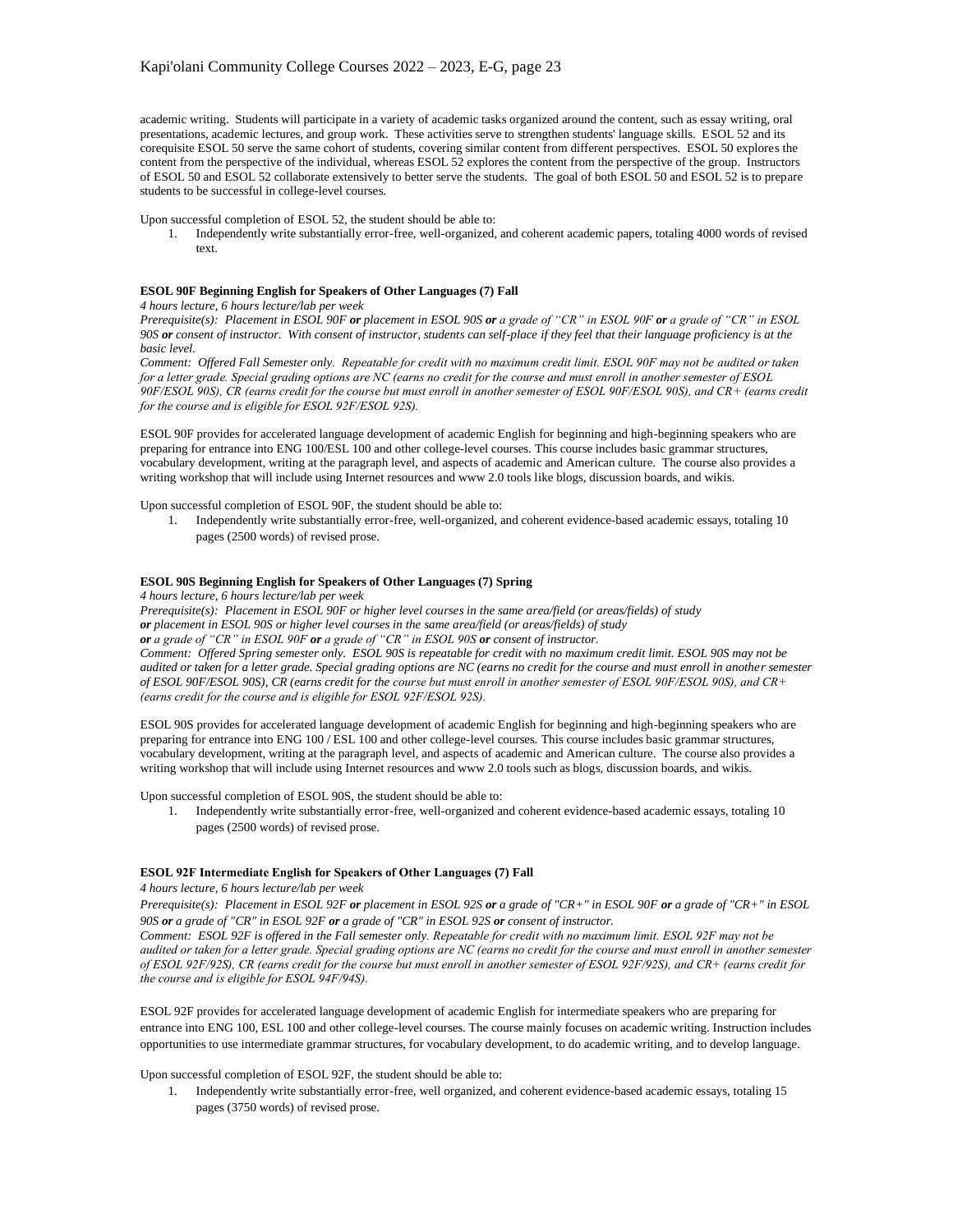## **ESOL 92S Intermediate English for Speakers of Other Languages (7) Spring**

*4 hours lecture, 6 hours lecture/lab per week*

*Prerequisite(s): Qualification for ESOL 92 or a grade of "CR+" in ESOL 90F or a grade of "CR+" in ESOL 90S or a grade of "CR" in ESOL 92F or a grade of "CR" in ESOL 92S or consent of instructor.*

*Comment: ESOL 92S is offered in the spring semester only. ESOL 92S is repeatable for credit with no maximum limit. ESOL 92S may not be audited. Special grading options are NC (earns no credit for the course and must enroll in another semester of ESOL 92F/92S), CR (earns credit for the course but must enroll in another semester of ESOL 92F/92S), and CR+ (earns credit for the course and is eligible for ESOL 94F/94S).*

ESOL 92S provides for accelerated language development of academic English for intermediate speakers who are preparing for entrance into ENG100/ESL 100 and other college-level courses. The course mainly focuses on academic writing. Instruction includes opportunities to use intermediate grammar structures, for vocabulary development, to do academic writing, and to develop language.

Upon successful completion of ESOL 92S, the student should be able to:

1. Independently write substantially error-free, well organized, and coherent evidence-based academic essays, totaling 15 pages (3750 words) of revised prose.

#### **ESOL 94F Advanced English for Speakers of Other Languages (Fall) (7)**

*4 hours lecture, 6 hours lecture/lab per week*

*Prerequisite(s): Qualification for ESOL 94 or a grade of "CR+" in ESOL 92F or a grade of "CR+" in ESOL 92S or a grade of "CR" in ESOL 94F or a grade of "CR" in ESOL 94S or a TOEFL score over 500 or consent of instructor. Comment: ESOL 94F is repeatable for credit with no maximum credit limit. ESOL 94F may not be audited. ESOL 94F may not be taken for a letter grade. Possible grades include NC (earns no credit for the course and must enroll in another semester of ESOL 94F/ESOL 94S), CR (earns credit for the course but must enroll in another semester of ESOL 94F/ESOL 94S), and CR+ (earns credit for the course and is eligible for ESL/ENG 100).*

ESOL 94F provides for accelerated language development of academic English for advanced speakers who are preparing for entrance into ENG 100, ESL 100 and other college-level courses. This course provides intensive practice in academic reading and writing.

Upon successful completion of ESOL 94F, the student should be able to:

1. Independently write substantially error-free, well organized, and coherent evidence-based academic essays, totaling 20 pages (5000 words) of revised prose.

### **ESOL 94S Advanced English for Speakers of Other Languages (Spring) (7)**

*4 hours lecture, 6 hours lecture/lab per week*

*Prerequisite(s): Qualification for ESOL 94 or a grade of "CR+" in ESOL 92F or a grade of "CR+" in ESOL 92S or a grade of "CR" in ESOL 94F or a grade of "CR" in ESOL 94S or a TOEFL score over 500 or consent of instructor. Comment: ESOL 94S is repeatable for credit with no maximum credit limit. ESOL 94S may not be audited. ESOL 94S may not be taken for a letter grade. Possible grades include NC (earns no credit for the course and must enroll in another semester of ESOL 94F/ESOL 94S), CR (earns credit for the course but must enroll in another semester of ESOL 94F/ESOL 94S), and CR+ (earns credit for the course and is eligible for ESL/ENG 100).*

ESOL 94S provides for accelerated language development of academic English for advanced speakers who are preparing for entrance into ENG 100, ESL 100 and other college-level courses. This course provides intensive practice in academic reading and writing.

Upon successful completion of ESOL 94S, the student should be able to:

1. Independently write substantially error-free, well organized, and coherent evidence-based academic essays, totaling 20 pages (5000 words) of revised prose.

## **ENTREPRENEURSHIP**

# **ENT 125 Starting a Business (3)**

*3 hours lecture per week*

ENT 125 focuses on the structure and operation of the business environment and incorporates topics of business decision-making processes, marketing assessments, business financing and accounting, human resources, ethics, and government regulations. This course comprises the development of a business plan. ENT 125 is highly suitable for those who wish to start or are currently operating their own business.

Upon successful completion of ENT 125, the student should be able to: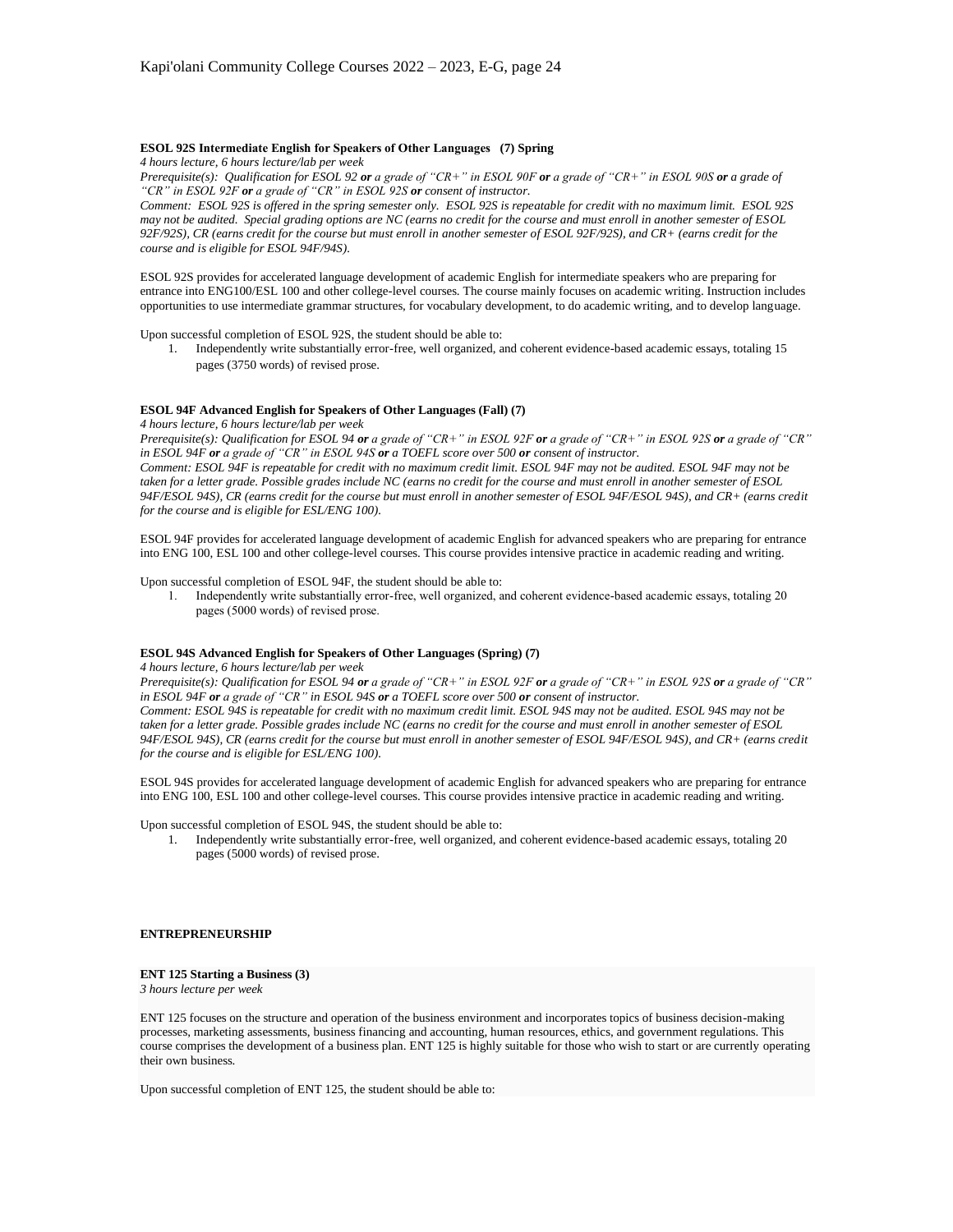- 1. Demonstrate the application of principles, concepts, and requirements of business operations/management including the major functional areas of human resources, marketing, finance, operations, accounting.
- 2. Relate the importance of relevant regulations, ethics, and laws for the selected business practices.
- 3. Identify and adopt entrepreneurship characteristics as it applies to oneself in the business market.
- 4. Differentiate among the various types of business (sole proprietorship, corporations, partnerships, Limited Liability Company [LLC], etc.), and business practices in Hawai'i.
- 5. Perform marketing analysis using marketing strategies and research methodologies.
- 6. Develop a comprehensive formal business plan.

## **ENT 130 Marketing for Business (3)**

*3 hours lecture per week*

ENT 130 is a marketing course covering key concepts and issues underlying the modern practice of marketing for the small business. The course provides a clear understanding of marketing's role in the management of a small business. The course covers marketing terminology, consumer-oriented approach to marketing, channels of distribution, correct usage of methods in marketing research, concepts and practices of retailing, wholesaling, and physical distribution, role of marketing communication, correct usage of procedures in personal selling, and principles and practices of marketing organization.

Upon successful completion of ENT 130, the student should be able to:

- 
- Leverage low-cost marketing strategies, analysis, and/or research.
- 1. Develop your company brand.<br>
2. Leverage low-cost marketing s<br>
3. Implement effective selling pra 3. Implement effective selling practices using social media.
- Develop an Elevator Pitch.
- 5. Develop a comprehensive marketing plan.

#### **ENT 150 Basic Accounting and Finance for Entrepreneurs (3)**

#### *3 hours lecture per week*

*Recommended Preparation: Qualification for MATH 82 or qualification for a higher-level mathematics course.*

ENT 150 introduces accounting concepts and principles, procedures and systems for the Entrepreneur. Application skills include recording, summarizing, reporting, analyzing and using accounting information for a small business. The development of a financial plan for a small business will incorporate the basic concepts of financial statement and financial planning.

Upon successful completion of ENT 150, the student should be able to:

- 1. Apply concepts and principles of accounting and finance for the small business.
- 
- 2. Apply an accounting program to record and prepare financial documents and reports.<br>3. Explain the importance of establishing an accurate and timely record keening system Explain the importance of establishing an accurate and timely record keeping system.
- 4. Compute value of inventory; Last in, First Out (LIFO), First In, First Out (FIFO) and weighted average.
- 5. Distinguish between short- and long-term financing.
- 6. Describe advantages and disadvantages of various sources of capital.
- 7. Differentiate the basic financial reports Balance Sheet, Income Statement, Statement of Owner's Equity and the Statement of Cash Flow.
- 8. Analyze financial statements and ratios in the management of business.
- Create pro forma financial statements/plan and maintain a set of accounting books.
- 10. Explain the importance of cash management and methods of financing growth and expansion to the success of the small business.

### **EXERCISE AND SPORT SCIENCE**

#### **ESS 100 Introduction to Fitness and Wellness (3) KCC AA/DB**

*3 hours lecture per week*

*Recommended Preparation: BIOL 130 or PHYL 141 or ZOOL 141. Comment: Letter grade and audit only. ESS 100 may not be taken credit/no credit. ESS 100 is repeatable for a maximum of six credits. Permission is required for a student to repeat ESS 100.*

ESS 100 explores the concept of fitness and wellness. This course is designed to provide students with an understanding of how to design and implement personal fitness training programs for themselves and others. Topics to be covered include the domains of basic exercise science, fitness assessment, exercise technique and training instruction, program design, considerations in nutrition, and behavioral coaching.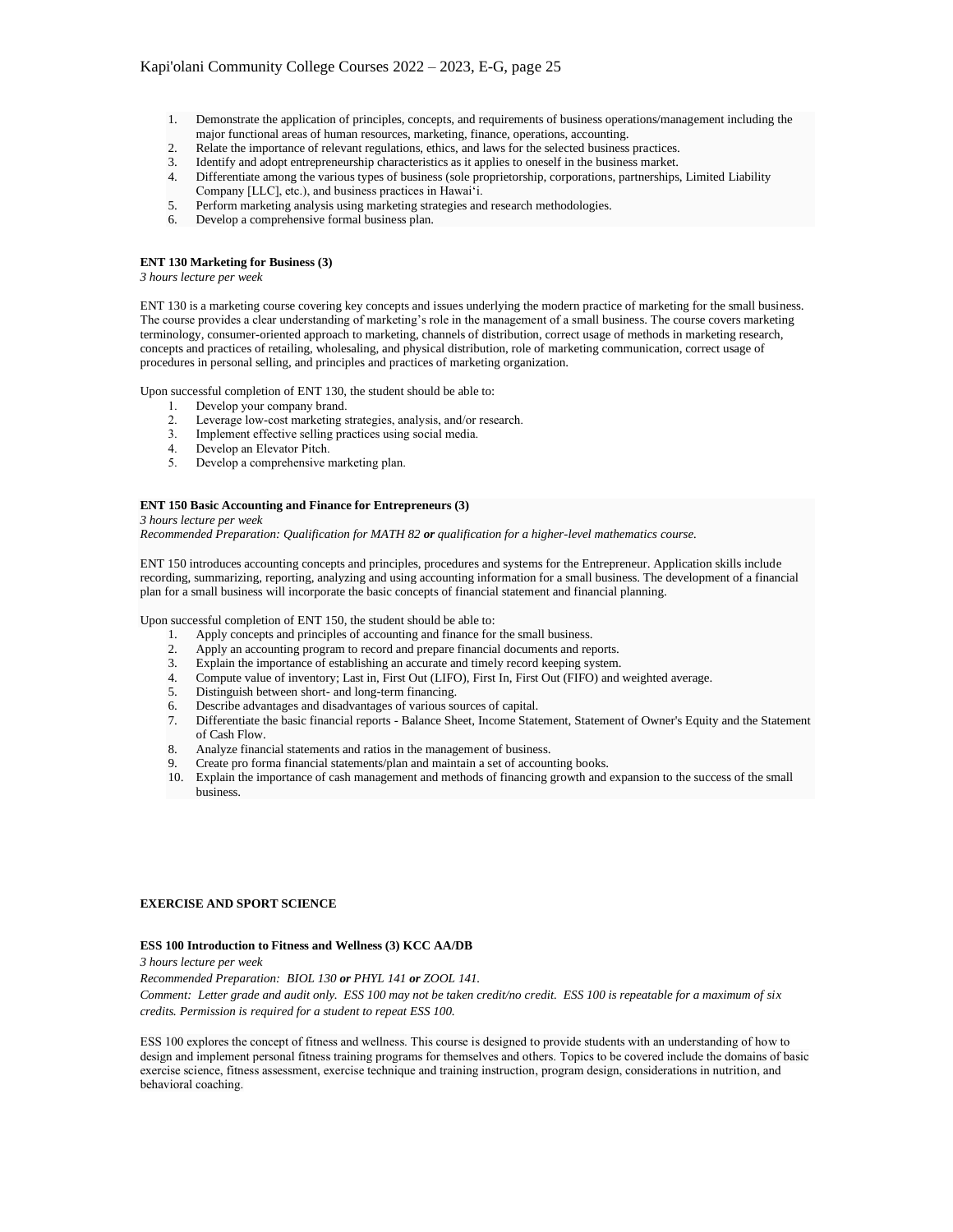Upon successful completion of ESS 100, the student should be able to:

- 1. Interpret human movement patterns, biomechanic functions, and exercise physiology concepts specific to an individual client and their daily activities and sport-specific movements.
- 2. Apply training concepts for a specific client to address common postural and movement dysfunctions.
- 3. Perform fitness assessments and evaluate the results for all components of fitness (cardiorespiratory, muscular strength and endurance, flexibility, body composition, and skill).
- 4. Explain the importance of adaptation as it relates to resistance training.
- 5. Establish appropriate phases as they relate to the design of a client exercise program and periodization.
- 6. Adapt exercise program designs for individual populations with special considerations and chronic conditions.
- 7. Establish behavior change strategies specific to a client's readiness for change and desired physical fitness or sport specific goals.
- 8. Define the fitness professional's role in client-based nutrition sciences.

#### **ESS 140 Anatomy and Physiology for Fitness Professionals (3) Fall**

*3 hours lecture per week*

*Corequisite(s): ESS 190 and ESS 253 and ESS 253L.*

*Comment: Letter grade only. ESS 140 may not be audited. ESS 140 may not be taken credit/no credit. ESS 140 is offered in the fall semester only.*

ESS 140 presents those systems in human anatomy and physiology that relate most directly to the knowledge needed by individuals working in a fitness or sport performance setting. This course includes a study of the skeletal, muscular, respiratory, circulatory, and nervous systems along with a section on metabolism. The emphasis of this course will be to guide students towards acquiring the foundational knowledge they need in order to understand the acute and chronic adaptations to exercise and physical activity.

Upon successful completion of ESS 140, the student should be able to:

- 1. Explain the basic structure of bone, skeletal muscle, and connective tissue.
- 2. Describe the functional relationship between the musculoskeletal, cardiovascular, and pulmonary systems.
- 3. Explain the basic anatomy of the cardiovascular & respiratory systems.
- 4. Explain the terms lordosis, scoliosis, and kyphosis.
- 5. Explain the difference between aerobic and anaerobic metabolism.
- 6. Explain the normal acute responses to cardiovascular exercise.
- 7. Explain the normal chronic responses to resistance training.
- 8. Identify the major muscles trained for improved strength, power, & performance.
- 9. Identify the major bones that major muscles attach to.
- 10. Explain the classification of the types of joints in the body.
- 11. Explain the terms: hypertrophy, atrophy, and hyperplasia.
- 12. Explain the physiologic basis for: flexibility, cardiovascular fitness, muscular strength, muscular endurance, and body composition.
- 13. Explain the anatomical components used during a Valsalva maneuver and its associated risks.
- 14. Explain the following musculoskeletal injuries: contusions, sprains, strains, and fractures.
- 15. Explain the following cardiovascular complications: tachycardia, bradycardia, hypotension/hypertension, and tachypnea.
- 16. Explain the following metabolic abnormalities: Syncope, hypoglycemia, hyperglycemia, hypothermia, and hyperthermia.
- 17. Discuss the effects of aging on the musculoskeletal and cardiopulmonary systems.
- 18. Explain how metabolic processes contribute to the ability to engage in exercise and sport.
- 19. Explain how lifestyle factors including nutrition, physical activity, and heredity influence blood lipid and lipoprotein (i.e., cholesterol: high-density lipoprotein and low-density lipoprotein) profiles.

## **ESS 180 Introduction to Careers in Exercise Science (3) Fall**

*3 hours lecture per week*

*Corequisite(s): ESS 100; and ESS 140 or PHYL 141 or ZOOL 141; and ESS 190 and ESS 253 and ESS 253L. Comment: Letter grade only. ESS 180 may not be audited. ESS 180 may not be taken credit/no credit. ESS 180 is offered in the fall semester only.*

ESS 180 will introduce students to a variety of career pathways related to Exercise Science and Sports Science.

Upon successful completion of ESS 180, the student should be able to:

- 1. Describe the emergence of exercise science as an academic discipline from a historical perspective.
- 2. Summarize the anatomical and physiological systems approach of exercise science.
- 3. Compare and contrast the normal acute responses to cardiovascular exercise versus resistance exercise.
- 4. Distinguish between exercise physiology and clinical exercise physiology and their integration into the discipline of exercise science and sports medicine.
- 5. Describe the role of the strength and conditioning specialist as part of the athletic performance team.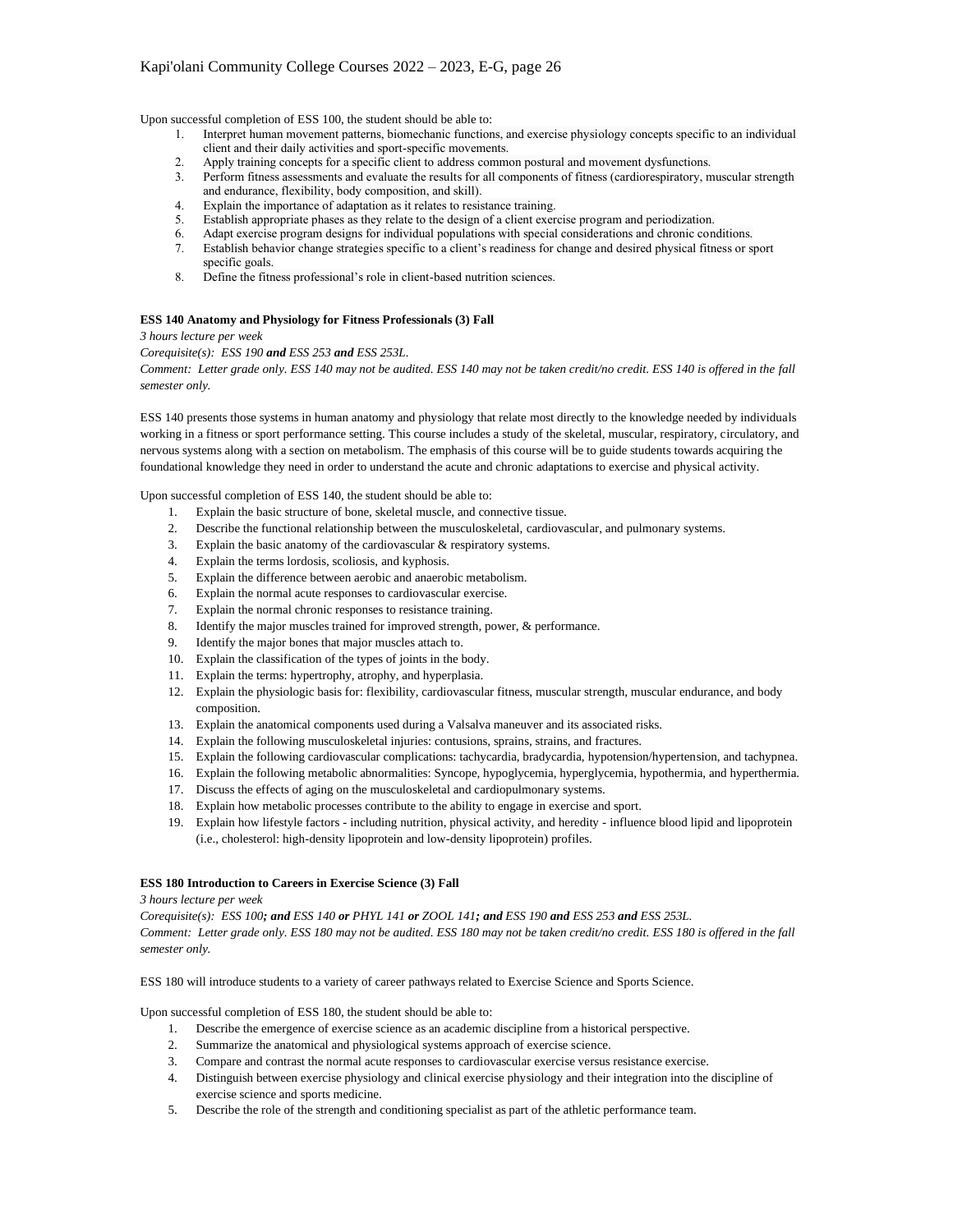- 6. List the personal, professional, and educational requirements within the field of personal training.
- 7. State how athletic training is integrated into the healthcare delivery system.
- 8. Describe how sports nutrition is integrated into the discipline of exercise science.
- 9. Explain how psychology is applied to the discipline of exercise science. Explore the history of human motor behavior and its contributions to exercise science.
- 10. Analyze how biomechanics is integrated into the discipline of exercise science and sports.
- 11. Analyze the risk-factor concept of coronary artery disease (CAD) and the influence of heredity and lifestyle on the development of CAD.
- 12. Discern between several different subdisciplines and career pathways in exercise science and sports medicine.
- 13. Identify the various instruments used for exercise testing in both clinical and fitness settings and how the data collected from such equipment is used.
- 14. Summarize the career and professional issues in exercise science related to level of education, professional certification, licensure, continuing education, membership in professional organizations, and potential employment.
- 15. Give an informed opinion on the future course that the study of and careers in exercise science may take.

## **FILIPINO**

#### **FIL 101 Elementary Filipino I (4)**

*4 hours lecture per week*

FIL 101 is designed for beginners of Filipino. Study of the basic structures of Filipino with emphasis on listening, speaking, reading and writing skills through meaningful and interactive classroom activities as well as the use of technology. Students will be exposed to and experience the Filipino culture in class dialogues/conversations about basic greetings, names, family, likes/dislikes, asking questions, and talking about daily schedules.

Upon successful completion of FIL 101, the student should be able to:

- 1. Listen and comprehend the meaning of short, learned utterances and some sentence-length utterances, particularly where context supports understanding and speech is clear. Comprehend limited vocabulary and some simple questions/statements about topics that refer to basic personal background, social conventions, and routine tasks.
- 2. Speak simple and short statements and ask simple questions, relying primarily on memorized utterances and/or expansion through a recombination of these learned elements.
- 3. Write simple descriptions of people, objects, and places, as well as simple autobiography, survey reports and letters.
- 4. Interpret spoken Filipino from peers, instructor, and materials such as videos and recordings.
- 5. Interpret simple descriptions of people, objects, and places, as well as simple autobiography, survey reports and letters. Demonstrate an understanding of main ideas from simple reading materials in Filipino.

# **FIL 102 Elementary Filipino II (4)**

*4 hours lecture per week Prerequisite(s): A grade of "C" or higher in FIL 101 or consent of instructor.*

FIL 102 further develops basic structures of the Filipino language with an emphasis on listening, speaking, reading, and writing skills through meaningful and interactive classroom activities as well as the use of technology. Students will be exposed to and experience the Filipino culture through active participation in co-curricular cultural activities and events.

Upon successful completion of FIL 102, the student should be able to:

- 1. Listen and comprehend sentence-length utterances, which consist of recombination of learned elements in a limited number of content areas, particularly if strongly supported by the situational context.
- 2. Comprehend limited vocabulary and some simple questions/statements about topics that refer to basic personal background and needs, social conventions and routine tasks, such as getting meals, receiving simple instructions and directions, and describing people, objects, and places.
- 3. Speak and handle successfully a limited number of uncomplicated task-oriented and social functions pertaining to such topic areas as those mentioned above.
- 4. Ask and answer questions, initiate and respond to simple statements and maintain face-to-face conversation.
- 5. Perform such tasks as ordering a meal, asking and giving directions and instructions, talking about likes and dislikes, extending and accepting invitations.
- 6. Read and interpret written language where vocabulary and word bases have been learned.
- 7. Guess meanings of new vocabulary words based on context and application of cultural/background knowledge and understanding of Filipino affixes.
- 8. Comprehend main ideas from simple authentic reading materials in Filipino dealing with personal, social, and cultural aspects.
- 9. Write short email messages and simple descriptions of people, objects, places, and events as well as simple autobiography, friendly letters and letters of excuse, and interview questions.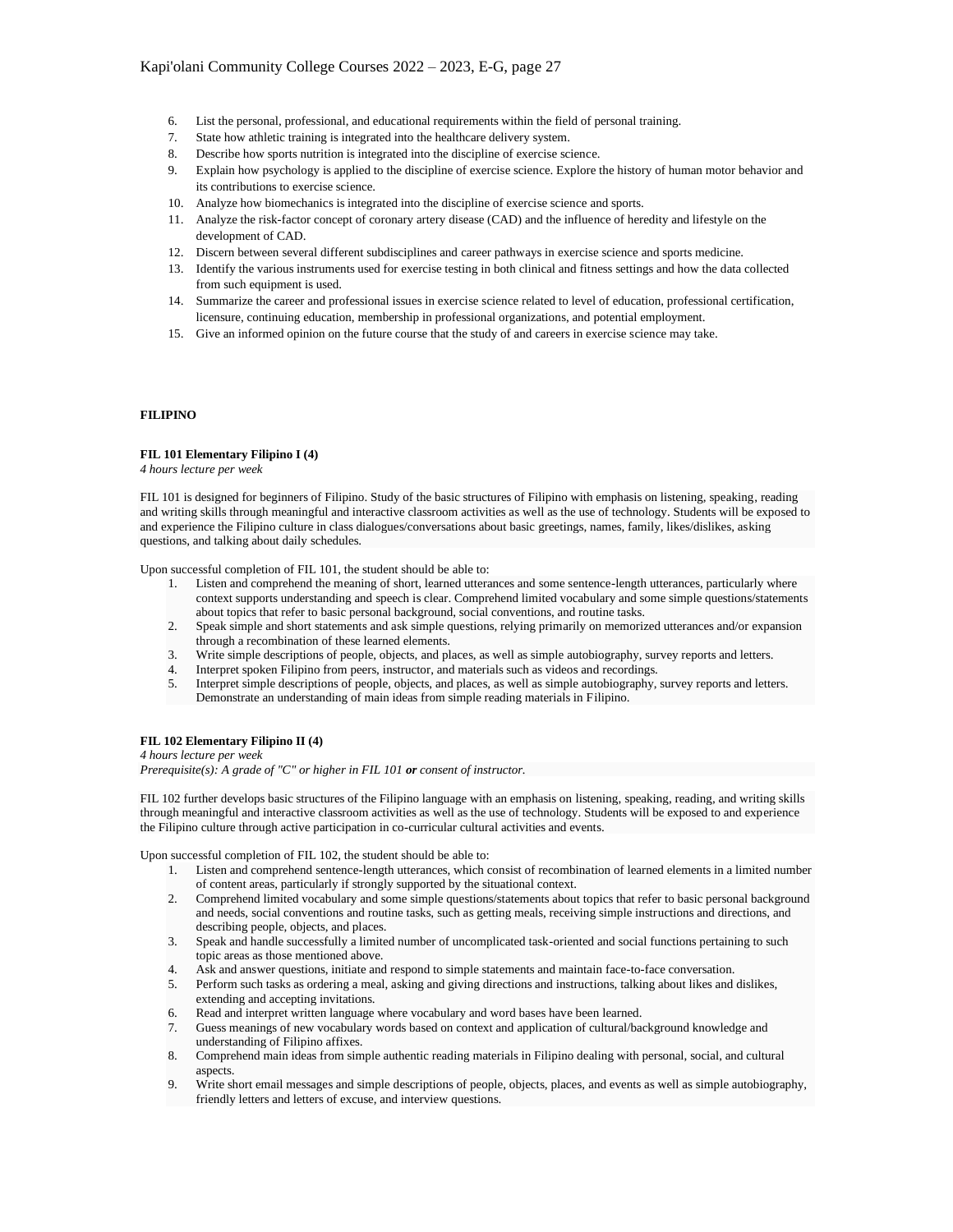# **FIL 201 Intermediate Filipino I (4) KCC AA/HSL**

*4 hours lecture per week* 

*Prerequisite(s): A grade of "C" or higher in FIL 102 or satisfactory score on language placement test or consent of instructor.*

FIL 201 is designed to refine the basic structures learned in FIL 101 and FIL 102 in listening, speaking, reading, and writing skills through meaningful and interactive classroom activities. Students will be exposed to and experience the Filipino culture through active participation in co-curricular cultural activities and events.

Upon successful completion of FIL 201, the student should be able to:

- 1. Construct and carry on a conversation covering limited topic areas, such as family and friends, places, the weather, leisure activities and sports, food and diet.
- 2. Express compliments, complaints, feelings and reaction toward some object, event or people.
- 3. Read, evaluate and interpret simple texts such as letters, weather reports and other news items, flyers and ads, bus, television and other schedules, short stories and informational texts.
- 4. Follow directions and instructions, e.g. direction to a particular place, recipe, and other materials explaining step-by-step procedures.
- 5. Use common idioms and popular riddles in context.
- 6. Narrate an event with details about time, place, and physical location.
- 7. Describe and compare things, places, events, and people.
- 8. Listen to and explain radio and television announcements, talk shows and news broadcasts on limited topic areas.
- 9. Use appropriate language in specific situations, paying particular attention to cultural considerations.

## **FIL 202 Intermediate Filipino II (4)**

#### *4 hours lecture per week*

*Prerequisite(s): FIL 201 with a grade of "C" or higher or satisfactory score on language placement test or instructor's consent.*

FIL 202 is designed to refine the intermediate grammar structures learned in FIL 201 in listening, speaking, reading, and writing skills through meaningful and interactive classroom activities. Students will actively participate and experience the Filipino culture through co-curricular cultural presentations, activities and events.

Upon successful completion of FIL 202, the student should be able to:

- 1. Construct and carry on a conversation covering topic areas such as comparing old-fashioned ways with the new ways of
- courtship and getting married, planning for baptism, and understanding the Filipino thoughts on "leaving the nest". 2. Express compliments, complaints, feelings and reactions toward some object, event or people integrating new and previously learned elements.
- 3. Read, evaluate and interpret complex texts such as letters, weather reports and other news items, flyers and ads, bus, television and other schedules, short stories and informational texts integrating new and previously learned elements.
- 4. Follow directions and instructions integrating new and previously learned elements, e.g. directions to a particular place, recipe, and other materials explaining step-by-step procedures.
- 5. Use idioms and popular riddles in context integrating new and previously learned elements.
- 6. Narrate an event in detail and to describe and compare things, places, events and people integrating new and previously learned elements.
- 7. Listen to and explain radio and television announcements, talk shows and news broadcasts on limited topic areas.
- 8. Use advanced language in specific situations, paying particular attention to cultural considerations.

# **FOOD SERVICE and HOSPITALITY EDUCATION**

#### **FSHE 185 The Science of Human Nutrition (3)**

*3 hours lecture per week*

FSHE 185 is an introductory biological science course that integrates basic concepts of science with the study of human nutrition. This course will provide elementary aspects of several biological sciences that are needed to understand the scope of nutrition. Emphasis is on providing a science-based nutrition background that will help students make appropriate, informed choices from the vast array of foods available in today's marketplace.

Upon successful completion of FSHE 185, the student should be able to:

- 1. Identify current USDA MyPlate principles and food groups. (ACF)
- 2. List the nutrient contributions of each food group. (ACF)
- 3. Discuss the nine areas where dietary guidelines make recommendations. (ACF)
- 4. Develop recipes and menus using dietary guideline recommendations, food guides, and food labels. (ACF)
- 5. Evaluate recipes and menus using dietary guideline recommendations, food guides, and food labels. (ACF)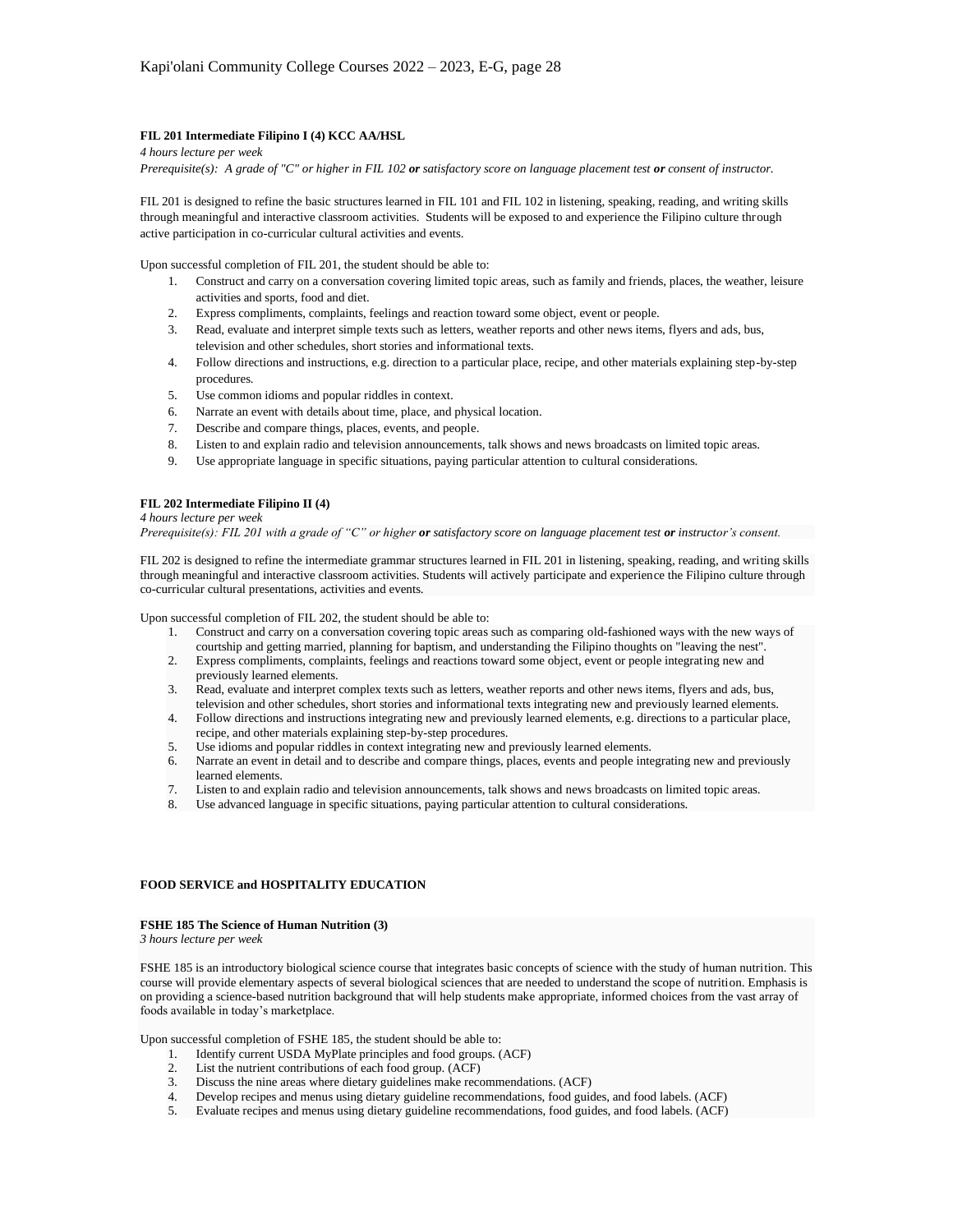- 6. Discuss characteristics, functions, and best sources of each of the major nutrients. (ACF)
- 7. List the primary characteristics, functions, and sources of vitamins, water and minerals. (ACF)
- 8. Describe the process of human digestion. (ACF)
- 9. Determine energy needs based upon basal metabolic rate and exercise expenditure. (ACF)
- 10. Discuss and demonstrate cooking techniques, storage principles, and portion sizes for the maximum retention of nutrients and effective weight management. (ACF)
- 11. Discuss exchange groups. (ACF)
- 12. Identify common food allergies and determine appropriate substitutions. (e.g. gluten, sugar, and lactose free). (ACF)
- 13. Discuss contemporary nutritional issues (e.g. vegetarianism, heart healthy menus, and religious dietary laws). (ACF)
- 14. Apply emerging technologies (computerization) for nutrient analysis (e.g. Internet and recipe analysis software). (ACF)
- 15. Discuss weight management, exercise, and nutrition over the life cycle. (ACF)
- 16. Discuss marketing of healthy menu options. (ACF)
- 17. Within this FSHE 185 course, the following student learning outcomes will have been introduced, practiced or demonstrated: 1. Describe the characteristics, functions, and food sources of the major nutrients and how to maximize nutrient retention in food preparation and storage. (ACF)
- 18. Within this FSHE 185 course, the following student learning outcomes will have been introduced, practiced or demonstrated: 2. Apply the principles of nutrient needs throughout the life cycle to menu planning and food preparation. (ACF)

# **FRENCH**

#### **FR 101 Elementary French I (4) KCC AA/HSL**

*4 hours lecture per week*

FR 101 introduces students to the sounds and basic structures of the French language emphasizing the acquisition of speaking, writing, reading, and listening comprehension skills for communicative proficiency, and an appreciation of the essential elements of the culture of French-speaking people.

Upon successful completion of FR 101, the student should be able to:

- 1. Produce the sounds of French and read words with acceptable pronunciation.
- 2. Reproduce simple patterns of speech based on classroom models with acceptable pronunciation.
- 3. Respond orally to familiar simple conversational models to demonstrate communicative competency at a basic level.
- 4. Read aloud familiar materials with pronunciation comprehensible to a native speaker.
- 5. Write phrases in French that demonstrate appropriate use of present tense grammatical forms in familiar contexts.
- 6. Demonstrate knowledge of basic concepts of French culture presented in class, including important holidays, some contrastive cultural practices and the names and capitals of French-speaking countries.

## **FR 102 Elementary French II (4) KCC AA/HSL**

## *4 hours lecture per week*

*Prerequisite(s): A grade of "C" or higher in FR 101 or satisfactory score on language placement test or consent of instructor.*

FR 102, a continuation of FR 101, further develops basic French sentence structure, vocabulary, reading, oral and written communication skills and an enhanced appreciation of the cultures of French-speaking people.

Upon successful completion of FR 102, the student should be able to:

- 1. Reproduce patterns of speech based on classroom models with acceptable pronunciation.
- 2. Respond orally in natural conversation to demonstrate communicative competency.
- 3. Read aloud familiar materials with pronunciation comprehensible to a native-speaker.
- 4. Write simple sentences in French that demonstrate appropriate use of grammatical forms in familiar contexts.<br>5. Demonstrate knowledge of basic concepts of Francophone cultures presented in class.
- 5. Demonstrate knowledge of basic concepts of Francophone cultures presented in class.

# **FR 201 Intermediate French I (3) KCC AA/HSL**

#### *3 hours lecture per week*

*Prerequisite(s): A grade of "C" or higher in FR 102 or satisfactory score on language placement test or consent of instructor. Comment: If a student has taken French Language prior to enrolling into college, taking the French language placement test or talking to a French language instructor is recommended. If placed in FR 201, filling out the back credit form for French language is also recommended.*

FR 201 is a continuation of FR 102. Students will refine basic language skills acquired in FR 101-102 through reading, conversation,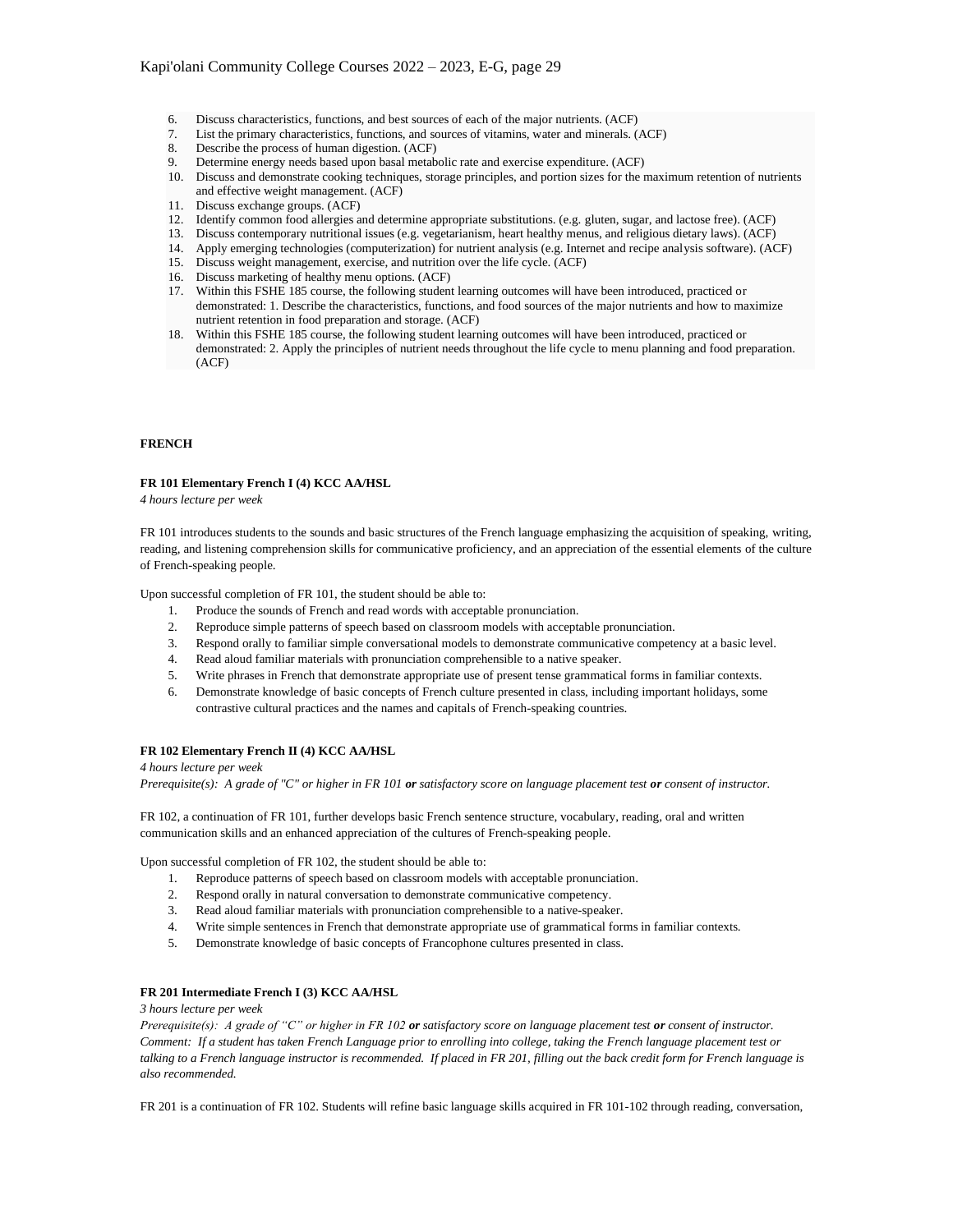writing, listening, vocabulary development, and functional language structure review. Through communicative practice, articulated multimedia lab activities, interaction with peers, instructor, and native-speakers, students will gain confidence and fluency in written and oral expression. Cultural presentations will enhance knowledge and appreciation of the presence and influence of French language, and the cultures of French-speaking countries, territories, and provinces.

Upon successful completion of FR 201, the student should be able to:

- 1. Discuss personal and simple social topics with more grammatical accuracy and fluency than in 1st year.<br>2. Respond orally during spontaneous discussions based on chapter themes and readings.
- Respond orally during spontaneous discussions based on chapter themes and readings.
- 3. Read with increased understanding culture-based texts in French, including such topics as everyday life, work, family travel, etc.
- 4. Write compositions of 3-4 structured paragraphs based on these themes, describing and narrating in past, present and future.
- 5. Discuss and compare orally and in writing the cultural norms in one's own country and the French-speaking world.
- 6. Increase active use of vocabulary.

## **FR 202 Intermediate French II (3) KCC AA/HSL**

*3 hours lecture per week*

*Prerequisite(s): A grade of "C" or higher in FR 201.*

*Comment: If a student has taken French Language prior to enrolling into college, taking the French language placement test or talking to a French language instructor is recommended. If placed in FR 202, filling out the back credit form for French language is also recommended.*

FR 202 is a continuation of FR 201. Students will refine basic language skills acquired in FR 201 through reading, conversation, writing, listening, vocabulary development, and review of functional language structure. Through communicative practice with peers, instructor, native-speakers, and articulated multimedia lab activities, students will gain confidence and fluency in written and oral expression. Cultural readings and presentations will enhance knowledge and appreciation of the presence and influence of the French language and the influence of French culture in Hawai'i and the world.

Upon successful completion of FR 202, the student should be able to:

- 1. Demonstrate strategies appropriate to the audience and the ability to read and talk about short non-technical articles related to daily life and society of the cultures of French-speaking people, and our own.
- 2. Use language, techniques, and strategies appropriate to the audience and occasion to communicate orally in French on topics related to the daily life, society, and cultures of French-speaking people with pronunciation comprehensible to a native speaker.
- 3. Access and retrieve information through print and electronic media at Web sites in French-speaking countries-evaluating the accuracy and authenticity of that information.
- 4. Use writing to discover and articulate ideas in French using logical reasoning.
- 5. Identify and state problems, issues, arguments, and questions contained in a body of information in French as a basis for writing and class discussion.
- 6. Write and discuss in French the essentials of history, culture, thought processes, value systems, and worldview of Frenchspeaking societies in comparison to our own.

# **GEOGRAPHY**

## **GEO 101 The Natural Environment (3) KCC AA/DP and KCC AS/NS**

*3 hours lecture per week Prerequisite(s): Qualification for ENG 100 and qualification for MATH 82.*

GEO 101 explores the surface environment of our planet. Global and local patterns and processes of earth's atmosphere, lithosphere, biosphere, and hydrosphere are examined. Emphasis is placed on relating subject matter to Hawai'i and the Pacific.

Upon successful completion of GEO 101, the student should be able to:

- 1. Describe geographic patterns of earth's surface environment.
- 2. Explain observed environmental patterns in terms of physical and biological processes.
- 3. Identify interrelationships between natural systems components.
- 4. Assess the impact of human activities on the environment.
- 5. Critically analyze concepts and issues within the framework of the course.

# **GEO 101L The Natural Environment Lab (1) KCC AA/DY**

*3 hours lab per week Prerequisite(s): Credit or concurrent enrollment in GEO 101 (or GEOG 101) and qualification for ENG 100 and qualification for*